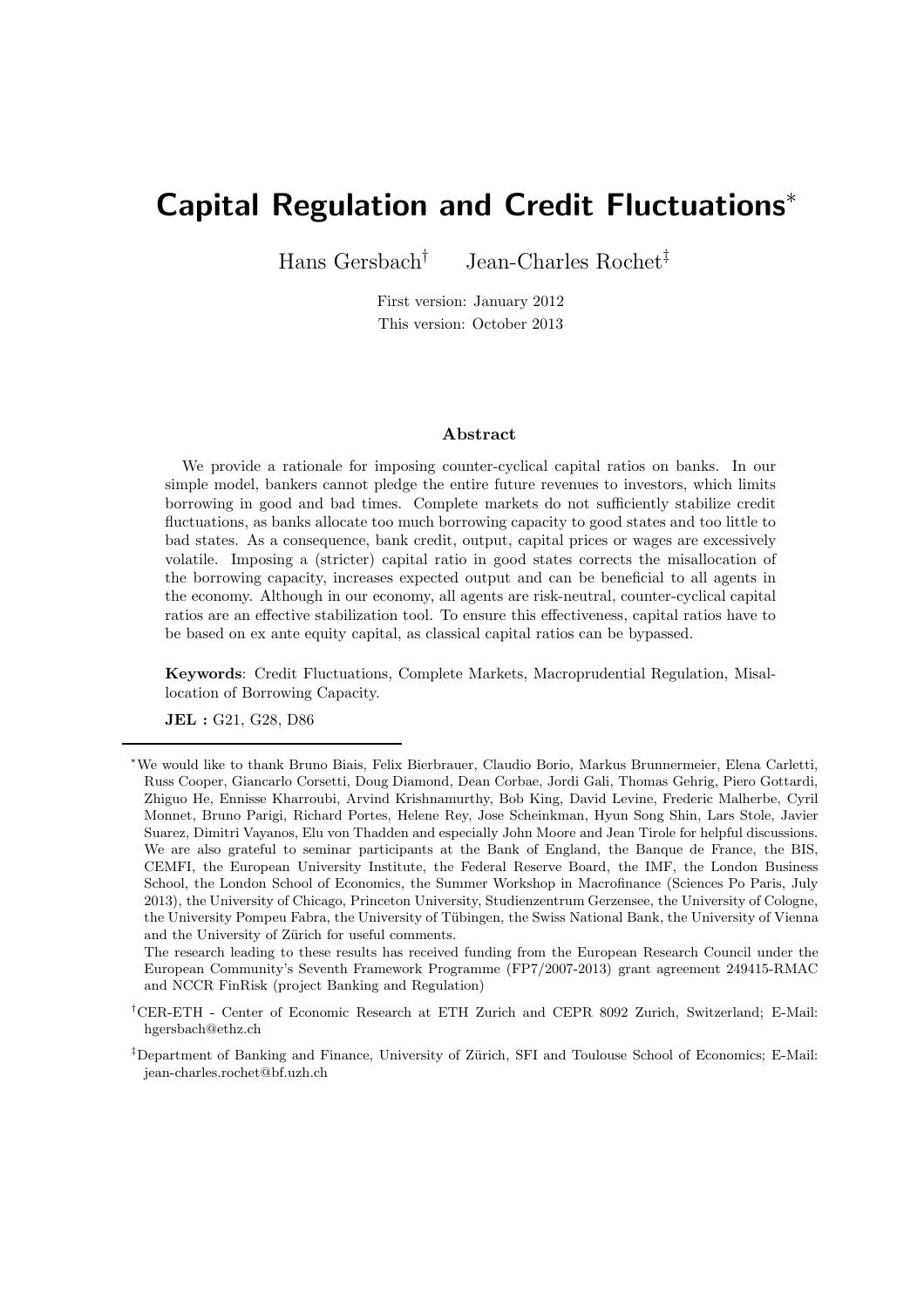# 1 Introduction

The implementation of counter-cyclical capital ratios, i.e. imposing (stricter) capital ratios in booms, is a central theme of macroprudential regulation.<sup>1</sup> Yet, the conceptional foundations for such a regulation are not entirely clear.

In this paper, we provide a conceptional foundation for counter-cyclical capital ratios by examining how banks allocate their borrowing capacity across good and bad states in a complete markets setting. We find that banks allocate too much borrowing capacity to boom states and too little to bad states, creating excessive fluctuations of credit, output, asset prices and wages. This can be corrected by capital regulation in boom states. Imposing tighter capital ratios in booms increases expected output.

More specifically, we consider a simple two-sector economy in which a capital good can be used to produce a consumption good. A fraction of the capital good is owned by investors and the remaining part by bankers. All individuals are risk-neutral. In one sector, capital can be lent and borrowed frictionlessly. There are diminishing returns of capital in this sector. In the other sector, banks lend to entrepreneurs, who have access to a constant returns to scale technology. Banks alleviate the moral hazard problems of the entrepreneurs. In this sector, output and lending rates are affected by macroeconomic shocks. Good states and bad states refer to high or low capital productivity. Banks can only pledge a fraction of their future revenues to investors. The specific form of this financial friction - moral hazard of bankers, asset diversion or non-alienability of human capital - does not matter. The financial friction, however, limits borrowing of banks in good states and bad states. Before macroeconomic shocks occur, agents can trade in complete financial markets. This simple model yields the following insights.

First, complete financial markets allow bankers to reallocate borrowing capacity between good and bad states. This reallocation decision is governed by the bankers' objective to maximize their rents. As a rule, the access to complete markets reduces the volatility of bank-lending and capital prices.

Second, with complete markets, however, banks allocate too much borrowing capacity to good states and too little to bad states. The reason is as follows. Bankers aim at maximizing their rents from lending, taking capital prices and prices of financial assets as given. At the competitive equilibrium, capital prices are such that bankers are indifferent between shifting one

<sup>&</sup>lt;sup>1</sup>The reasoning behind different notions and possible foundations of macroprudential regulation is outlined in Borio (2003, 2010).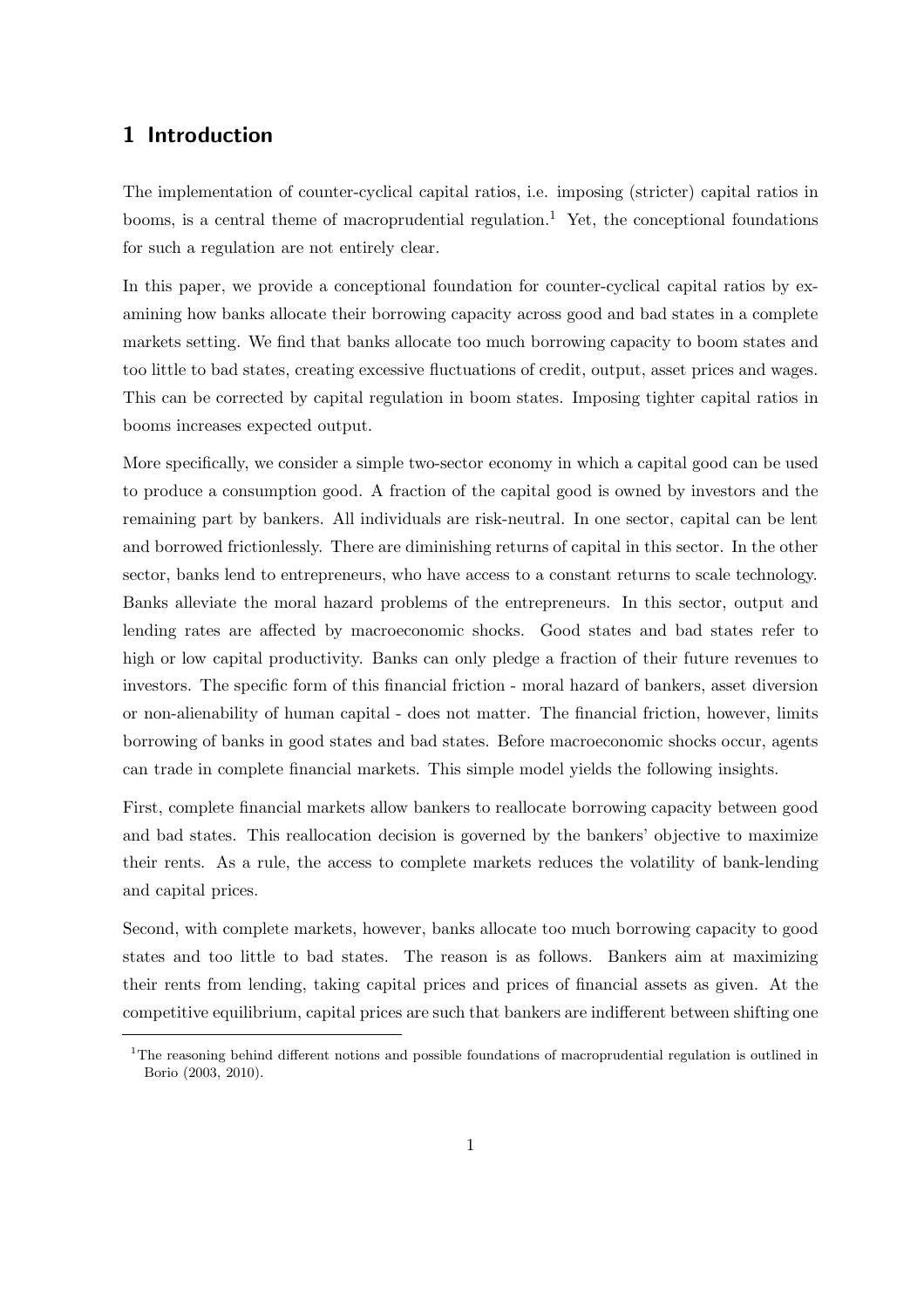additional unit of borrowing capacity across states. A social planner facing the same borrowing constraints would recognize that reallocating borrowing capacity from good states to bad states would reduce capital prices in good states and increase them in bad states. This would increase the expected borrowing capacity of banks and would allow to increase the expected lending by banks to entrepreneurs that have higher expected capital productivity than in the other sector. As a consequence, the expected output in the economy would increase.

Third, a regulatory capital ratio that is activated only in the boom can implement the expected output gain a social planner could achieve. Such capital regulation limits lending in the boom, and thus corrects the misallocation of borrowing capacity across good and bad states, thereby reducing fluctuations of lending and capital prices.

Fourth, financial markets allow banks to reallocate their initial equity across states. Now it turns out that regulatory capital ratios are based on interim equity. We show that this is not effective in implementing the social planner solution. This is because bankers can use contingent markets and partially bypass this regulation. Effective capital regulation requires to relate lending to initial equity. Such ratios continue to be binding if bankers trade in contingent markets.

Fifth, we examine some simple extensions of the model. In a first extension we introduce financial frictions between banks and entrepreneurs. In such circumstances, the misallocation of borrowing capacity of banks becomes more pronounced and the welfare gains that can be achieved by macroprudential regulation increase. In a second extension, we introduce labor as a further factor of production supplied by workers. We obtain a broader conclusion that tighter capital requirements for booms stabilize other factor prices such as wages. This may be particularly valuable socially when these workers are risk-averse and do not have access to financial markets to insure themselves against wage fluctuations. In a further extension, we explore various ways how output gains obtained via macroprudential regulation can be distributed in the economy, so that all agents benefit and that such regulations engineer a Pareto improvement. Finally, we sketch in the concluding section how defaults of banks could be introduced into the model.

Sixth, we present a dynamic version of our model with a continuous distribution of shocks. We show that the competitive equilibrium is generically constrained inefficient. We establish that simple countercyclical capital ratios continue to be welfare-improving in the dynamic version of the model.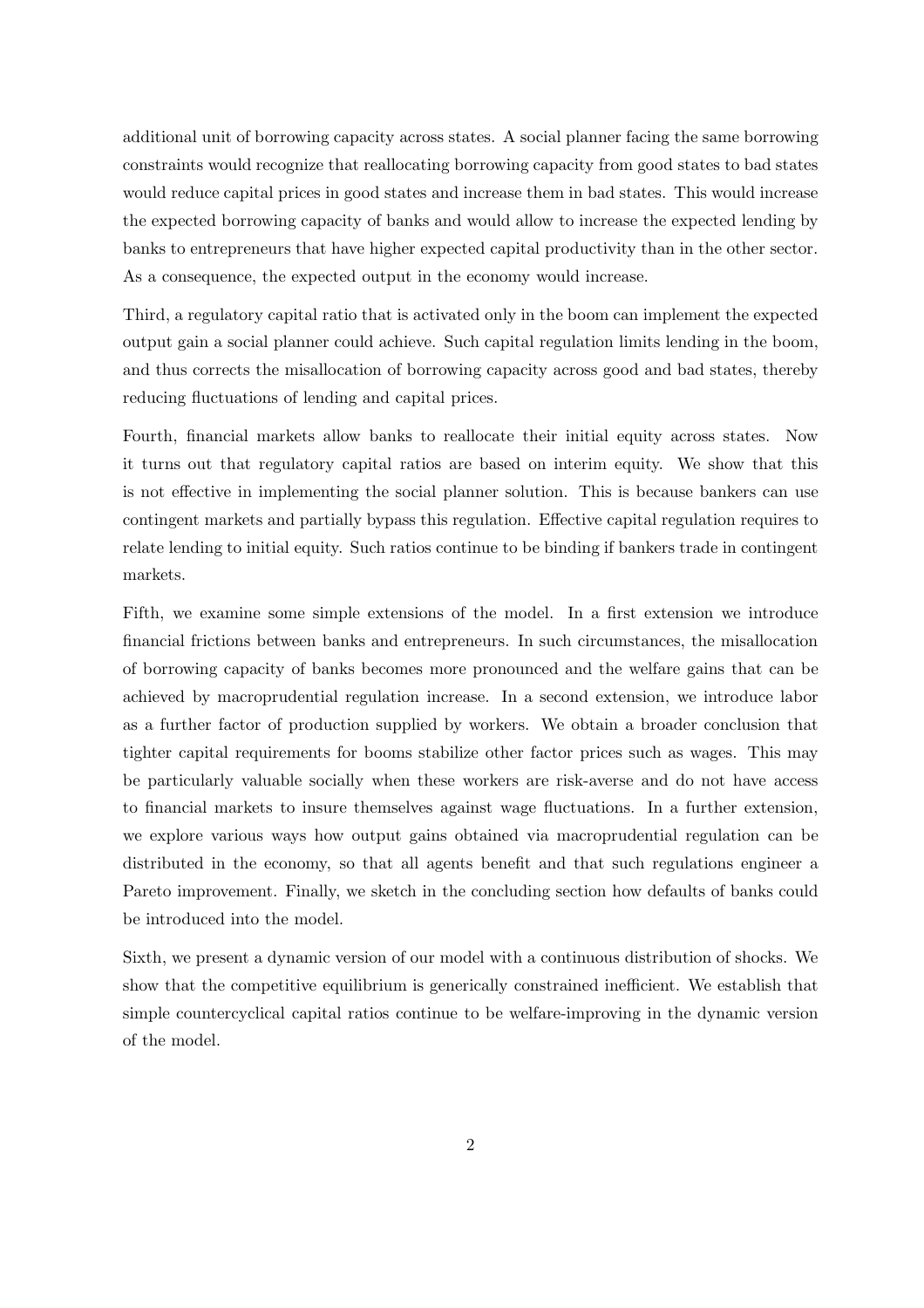The paper is organized as follows. In section 2, we discuss the related literature. In section 3, we introduce the model. In section 4, we characterize the competitive equilibrium with and without contingent markets. In section 5, we provide the rationale for capital regulation. Section 6 contains several extensions of the model. In section 7, we present a fully dynamic version of the model. Section 8 concludes.

# 2 Relation to the literature

#### 2.1 Empirical Evidence

Empirical work has identified several phenomena that motivate our analysis and for which it can provide an explanation. First, volatility of bank lending is typically a multiple of the volatility of GDP. In Figure 1 we provide evidence for a variety of countries since World War II. In almost all countries, bank lending is more volatile than GDP.<sup>2</sup>

Second, credit cycles characterized by successions of credit booms and credit busts have been thoroughly investigated in a series of papers (Igan et al. (2009), Elekdag and Wu (2011) and Claessens et al. (2011)). Schularick and Taylor (2012) present new evidence on the rapid rise of leverage in the financial sector in the second half of the twentieth century. They also demonstrate that credit booms predict busts.

Third, Jiménez et al. (2011) provide evidence on how macroprudential policies in the form of counter-cyclical bank capital buffers have reduced fluctuations in total credit supply of banks in Spain. Our model provides a theoretical explanation for this finding.

#### 2.2 Financial Intermediaries and Aggregate Economic Activity

There is a vast literature on financial contracting and aggregate economic activity. We highlight one important line of research that emphasizes how borrowers facing shocks to their net worth may become more or less credit constrained, causing shocks to amplify and persist. Two classical contributions have derived such mechanisms from first principles.

Bernanke and Gertler (1989) examine an overlapping generation model in which risk-neutral entrepreneurs, with private information about their project outcomes, borrow from lenders who

<sup>2</sup>We have used CPI data to deflate the series. Using the GDP deflator for the period 1961-2009 yields the same pattern with small variations of the multiples. We note that the multiple reported in Meh and Moran (2010) for the US in the last decades is over four.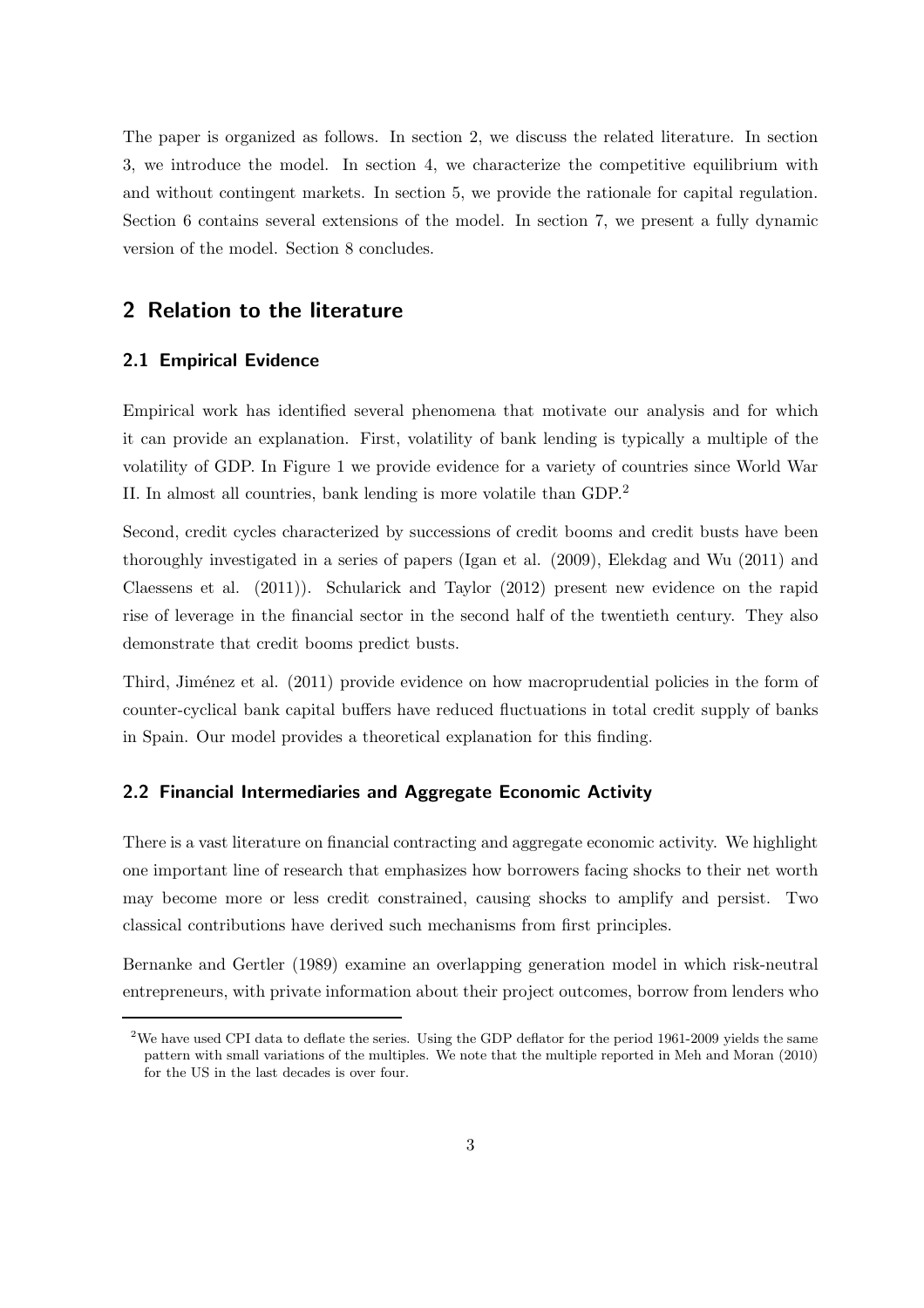

Standard Deviation of the Annual Growth Rates of GDP and Loans (deflated time−series, by Country, 1950−2009)

Figure 1: Evidence for Credit Cycles, Source: Calculations based on Schularick and Taylor (2012).

have access to a costly auditing technology. Higher net worth of borrowers lowers financing costs. As a consequence, a positive technology shock not only increases current real capital investments, but it also propagates over time as it raises future net worth of borrowers. The opposite occurs in downturns.

Kiyotaki and Moore (1997) significantly extend these insights by considering shocks to net worth arising from changes in the value of a firm's asset. A small, temporary technology shock causes credit constrained firms to cut back on their investment expenditures in the current and in subsequent periods. As prices of assets reflect future revenue conditions, the shock may cause a significant decline in asset prices and thus in the net worth of credit constrained firms. As a consequence, those firms need to reduce further their investments. This intertemporal multiplier process can generate large, persistent changes of output and asset prices.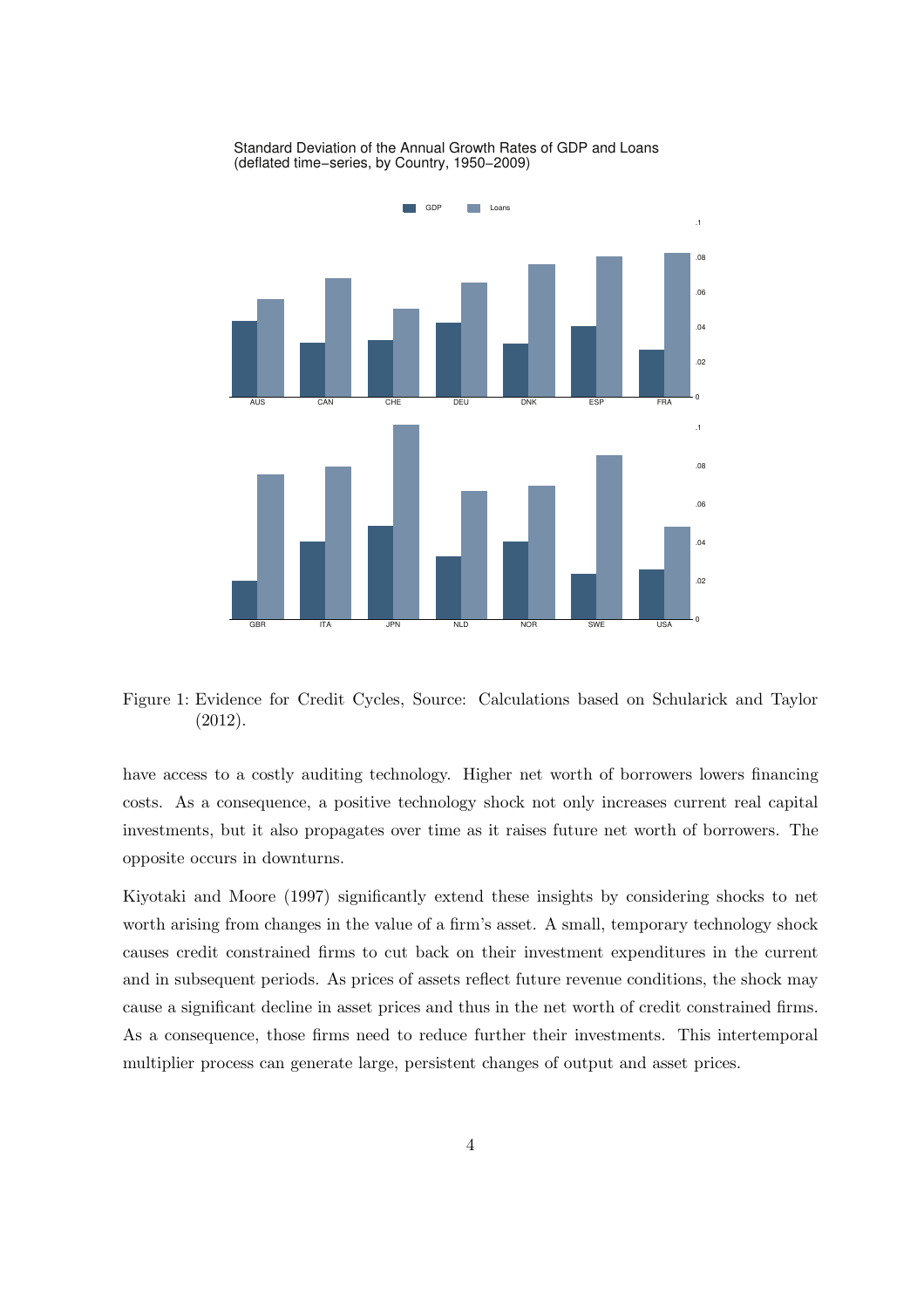Recent work in the tradition of Bernanke and Gertler (1989) and Kiyotaki and Moore (1997) has focused on overborrowing coupled with insufficient insurance. In Krishnamurthy (2003) and Lorenzoni (2008) entrepreneurs cannot protect themselves against the risk that they become financially constrained (see also Gromb and Vayanos (2002)). In Korinek (2011) such insurance is available but costly. As a result, in these papers, entrepreneurs invest too much. Bianchi (2011) assesses the aggregate and welfare consequences of such overborrowing phenomena quantitatively.

We focus on an environment with complete financial markets allowing banks to allocate their borrowing capacity across good and bad states flexibly. Atomistic banks allocate too much borrowing capacity to good times at the expense of borrowing capacity in bad times.<sup>3</sup> An alternative mechanism that produces inefficient investment cycles has been set out by He and Kondor (2012). Constrained inefficiency of investment cycles results from the interaction of two frictions: agents cannot raise outside capital and investment opportunities are not contractible. In contrast, in our model, moral hazard of bankers induces inefficient booms and busts.

Our model replicates well-known stylized facts on fluctuations of credit and bank balance sheets as succinctly described in Adrian, Colla and Shin (2012). For instance, bank leverage is procyclical and in downturns increasing bond financing to non-financial firms (in our model credit to the other sectors) substitutes for declining bank lending.<sup>4</sup>

Cyclical adjustments of capital requirements developed by Repullo and Suarez (2013) and Repullo (2012) provide a rationale for cyclical adjustments of (risk-sensitive) capital requirements. Without such adjustments, aggregate investments may decline excessively in the presence of negative shocks to bank capital. We focus on the allocation of borrowing capacity by banks, across good and bad states.

<sup>3</sup>As banks take capital prices as given and as the allocation decision of a subset of banks impacts on the borrowing capacity allocation of other banks, our paper is broadly related to the literature on pecuniary externalities. At least since Scitovsky (1954) it is well-known that pecuniary externalities may matter for welfare when we depart from the assumptions that guarantee the validity of the first welfare theorem in general equilibrium. Such pecuniary externalities have been the focus of classical contributions (see e.g. Geanakoplos and Polemarchakis (1986), Stiglitz (1982), Greenwald and Stiglitz (1986), and in more recent work, e.g., Caballero and Krishnamurthy (2001), Allen and Gale (2004), and Farhi et al. (2009) and in the literature discussed in subsection 2.1). In our model, pecuniary externalities operate through two relative prices: the relative price of capital in the good and bad state. To achieve welfare gains both prices need to adjust. Therefore, the inefficiency in our model can be called a two-dimensional welfare-reducing pecuniary externality.

<sup>&</sup>lt;sup>4</sup>Moreover, there is an advanced literature on dynamic stochastic general equilibrium models with financial frictions to which our paper is complementary. Early contribution by Aikman and Paustian (2006) and more recent work by Meh and Moran (2010), Gertler and Karadi (2009), Gertler and Kiyotaki (2011), Brunnermeier and Sannikov (2012) and Angeloni and Faia (2012) provide a rich menu of models.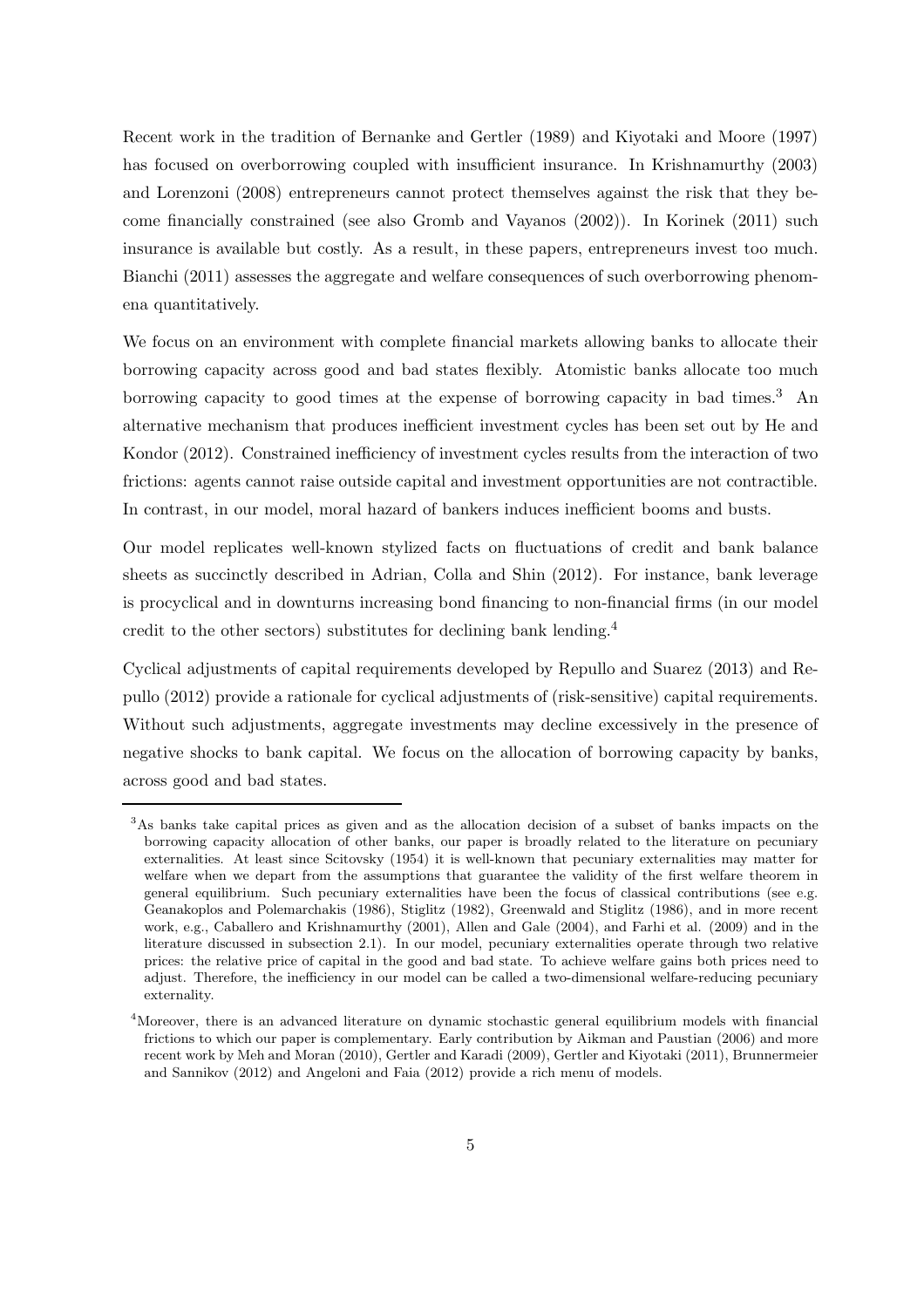# 3 The Model

Our model is closely related to the ones used in Lorenzoni (2008) and Gersbach and Rochet (2012). Like in these two models, we have three dates  $t = 0, 1, 2$  and two goods, consumption and capital. We simplify Gersbach and Rochet (2012) by assuming that adjustment costs are zero. We simplify Lorenzoni (2008) by replacing collateral constraints by a simpler form of financial frictions. This allows us to have only one production period (namely between  $t = 1$ ) and  $t = 2$ ) instead of two. Date  $t = 0$  is only there to allow ex-ante trade on contingent financial markets. On the other hand, we introduce new features in each of these models: banks into Lorenzoni's model and capital regulation into Gersbach and Rochet's. The other new crucial feature in our model is bankers' possibility to trade ex ante in complete contingent markets and to allocate their borrowing capacity across good and bad times. This last feature justifies macroprudential policies.

As in Lorenzoni (2008), there is a traditional sector<sup>5</sup> characterized by a concave, twice continuously differentiable production function  $F(\cdot)$ , and another sector, which is interpreted as the banking sector in a broad sense that includes all financial intermediaries that contribute to providing credit to the economy.

There is a continuum of bankers with mass one, each endowed with some physical capital e at date 0. They have access to a lending technology with constant returns to scale.

The expected return on banks' assets is denoted by  $R<sup>6</sup>$  Initially, capital e is distributed according to some distribution with bounded support and aggregate amount  $E \leq 1$ . A crucial ingredient is the presence of a financial friction: Bankers can borrow from outside investors, but they cannot fully pledge their future income to these outside investors.

Like Holmström and Tirole (1997) we assume that the non-pledgeable income is a multiple  $bk$  of

 $5$ Our model is isomorphic to a one sector model where the capital good can also be consumed at date 0. The simplicity of our results go through to that model if one assumes that consumers' utility is strictly concave at date 1 and linear at date 2.

<sup>&</sup>lt;sup>6</sup>This is a summary of the lending activities of banks. At a more detailed level, we envision that there is a continuum of entrepreneurs operating a technology, with expected return R. Those entrepreneurs cannot raise funds directly from investors because of moral hazard. Each banker can alleviate the moral hazard of these entrepreneurs by monitoring them and enforcing contractual obligations. For simplicity, we assume that the costs of these activities are sufficiently small and can be neglected, or that  $R$  is the net return after these costs have been taken into account. We assume that banks are efficient in eliminating moral hazard, and can secure R.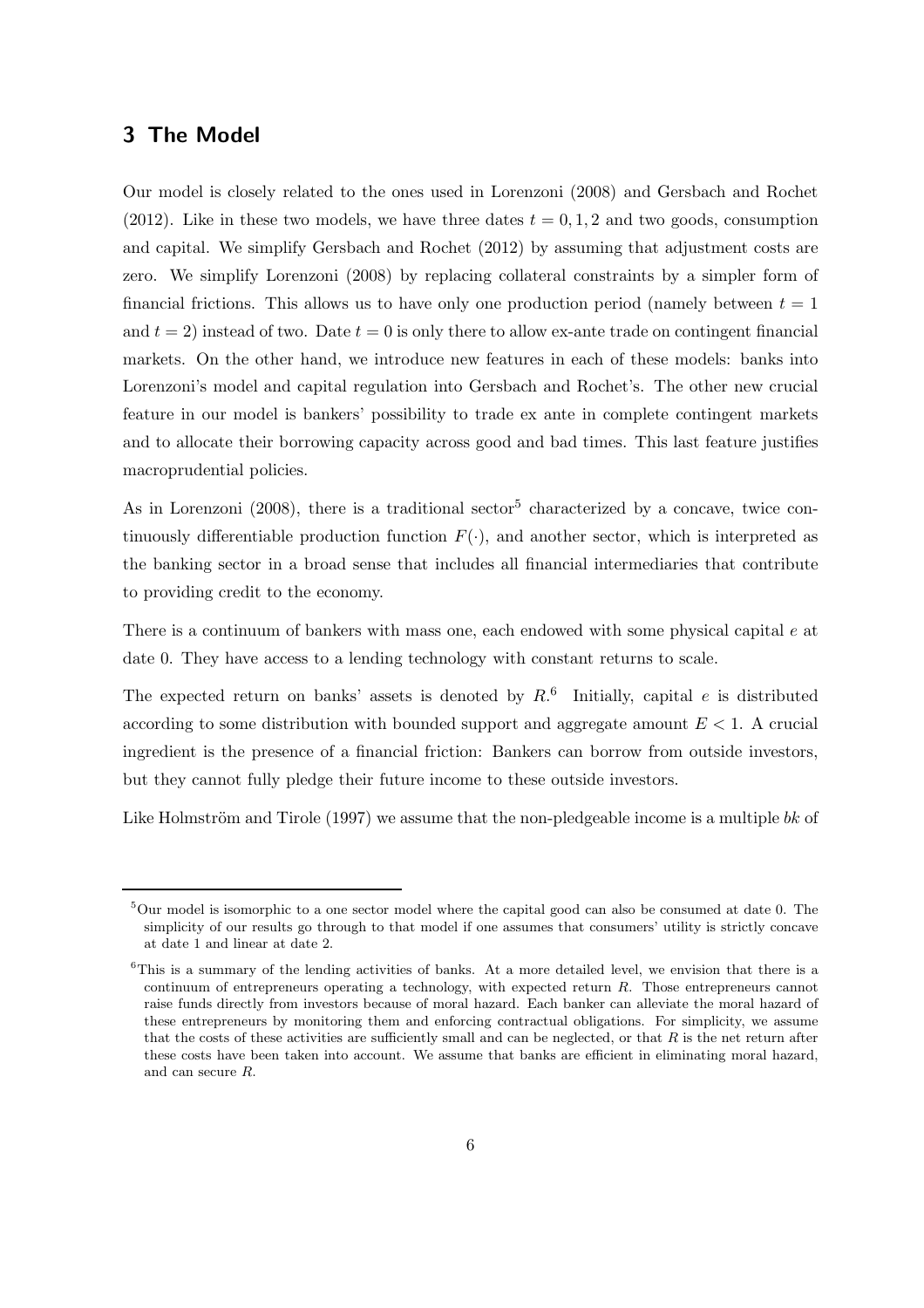the size k of the investment.<sup>7</sup> The parameter b measures the intensity of financial frictions. In Appendix 1, we show that this non-pledgeability can be generated by several forms of financial frictions such as moral hazard, asset diversion, or non-alienability of human capital.

Like in Lorenzoni (2008) and Gersbach and Rochet (2012), there is an aggregate shock at  $t = 1$ . Conditionally on this shock, the expected return  $R$  on the banking technology can be either  $R_h$ (high return) or  $R_l$  (low return,  $R_l < R_h$ ) with probabilities  $\pi_h$  and  $\pi_l$  (with  $\pi_h + \pi_l = 1$ ). The aggregate state  $s = h, l$  that determines  $R_s$  is called a "boom" (when  $s = h$ ) or a "recession" (when  $s = l$ ). By contrast, the traditional sector is not subject to aggregate shocks<sup>8</sup> nor to financial frictions.

The total physical capital stock of the economy is normalized to 1. Bankers own (on aggregate) a fraction  $E$  of this capital.  $E$  can be interpreted as the aggregate capitalization of the banking sector. Investors own the remaining capital  $1 - E$ . They also own the firms in the traditional sector. All agents are risk-neutral and endeavor to maximize their expected consumption at date 2.

The timing of the model is as follows:

- at date 0, all agents can trade on contingent markets for capital. There is a market for each state, i.e. financial markets are complete.<sup>9</sup> Thanks to these markets, banks can obtain a state dependent capital endowment, denoted by  $e_s$  in states  $s = h, l$ .
- at date 1, all agents observe the aggregate state s. A typical banker borrows  $k_s e_s > 0$ units of capital from investors/depositors, and invests  $k<sub>s</sub>$  units of capital. The aggregate size of the banking sector (the integral of  $k<sub>s</sub>$  over all banks) is denoted by  $K<sub>s</sub>$ . We interpret  $K<sub>s</sub>$  as the aggregate volume of credit to the economy in state s. The remaining amount of capital  $1 - K_s$  is invested in the traditional sector.
- at date 2, output in the banking sector,  $R_sK_s$ , is shared between investors and bankers. More specifically, the investors who, at date 1, have lent  $k_s - e_s$  units of capital to a typical bank receive  $p_s(k_s - e_s)$  units of consumption at date 2. Since consumption is taken as a numeraire, the rate of return on banks' deposits, namely  $p_s$ , can also be interpreted as

<sup>&</sup>lt;sup>7</sup>Lorenzoni (2008) assumes instead that the non-pledgeable income is a constant fraction  $(1-\theta)Rk$  of the asset's return.

<sup>8</sup>This assumption is not crucial and is only made for the sake of simplicity. It is relaxed in Section 7.

<sup>9</sup>This is an important difference with Lorenzoni (2008) who, like in most of the literature on credit cycles, has to assume some form of market incompleteness.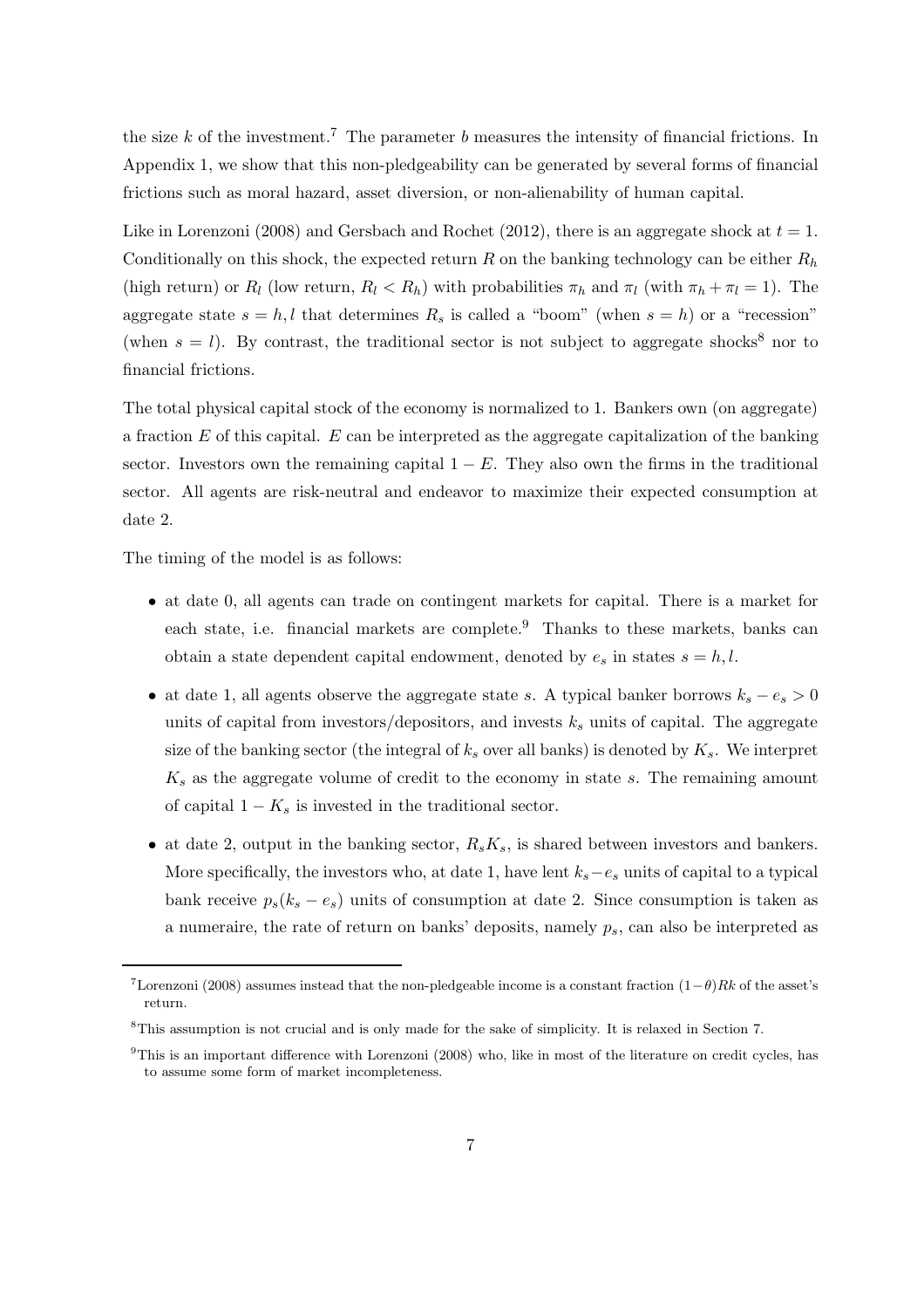the price of capital in state s, as it corresponds to the number of units of consumption that are delivered at date 2 in exchange for one unit of capital at date 1. The output in the traditional sector  $F(1 - K_s)$  accrues to investors.<sup>10</sup> The total output in the economy is  $F(1 - K_s) + R_s K_s$ .

An important remark regarding the concepts and the language is in order. At the beginning, a banker owns capital e: we call this "initial" equity. Through trading in complete financial markets, bankers end up with a state-dependent capital endowment  $e_s$ . We call  $e_s$  the "interim" equity of the bank.<sup>11</sup> The distinction is important because current regulations are typically based on "interim" equity, whereas we show that they should be based on "initial" equity of banks.

### 4 The Competitive Equilibrium

Our simple economy has a unique competitive equilibrium, which is easy to characterize. As a first benchmark, we start by the case where there are no contingent markets at date 0.

#### 4.1 The case without contingent markets

Consider a banker who has equity  $e$  (here it is the same in both states since we do not have any contingent markets) and assume that the macro state is s. Investors/depositors agree to provide additional capital  $k_s - e$  if and only if they are promised an expected repayment of (at least)  $p_s(k_s - e)$  units of consumption at date 2. This is only possible if this promised repayment does not exceed the maximum pledgeable income of the bank, namely  $(R_s - b)k_s$ : When  $R_s < p_s + b$ , which will always be satisfied at equilibrium, the participation constraint of investors implies that the bank is constrained in its investment choice by what we call a market imposed solvency ratio:

$$
k_s \le \frac{e}{1 - \frac{R_s - b}{p_s}}.\tag{1}
$$

<sup>&</sup>lt;sup>10</sup>It accrues in two forms: return on invested capital  $F'(1-K_s)K_s$  and profits of firms operating the technology  $F(1 - K_s) - F'(1 - K_s)K_s$ . For details see Gersbach and Rochet (2012).

 $11$ In practice, banks use derivatives and other contingent securities to hedge against macro shocks. In the dynamic version of the model (Section 7), banks can costlessly issue new equity when they need it, and also use contingent capital instruments to finance themselves.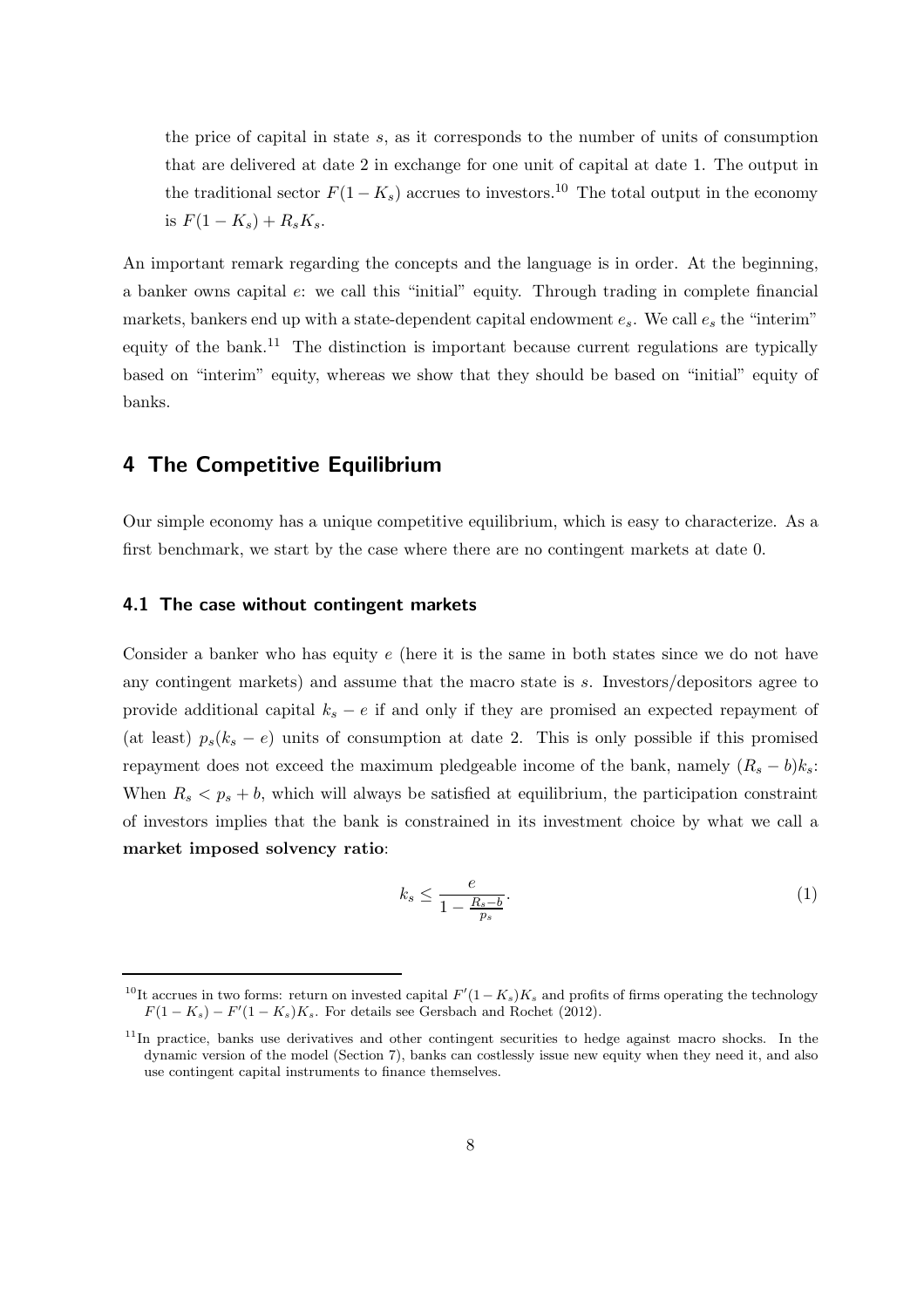Note that the banks in our model can be interpreted as investment banks or hedge funds, that are financed by sophisticated investors. Thus there is no need, at this stage, for a regulation of capital ratios, imposed by a (micro-prudential) regulator. Investors themselves impose a limit to the banks' volume of lending. An alternative interpretation would be that these banks are traditional deposit-taking institutions and that (1) is a micro-prudential capital ratio, imposed by a traditional bank regulator. Both interpretations are possible, and our focus is different: Our objective is to find a conceptual foundation for a macro-prudential regulation of banks' capital. Thus we do not discuss possible motivations for micro-prudential regulation.

Since bankers take on as much leverage as they can, constraint (1) is binding for each bank. The aggregate size  $K_s$  of the banking sector in state s is obtained by integrating constraint (1) over all banks:

$$
K_s = \frac{E}{1 - \frac{R_s - b}{p_s}} \equiv D_s(p_s). \tag{2}
$$

The right hand-side of this equation is the demand for capital by the banking sector in state s. By absence of arbitrage opportunity, the price of capital in state  $s$ , namely  $p_s$ , must be equal to the marginal productivity of capital in the traditional sector:

$$
p_s = F'(1 - K_s),\tag{3}
$$

which can be rewritten as

$$
K_s = S(p_s),\tag{4}
$$

where  $S(\cdot)$  is the supply of capital to the banking sector. The equilibrium price  $p_s$  is determined by equaling (2) and (4). The demand for capital decreases from  $+\infty$  (when  $p_s = R_s - b$ ) to  $R_s E$  $\frac{sE}{b}$  (when  $p_s = R_s$ ). On the same interval  $(R_s - b, R_s)$  the supply of capital increases from  $S(R_s - b)$  to  $S(R_s)$ . Thus when  $E < b \frac{S(R_s)}{R_s}$ , that is if bank capital is relatively scarce,<sup>12</sup> the intermediate value theorem implies that there is a unique value of  $p_s$  in  $(R_s - b, R_s)$  that equalizes supply and demand. We summarize these findings in the following proposition.

<sup>&</sup>lt;sup>12</sup>When bank capital is abundant (a case we rule out as empirically irrelevant),  $E > b \frac{S(R_s)}{R_s}$  and the constraint (1) does not matter anymore. The competitive equilibrium  $(p_s = R_s, K_s = S(R_s))$  coincides with the first-best allocation.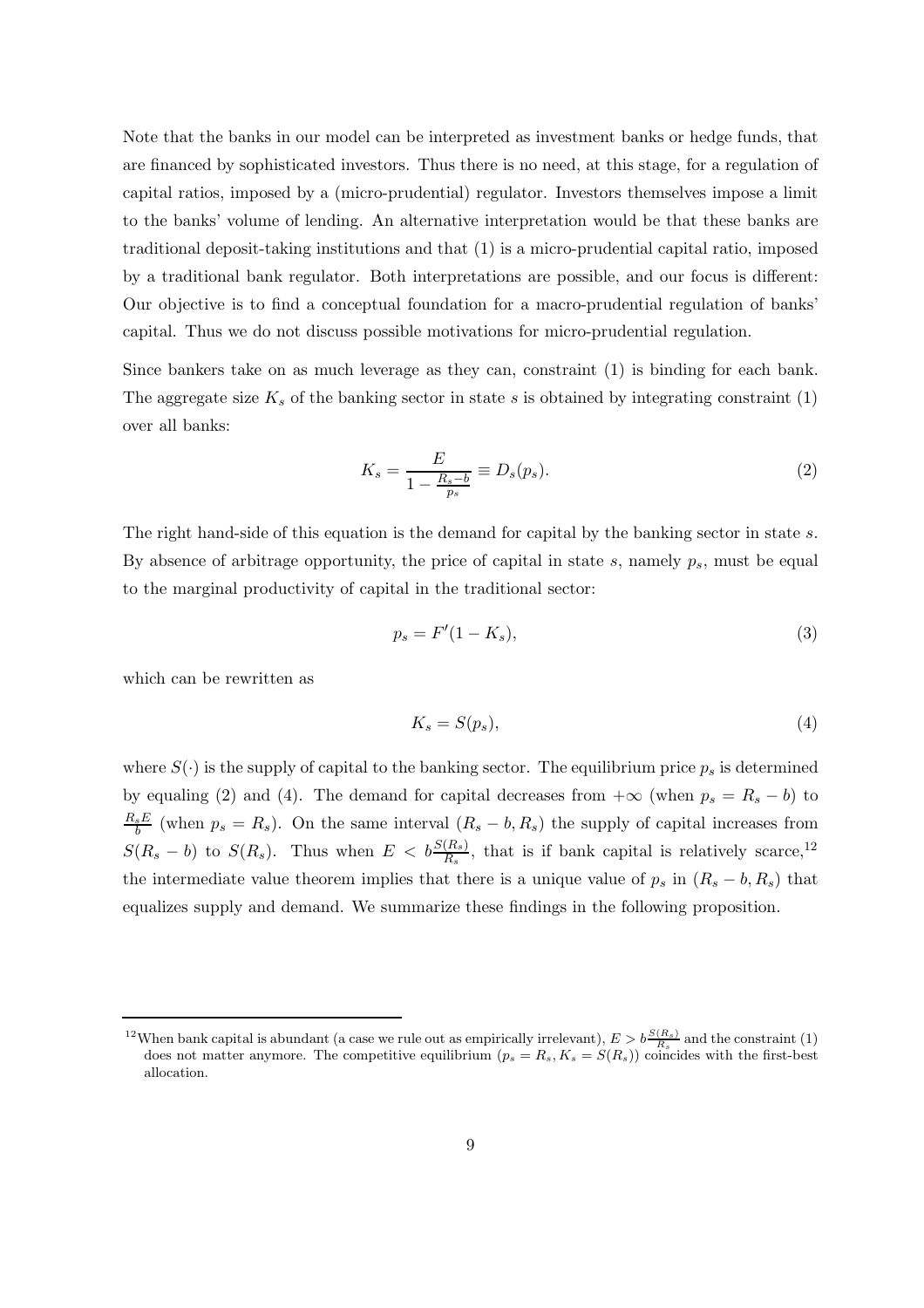#### Proposition 1

When there are no contingent markets, there is a unique competitive equilibrium, with credit volumes  $K^0 = (K_h^0, K_l^0)$  and capital prices  $(p_h^0, p_l^0)$ . When  $E < b \frac{S(R_s)}{R_s}$ , the price of capital in state s is the unique value  $p_s^0$  that equalizes supply and demand for bank capital in each state:

$$
S(p_s^0) = \frac{E}{1 - \frac{R_s - b}{p_s^0}}.\tag{5}
$$

Figure 2 illustrates some properties of the competitive equilibrium in the absence of contingent markets.



Figure 2: Equilibrium in the absence of contingent markets. Capital price and credit volume are pro-cyclical.

Note that capital price  $p_s^0$  and aggregate credit  $K_s^0$  are pro-cyclical:  $p_l^0 < p_h^0$  and  $K_l^0 < K_h^0$ . This is because the supply curve  $K = S(p)$  is state independent, while the demand curve in state  $h$  is above the demand curve in state  $l$ .

In fact, some procyclicality is not necessarily bad: the first-best allocation (that would prevail in our model if bank capital was abundant) is also pro-cyclical since  $p_s^{FB} = R_s$  and  $K_s^{FB} = S(R_s)$ . However, the volatility of capital prices and credit volumes is typically higher in the competitive equilibrium than in the first-best allocation.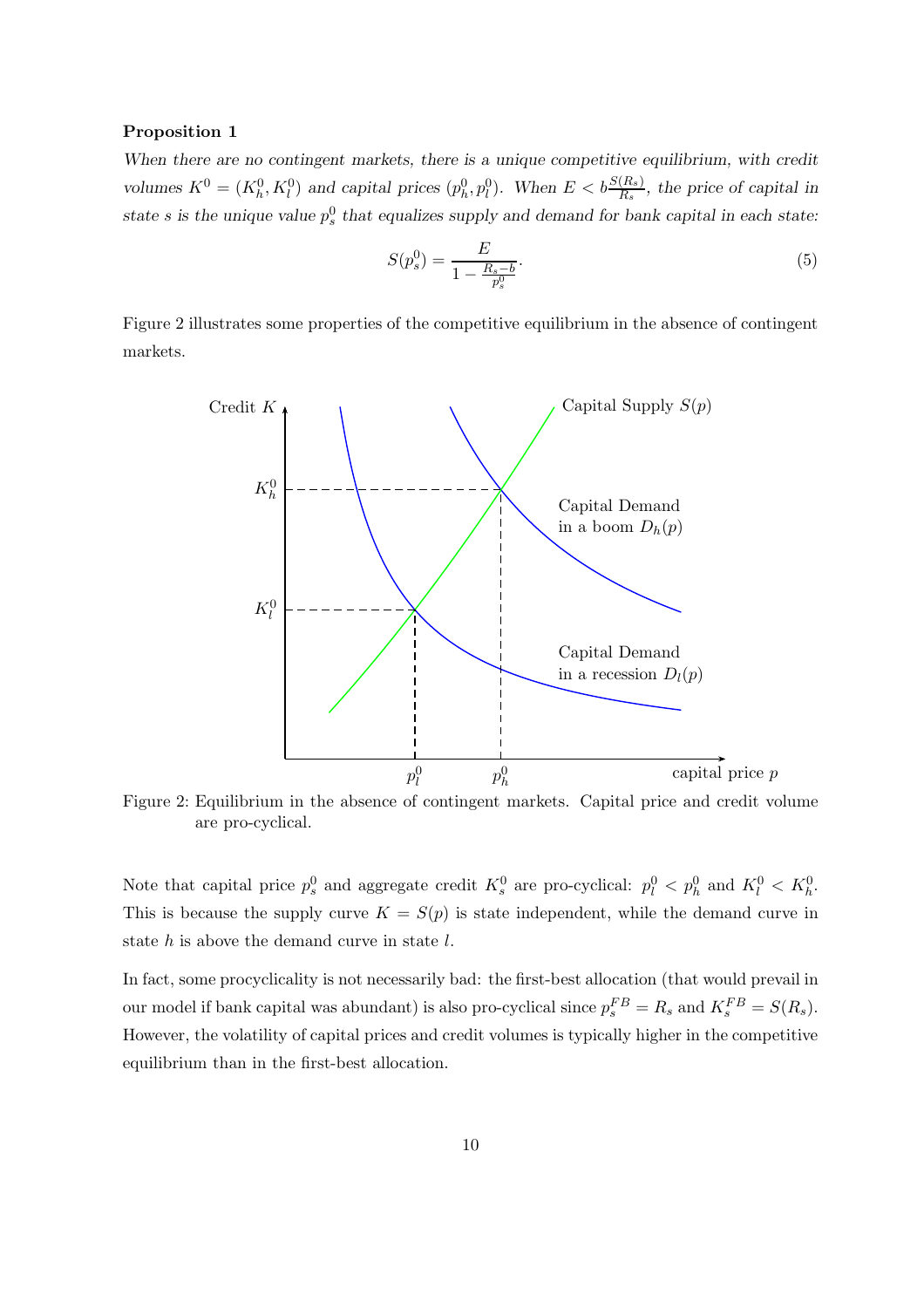To illustrate this feature, consider the simple specification  $S(p) = p$  (elasticity of credit supply identically equal to 1). In this case the competitive price can be computed explicitly:

$$
p_s^0 = R_s - \max(b - E, 0). \tag{6}
$$

To assess the variability of capital prices, we can use the coefficient of variation  $\sigma_p = \frac{p_h - p_l}{\mathbb{E}[p_s]}$ , which, by a slight abuse of language, we call the volatility of these prices. Formula  $(6)$  immediately shows that financial frictions exacerbate the volatility of capital prices (and credit volumes):

$$
\sigma_p^0 = \frac{R_h - R_l}{R - \max(b - E, 0)} \ge \sigma_p^{FB} = \frac{R_h - R_l}{R},
$$

where  $R \equiv \mathbb{E}[R_s]$ .

Moreover, we see that the equilibrium volatility of capital prices  $\sigma_p^0$  increases with the severity of financial frictions (measured by  $b$ ) and decreases with the capitalization of the banking sector (measured by  $E$ ). Thus imposing more transparency in the financial sector (reducing b) or increasing bank capital has a stabilizing effect on capital prices and credit volumes.

However, the absence of contingent markets may not be a reasonable assumption, since modern banks have access to complex financial instruments that allow them to hedge against macroshocks. This is why Section 4.2 below examines another benchmark, namely the case where financial markets are complete.

#### 4.2 The Case of Complete Financial Markets

Suppose now that at date 0, banks and investors can trade on contingent capital markets. Denote by  $e_h$  and  $e_l$  the after-trade levels of capital of a typical bank with initial capital e. The simplest way to generate these trades is to consider that the bank will swap  $e_h - e$  units of capital in state h against  $e - e_l$  units of capital in state  $l$ .<sup>13</sup> Since all agents are risk-neutral, the swap rate must be equal to  $\frac{\pi_h p_h}{\pi_l p_l}$ . Thus the budget constraint of the bank writes

$$
\pi_h p_h(e_h - e) = \pi_l p_l(e - e_l),
$$

or more simply

$$
\mathbb{E}[p_s(e_s - e)] = 0. \tag{7}
$$

<sup>&</sup>lt;sup>13</sup>In practice, such trades are often achieved through derivatives or contingent capital contracts.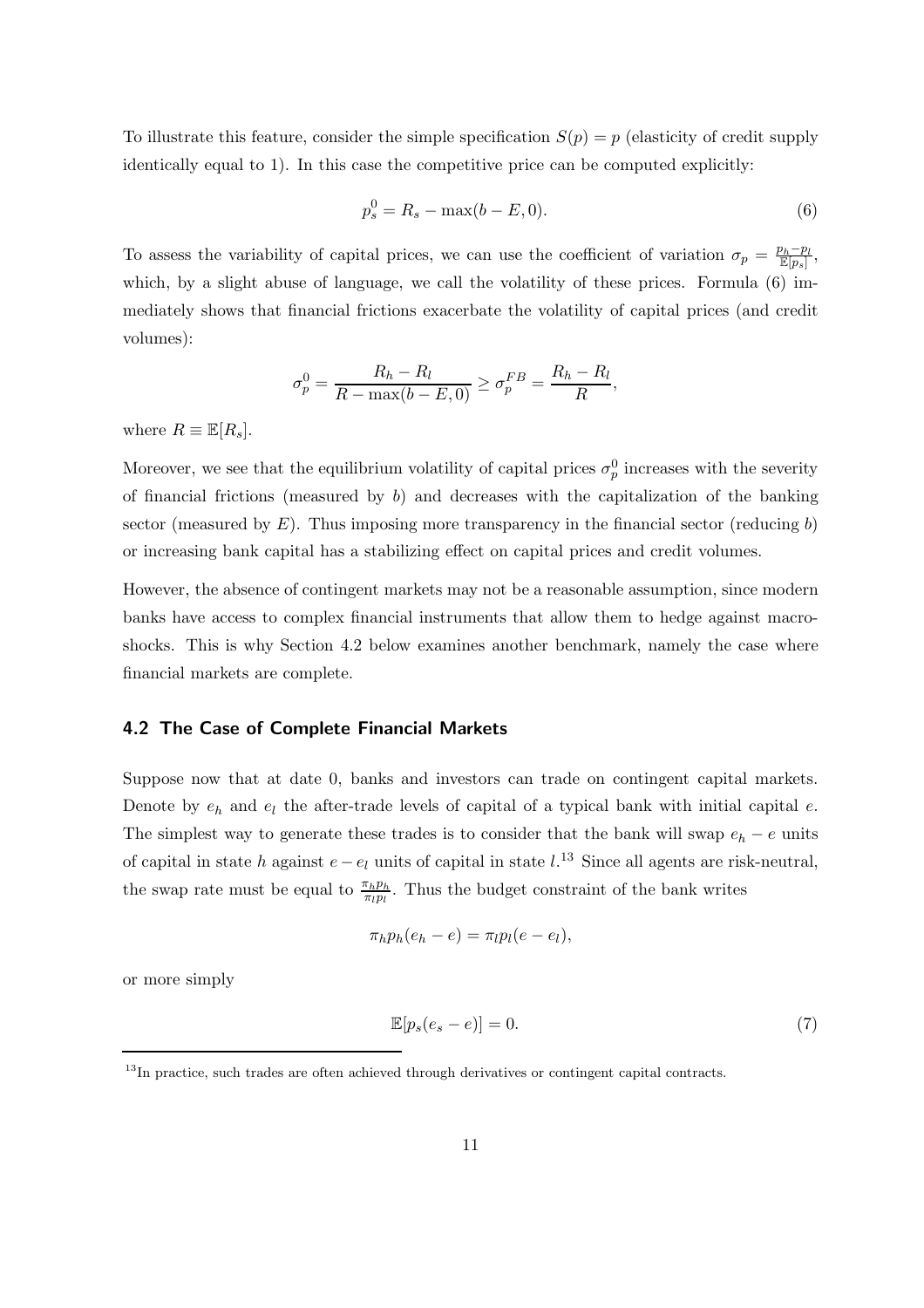Rationally anticipating the values of equilibrium capital ratios that will prevail in each state at date 1, namely

$$
e_s = k_s \left( 1 - \frac{R_s - b}{p_s} \right),\tag{8}
$$

the bank will select the contingent credit volumes  $(k_h, k_l)$  that maximize expected profit  $b\mathbb{E}[k_s]$ (which is equal to the expectation of non-pledgeable income) under the single constraint obtained by combining (7) and (8):

$$
\mathbb{E}[k_s(p_s+b-R_s)-p_se]=0.\tag{9}
$$

Note that both the objective function of the bank and constraint (9) are linear in  $(k_h, k_l)$ . Thus if we exclude corner solutions,<sup>14</sup> the only possible equilibrium is such that the coefficient of  $k_s$ in constraint (9) is the same in both states:

$$
p_h + b - R_h = p_l + b - R_l.
$$

Denoting by  $p \equiv \mathbb{E}[p_s]$  the expected price of capital (recall that  $R \equiv \mathbb{E}[R_s]$  denotes the expected return on assets), this condition can be rewritten as

$$
p_s = R_s - R + p.\tag{10}
$$

Using (10), constraint (9) can be simplified:

$$
\mathbb{E}[k_s](p + b - R) = pe.
$$

By aggregating this condition over all banks, we obtain

$$
\mathbb{E}[K_s] = \frac{E}{1 - \frac{R - b}{p}}.\tag{11}
$$

Since  $K_s = S(R_s - R + p)$ , the expected price of capital p can be determined by equaling expected supply and demand:

$$
\mathbb{E}[S(R_s - R + p)] = \frac{E}{1 - \frac{R - b}{p}}.\tag{12}
$$

These results are summarized in the following proposition.

<sup>&</sup>lt;sup>14</sup>Such corner solutions are empirically irrelevant, since they imply that the banking sector is completely closed down in one of the states. In the theoretical model, they can be excluded if we assume that the production function  $F$  satisfies Inada's conditions.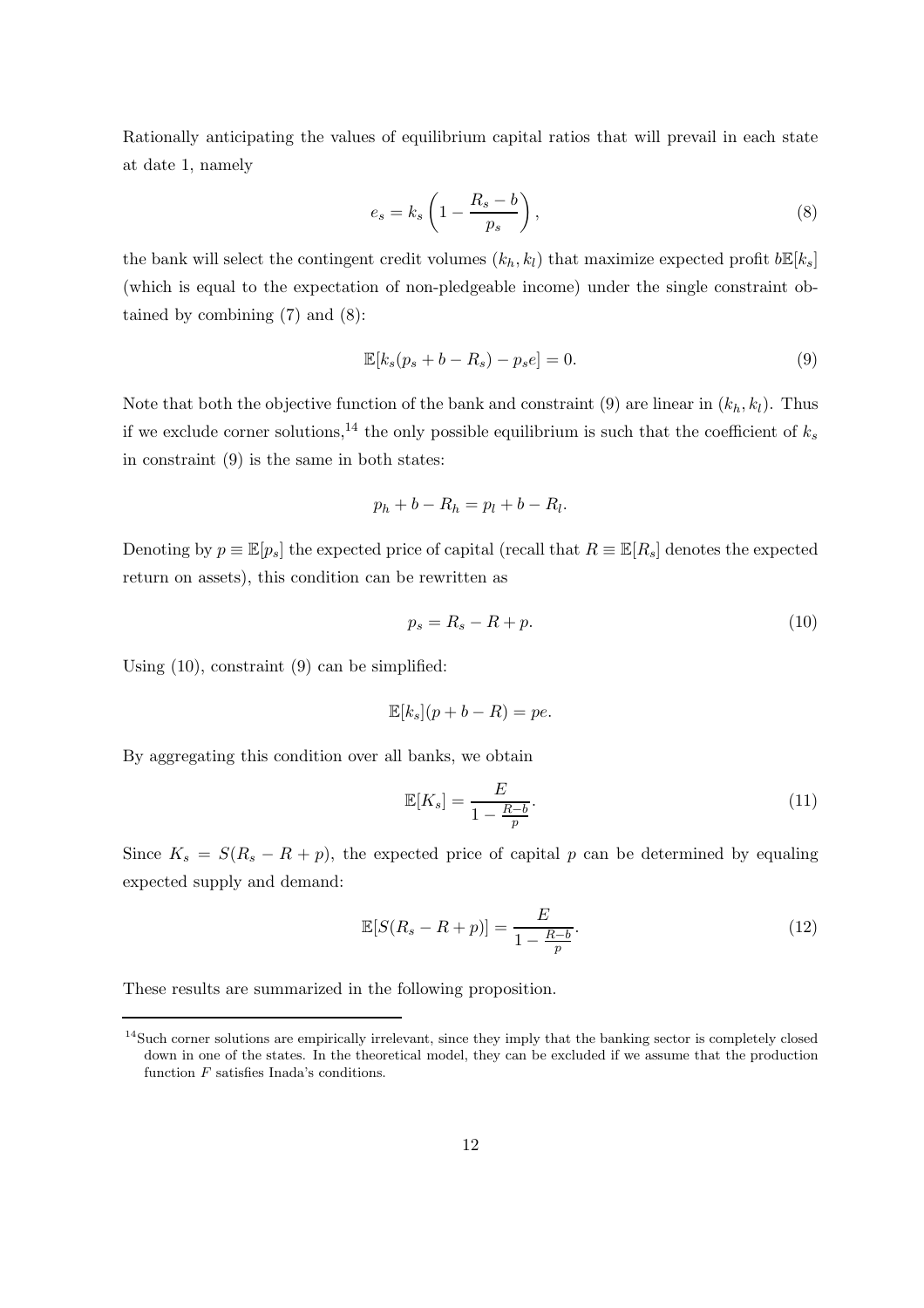#### Proposition 2

When financial markets are complete, there is a unique competitive equilibrium denoted by  $K^c = (K_h^c, K_l^c)$  with prices  $(p_h^c, p_l^c)$ . When bank capital is scarce (specifically  $E < b \frac{\mathbb{E}[S(R_s)]}{R}$ ), this equilibrium is characterized by

$$
p_s^c = R_s - R + p^c,\tag{13}
$$

where  $p^c$  solves (12).

Note that banks use contingent markets at  $t = 0$  to reallocate their equity across states in such a way that their returns on equity  $(ROE<sub>s</sub>)$  in each state are proportional to their return on assets  $(ROA<sub>s</sub>)$ :

$$
ROE_s = \frac{bk_s}{e_s} = \frac{bp_s^c}{p_s^c - R_s + b} = \frac{b}{p^c - R + b}p_s^c > p_s^c = ROA_s.
$$

Thus our model predicts that, when financial markets are complete, banks will select their contingent plans so as to equalize the ratios  $\frac{ROE_s}{ROA_s}$  in both states. Note that this ratio is larger than 1 when  $E < b \frac{\mathbb{E}[S(R_s)]}{R}$ : There is a wedge between the return on informed capital (equity) and the return on uninformed capital (deposits), due to the scarcity of informed capital. This wedge would disappear if E was larger than  $b \frac{\mathbb{E}[S(R_s)]}{R}$  $\frac{(R_s)}{R}$ .

In Appendix 2, we provide a simple numerical calibration of our model with complete markets. In this example, capital prices fluctuate 40% more than returns and bank credit fluctuates 40% more than GDP.

We conclude this subsection by the observation that our model can explain several well-known stylized facts on fluctuations of credit and bank balance sheets over the business cycle. For instance, when negative shocks occur, aggregate financing provided to the traditional sector  $(1 - K_l)$  increases and substitutes for declining bank lending. Moreover, banks' leverage is procyclical. Specifically, using (8) and (13), leverage in the banking system is given by

$$
\frac{K_s}{E_s} = \frac{p_s}{p_s - R_s + b} = \frac{p_s}{p^c + b - R}.
$$

As  $p_h > p_l$ , leverage is higher in upturns.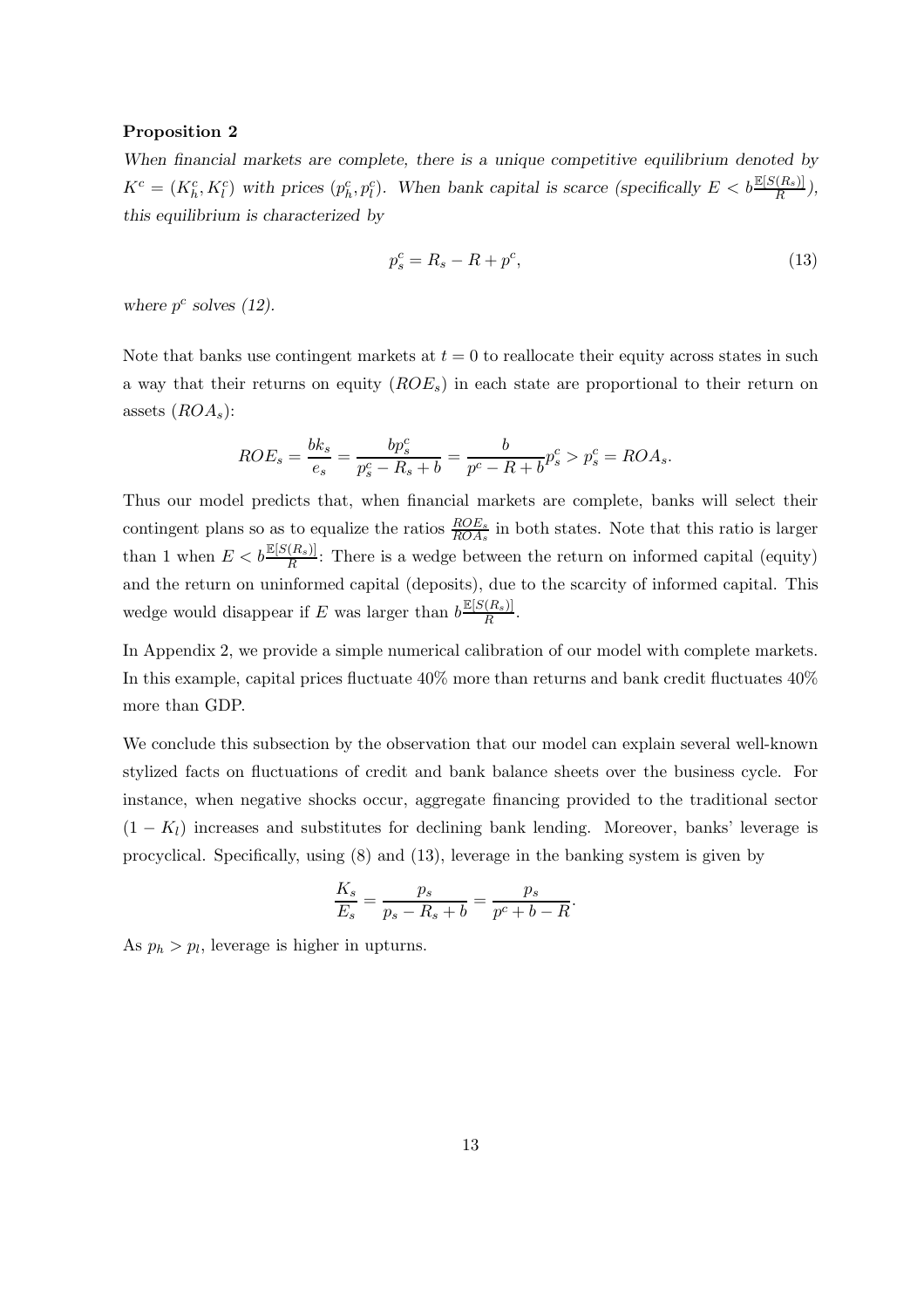#### 4.3 Comparison

A natural question is whether the existence of contingent markets stabilizes the economy. In fact this is not necessarily the case, as illustrated by the simple, linear specification  $S(p) = p$ that we already used. Equation (12) gives in this case

$$
\mathbb{E}[S(R_s - R + p^c)] = p^c = \frac{E}{1 - \frac{R - b}{p^c}},
$$

which gives an explicit solution:

$$
p^c = R - \max(b - E, 0).
$$

If we assume  $E < b \frac{\mathbb{E}[S(R_s)]}{R} = b$ ,  $p^c < R$ . Moreover,

$$
p_s^c = R_s - R + p^c,
$$

thus

$$
p_s^c = R_s - \max(b - E, 0).
$$

This is the same expression as in equation (6) without contingent markets. With this particular specification of  $S(\cdot)$ , contingent capital markets do not make any difference: the two competitive equilibria  $((p_h^c, p_l^c), K^c)$  and  $((p_h^0, p_l^0), K^0)$ , i.e. with and without contingent markets, are identical. However, this feature is not robust:

#### Proposition 3

When the elasticity of capital supply is less than one and the volatility of aggregate shocks  $\sigma_R = \frac{R_h - R_l}{R}$  $\frac{-R_l}{R}$  is small, capital prices are less volatile with contingent markets than without:

,

$$
\sigma_p^c=\frac{p_h^c-p_l^c}{p^c}<\sigma_p^0=\frac{p_h^0-p_l^0}{p^0}
$$

where  $p^c = \mathbb{E}[p_s^c]$  and  $p^0 = \mathbb{E}[p_s^0]$ .

The proof of Proposition 3 is given in Appendix 3.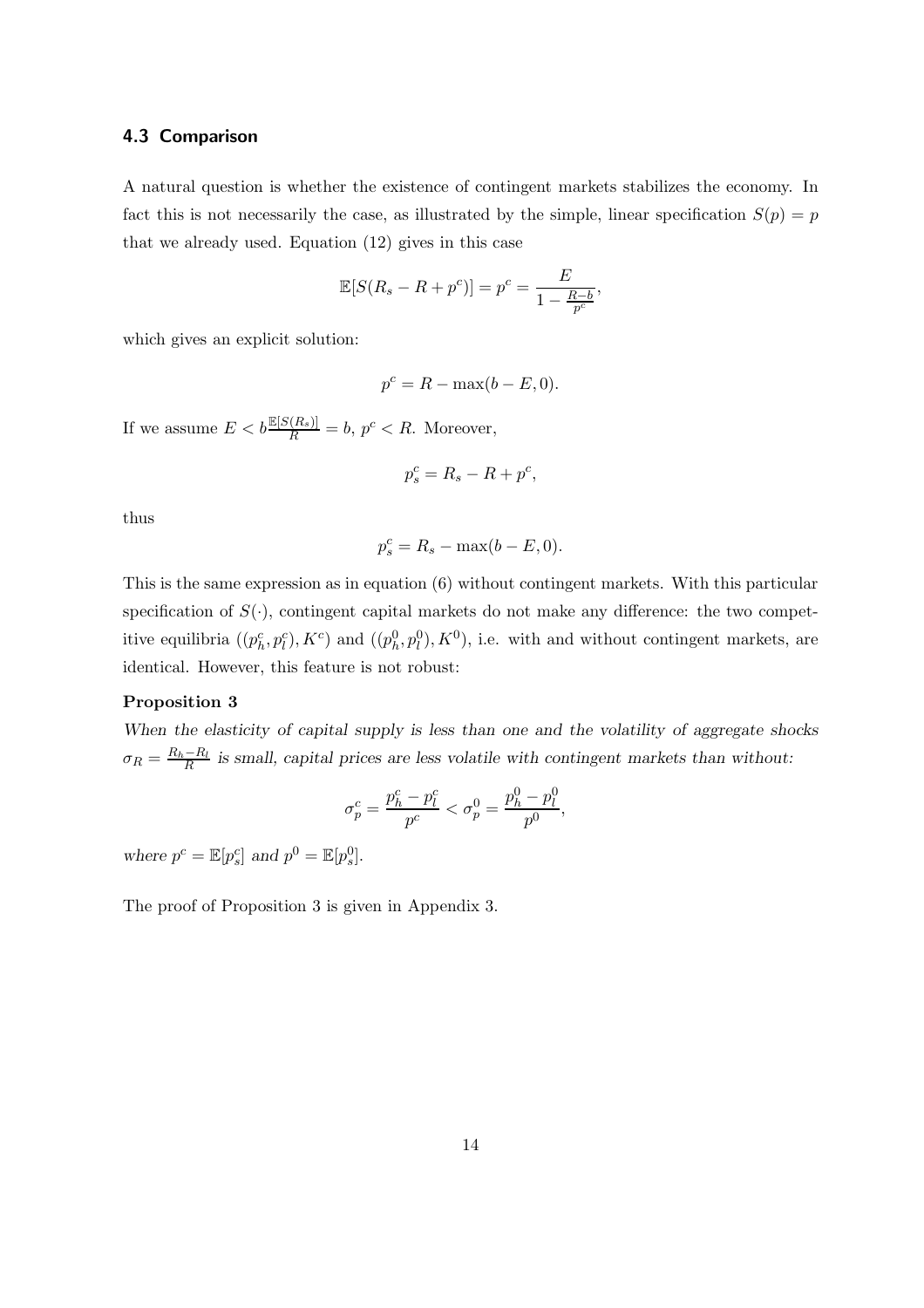### 5 A Role for Macroprudential Regulation

#### 5.1 Characterizing constrained efficiency

Because of financial frictions and scarcity of bank capital, the equilibrium volume of credit  $K_s$ and capital price  $p_s$  fluctuate more than the (first-best) optimal volume of credit  $K_s^{FB} = S(R_s)$ and capital price  $p_s^{FB} = R_s$ . Of course the relevant comparison is with the (second-best)  $\text{optimum}^{15}$ , which is subject to the same constraints as the competitive equilibrium:

$$
p_s(K_s - E_s) = (R_s - b)K_s,
$$
\n(14)

where 
$$
p_s = F'(1 - K_s)
$$
,  
and  $\mathbb{E}[p_s(E_s - E)] = 0.$  (15)

Constraint (14) means that investors obtain, in each state s the same return on bank deposits and on their direct investments in the traditional sector. Constraint (15) expresses the equilibrium in contingent capital markets at date 1. By eliminating  $E_s$ , these two constraints can be combined into a single constraint that applies both to the competitive equilibrium and to the regulator. Indeed, the regulator can effectively control (through capital regulation) the volumes of lending  $K_h$  and  $K_l$  of the banks in each state, but he is subject to the same (ex-ante) financing constraint as the banks, namely the aggregate form of condition (9):

$$
\mathbb{E}[K_s(p_s - R_s + b)] \le \mathbb{E}[p_s]E,\tag{16}
$$

where 
$$
p_s = F'(1 - K_s), s = h, l.
$$
 (17)

#### Definition 1

A constrained efficient capital allocation is a vector  $(K_l, K_h)$  that maximizes the aggregate expected output of the economy under constraints (16) and (17).

### 5.2 The Competitive Allocation is not constrained efficient

We now establish the main result of the paper.

 $15$ If a central planner could impose lump-sum taxes on investors and distribute the proceeds to bankers (in such way that  $E \geq b \frac{\mathbb{E}[S(R_s)]}{R}$  the competitive allocation would coincide with the first-best allocation. However such a forced redistribution seems hardly politically feasible.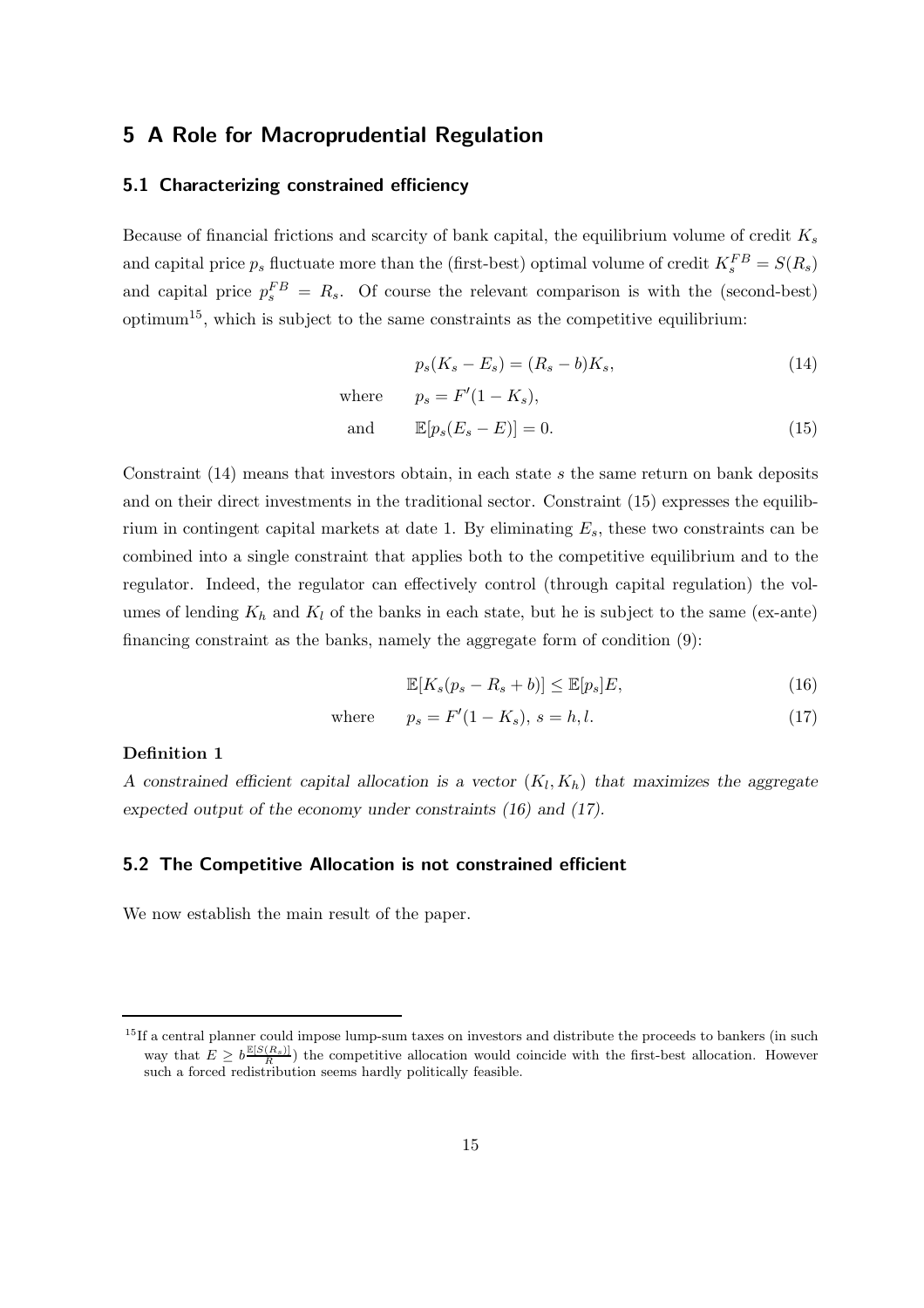#### Proposition 4

The competitive allocation  $(K_l^c, K_h^c)$  is generically constrained inefficient. In particular if capital supply is log-concave, aggregate expected output can be increased by reducing  $K_h$  and increasing  $K_l$ .

#### Proof of Proposition 4:

Suppose by contradiction that  $K^c = (K_l^c, K_h^c)$  maximizes aggregate expected output,

$$
Y(K_l, K_h) = \mathbb{E}[F(1-K_s) + R_s K_s]
$$

under the participation constraint of investors

$$
G(K_l, K_h) = \mathbb{E}[F'(1 - K_s)(K_s - E) + (b - R_s)K_s] \leq 0.
$$

By the Kuhn-Tucker Theorem, the gradients of Y and G at  $K<sup>c</sup>$  must be colinear. Now

$$
\frac{\partial Y}{\partial K_s} = \pi_s[-F'(1 - K_s^c) + R_s] = \pi_s[-p^c + R],
$$
  
\n
$$
\frac{\partial G}{\partial K_s} = \pi_s[F'(1 - K_s^c) + b - R_s - F''(1 - K_s^c)(K_s^c - E)]
$$
  
\n
$$
= \pi_s[p^c + b - R - F''(1 - K_s^c)(K_s^c - E)].
$$

These gradients are colinear if and only if  $F''(1 - K_s^c)(K_s^c - E)$  is the same in both states. This is generically not true, since  $K_h^c > K_l^c$ . Moreover, when  $\log S$  is concave,  $\frac{S'}{S}$  $\frac{S'}{S}$  is a decreasing function and the direction of improvement can be determined. Indeed,  $-F''(1 - K_s^c) = \frac{1}{S'(p_s^c)}$ and

$$
-K_h^c F''(1 - K_h^c) = \frac{S(p_h^c)}{S'(p_h^c)} > \frac{S(p_l^c)}{S'(p_l^c)} = -K_l^c F''(1 - K_l^c).
$$

This is because  $p_h^c - p_l^c = R_h - R_l > 0$ . Now we also have that  $K_h^c > K_l^c$  and thus

$$
\frac{K_h^c - E}{K_h^c} > \frac{K_l^c - E}{K_l^c} > 0.
$$

By multiplying these two inequalities and using that  $F''(1 - K_s^c) < 0$ , we obtain

$$
-F''(1 - K_h^c)(K_h^c - E) > -F''(1 - K_l^c)(K_l^c - E),
$$

and thus

$$
\left(\frac{\partial G}{\partial K_h} / \frac{\partial G}{\partial K_l}\right)(K^c) > \left(\frac{\partial Y}{\partial K_h} / \frac{\partial Y}{\partial K_l}\right)(K^c).
$$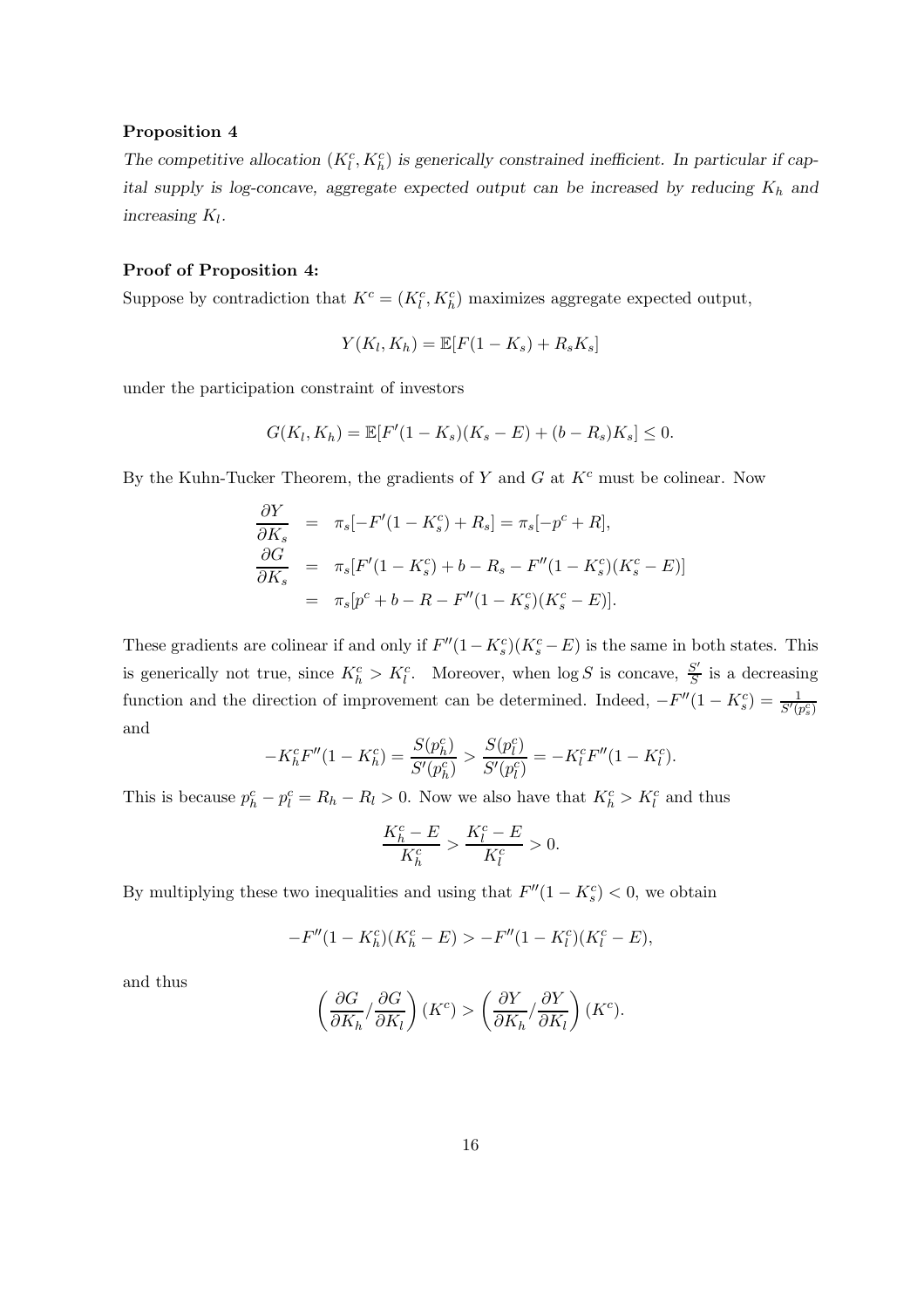

Figure 3: The competitive equilibrium  $K^c$  is not constrained efficient. The constrained optimum is  $K^*$ .

As shown in Figure 3, aggregate expected output can be increased marginally around  $K<sup>c</sup>$  by reducing  $K_h$  while increasing  $K_l$  so that  $G(K_l, K_h)$  remains constant.

We note that the log-concavity of capital supply can be related to the hazard rate of entrepreneurs'productivity distribution. Suppose that there is a continuum of entrepreneurs, and each entrepreneur has access to an indivisible project of size one. The productivity of these projects is distributed according to some differentiable distribution function that generates the production function  $F(.)$ .<sup>16</sup> In such a set-up, log-concavity of capital supply is identical to the condition that the hazard rate of entrepreneurs' productivity is declining.<sup>17</sup>

#### 5.3 A counter-cyclical capital ratio can improve social welfare

Suppose that the regulator imposes to all banks, but only during booms, a capital ratio based on their **initial** capital  $e$ :

$$
e \ge \rho^* k_h. \tag{18}
$$

<sup>&</sup>lt;sup>16</sup>Formally, if  $G(x)$  is the distribution function, then  $F(1 - K_s) = \int_{G^{-1}(K_s)}^{\infty} x dG(x)$ .

<sup>&</sup>lt;sup>17</sup>See Garicano, Lelarge and Van Reenen 2013 for evidence on the distribution of firm productivities. They indicate that the distribution is between log normal and power (and there is a good fit for a power distribution). Such distributions imply log-concavity.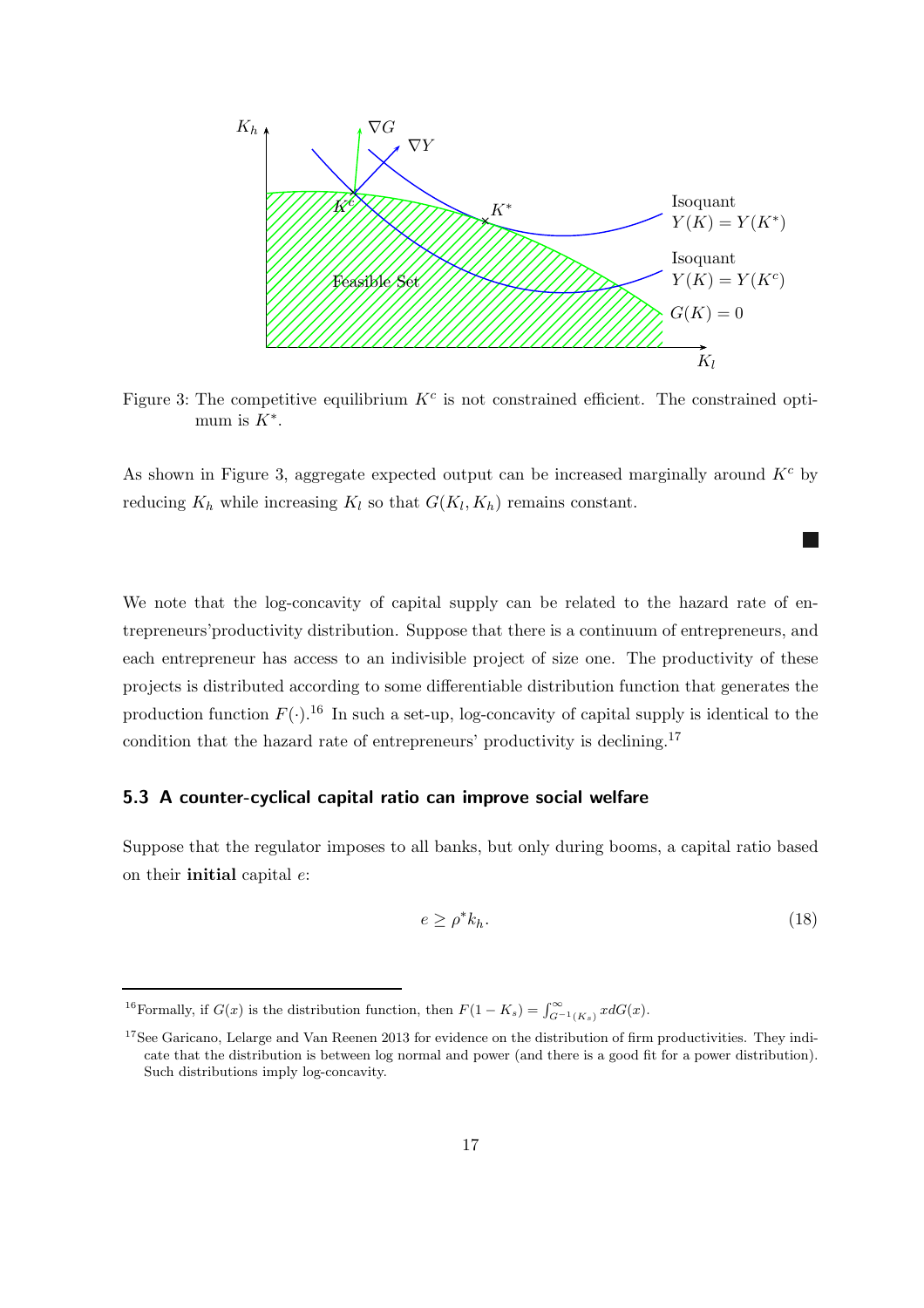

Figure 4: Feasible plans for a regulated bank

By appropriately selecting  $\rho^*$ , and letting banks compete to attract investors, the regulator can implement the constrained efficient allocation of capital  $K^*$  as we show next:

#### Proposition 5

We assume that S is log-concave. If the regulator sets  $\rho^* = \frac{E}{V}$ K<sup>∗</sup> h , the regulated competitive equilibrium allocation coincides with the constrained efficient allocation  $K^*$ .

#### Proof of Proposition 5:

Consider first the behavior of banks. A typical bank, with capital e, will select contingent plans for lending  $k_s$  and contingent capital  $e_s$  so as to maximize  $b\mathbb{E}[k_s]$  under two constraints: the regulatory constraint (18) and the participation constraint of investors:

$$
H(k_l, k_h) \equiv \mathbb{E}[k_s(p_s - R_s + b)] \le e \mathbb{E}[p_s]. \tag{19}
$$

The feasible set of the bank now has a kink  $\hat{k}$ . It is represented in Figure 4, together with the iso-profit line that passes through the kink  $\hat{k}.$ 

Let the minimal capital ratio  $\rho^* = \frac{E}{K_h^*}$  be imposed only in state h. Since  $\hat{p}_s = F'(1 - K_s^*)$ , where  $(K_l^*, K_h^*)$  are the aggregate amounts invested in the banking sector, the kink  $\hat{k}$  coincides with the contingent plans of the bank in the constrained efficient allocation:

$$
\hat{k}_s = \frac{e}{E} K_s^*.
$$

This property is tautological for  $s = h$ , and results from equation (19) for  $s = l$ . If we prove that  $k$  indeed maximizes the bank's profit on the feasible set, Proposition 5 will be established. Now recall that, by definition,  $K^*$  maximizes expected output  $Y(K)$  under the aggregate feasibility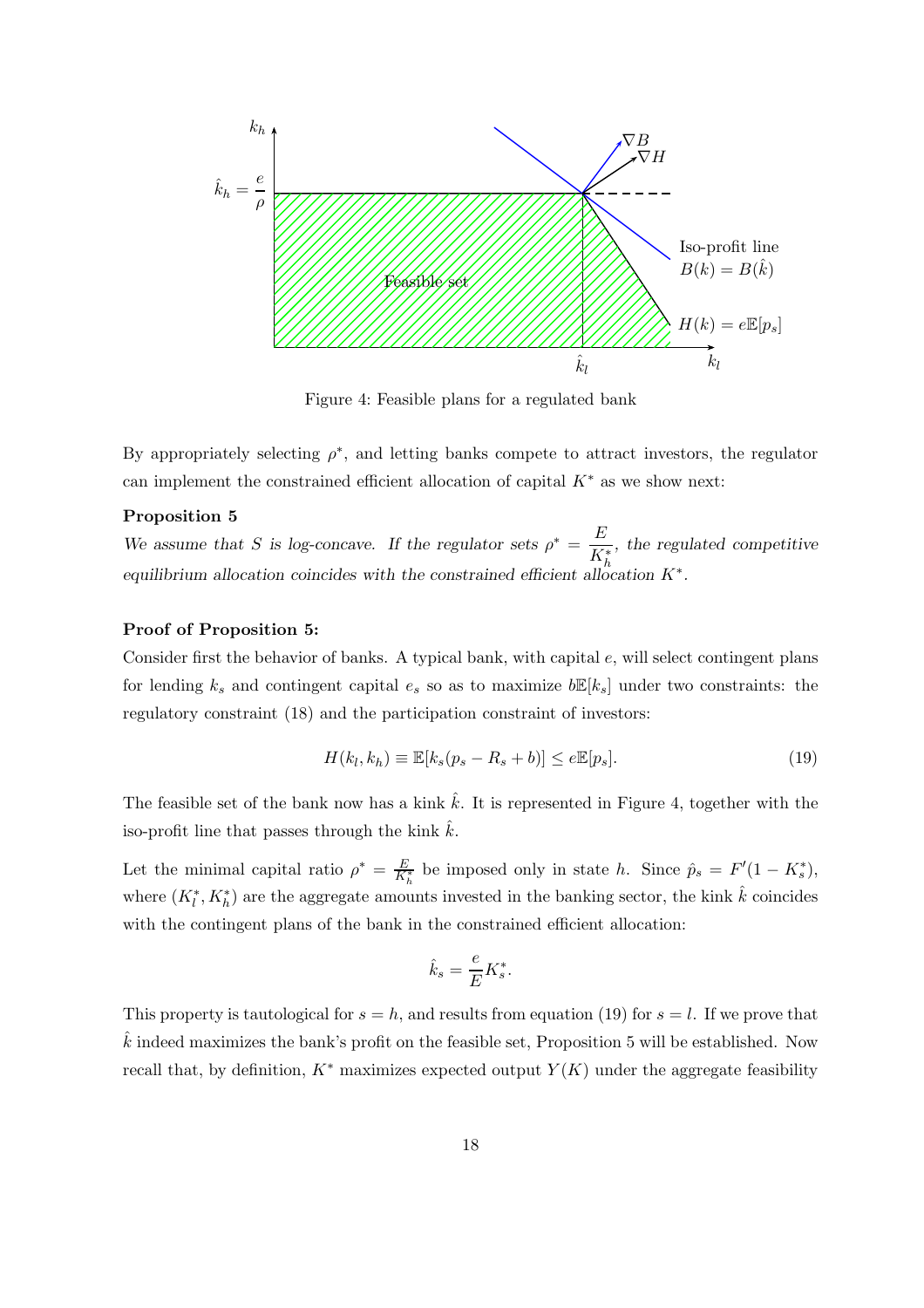constraint  $G(K) \leq 0$ . Thus  $\nabla Y$  and  $\nabla G$  are colinear at  $K^*$ , implying the existence of a multiplier  $\lambda$  such that:

$$
\frac{\partial Y}{\partial K_s} = \pi_s(-p_s + R_s) = \lambda \frac{\partial G}{\partial K_s} = \lambda \pi_s \left[ p_s + b - R_s + \frac{K_s^* - E}{S'(p_s)} \right]
$$

where we have used the fact that  $-F''(1 - K_s) = \frac{1}{S'(p_s)}$ . Solving for  $p_s - R_s$ , we get

$$
p_s - R_s = \frac{\lambda \left[ -b - \frac{K_s^* - E}{S'(p_s)} \right]}{1 + \lambda}.
$$

We need to establish that the gradient of the profit function  $B(k) = b\mathbb{E}[k_s]$  is above the gradient of the constraint  $H(k) = e \mathbb{E}[p_s]$  (see Figure 4). Now

$$
\frac{\partial B}{\partial k_s} = b\pi_s \quad \text{and} \quad \frac{\partial H}{\partial k_s} = \pi_s(p_s - R_s + b).
$$

Since S is log-concave and  $p_h > p_l$ , we know that

$$
\frac{S(p_h)}{S'(p_h)} > \frac{S(p_l)}{S'(p_l)} \quad \text{and} \quad \frac{K_h^* - E}{K_h^*} > \frac{K_l^* - E}{K_l^*}.
$$

Thus by multiplying these inequalities we obtain

$$
\frac{K_h^*-E}{S'(p_h)} > \frac{K_l^*-E}{S'(p_l)},
$$

which establishes the desired result, namely

$$
\frac{\partial B/\partial k_h}{\partial B/\partial k_l} > \frac{\partial H/\partial k_h}{\partial H/\partial k_l}.
$$

An important comment is in order at this stage. The regulation that we propose in Proposition 5 (and which allows to correct the constrained inefficiency of the competitive equilibrium) is in the spirit of counter-cyclical capital regulations that are currently considered by the Basel committee and several domestic regulators: It amounts to impose a cap on bank lending during booms. However what regulators propose are classical capital ratios, based on interim levels of bank capital, i.e.

$$
e_h \ge \rho k_h. \tag{20}
$$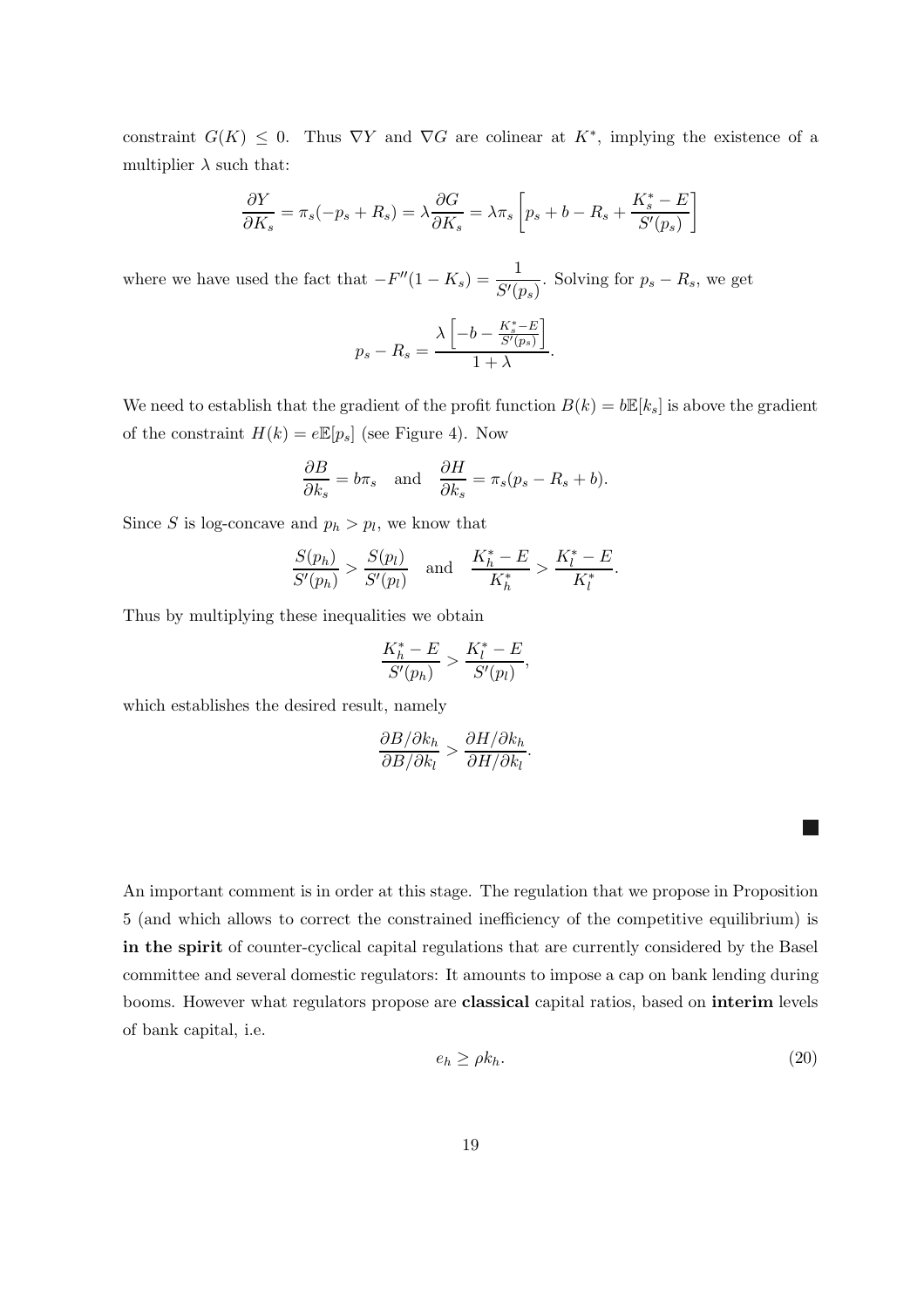As we show below, such a regulation is inefficient in our model: Through contingent contracts signed at  $t = 0$ , banks can guarantee themselves a high level of capital  $e_h$  in the boom (the counterpart being a low level of capital  $e_l$  in the recession), which still leads to a highly pro-cyclical lending policy, in spite of the regulator's attempt to stabilize credit fluctuations, through the counter-cyclical capital requirement.

In contrast with constraint (18), which directly limits the volume of lending in the boom, constraint (20) can largely be by-passed by banks through contingent financing contracts. To effectively limit the volume of lending in the boom, with a "classical" capital ratio, the regulator must choose a very high value for this ratio  $\rho$  which distorts banks' capital allocation and indirectly reduces the volume of lending in the recession.

To illustrate the inefficiency of "classical" capital regulation, we now characterize the set of contingent credit allocations that can be implemented by such a regulation, allowing  $\rho$  to be chosen arbitrarily by the regulator. Suppose  $K = (K_l, K_h)$  is such an allocation. The corresponding capital prices are  $p_s = F'(1 - K_s)$ ,  $s = h, l$ . We have to check that, confronted with  $p$ ,  $p_h$  and  $p_l$ , an individual bank with initial capital e selects the individual allocation e  $\frac{\epsilon}{E}K$ . By linearity, we can also study the "representative" bank that owns the entire capital of the banking sector  $(e = E)$  but behaves competitively. In other words we only have to check that K maximizes the representative bank's expected profit under the regulatory constraint (20) and the usual financing constraints:

$$
\begin{aligned}\n\max b \mathbb{E}[K_s] \\
\text{s.t.} \qquad K_h &\leq \frac{E_h}{\rho}, \\
K_l &\leq \frac{E_l}{1 - \frac{R_l - b}{p_l}}, \\
\mathbb{E}[p_s(E_s - E)] &\leq 0.\n\end{aligned}
$$

It is easy to see that all the constraints are binding at the solution. By eliminating  $E_h$  and  $E_l$ , one obtains a unique constraint:

$$
\pi_h p_h \rho K_h + \pi_l (p_l + b - R_l) K_l \le \mathbb{E}[p_s] E. \tag{21}
$$

The solution can only be interior if

$$
p_h \rho = p_l + b - R_l, \tag{22}
$$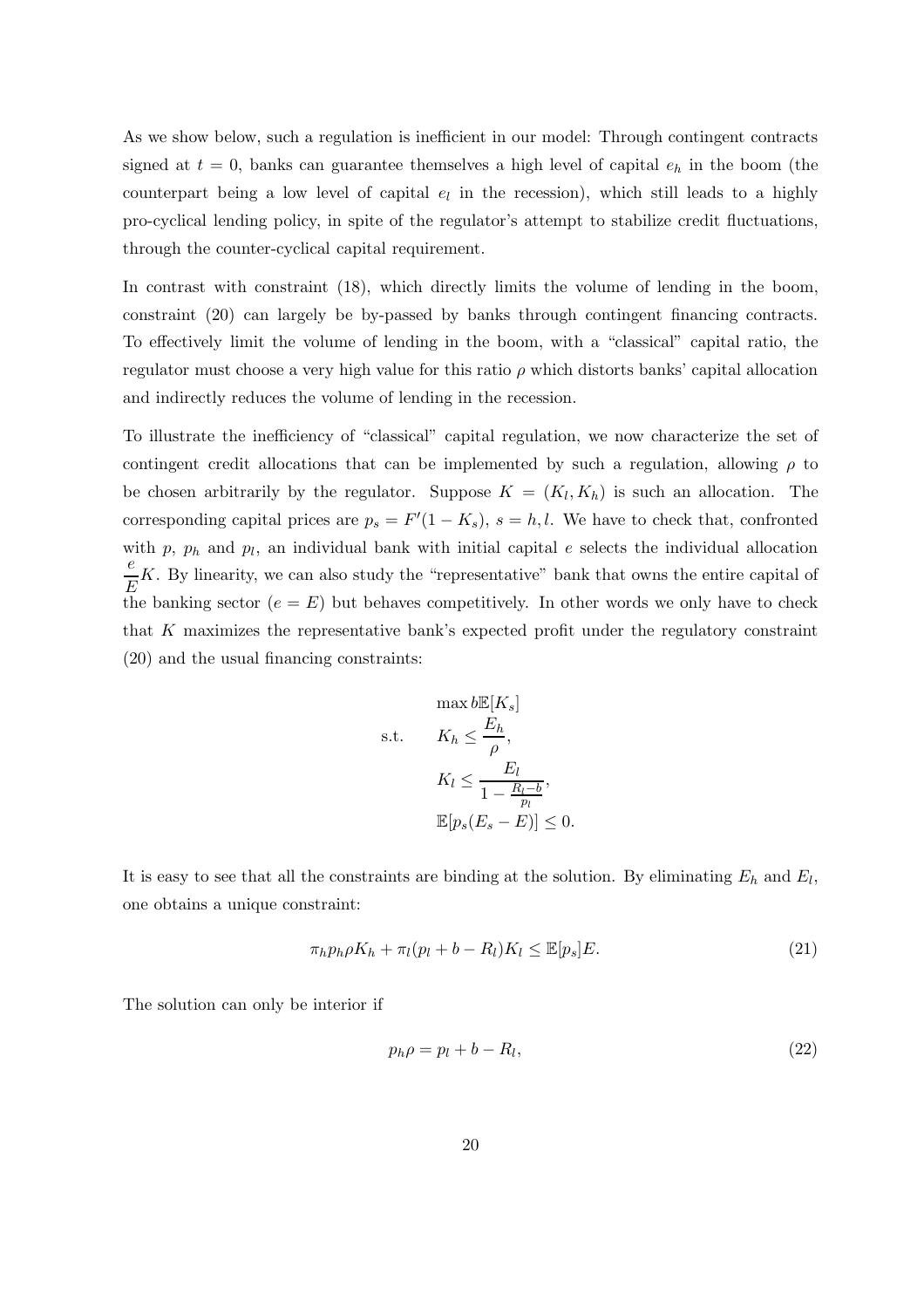which determines  $\rho$ . In this case, constraint (21) becomes

$$
(p_l + b - R_l)(\pi_h K_h + \pi_l K_l) \le \mathbb{E}[p_s]E.
$$
\n(23)

Conversely, if K satisfies (23) (with  $p_s = F'(1 - K_s)$ ,  $s = h, l$ ), it can be implemented by regulation (20) by choosing

$$
\rho = \frac{p_l + b - R_l}{p_h} = \frac{F'(1 - K_l) + b - R_l}{F'(1 - K_h)}.
$$

Thus we have established

#### Proposition 6

A contingent credit allocation  $K = (K_l, K_h)$  can be implemented by a "classical" capital ratio such as  $(20)$  if and only if two conditions are satisfied:

$$
J(K) \equiv (F'(1 - K_l) + b - R_l) \mathbb{E}[K_s] - \mathbb{E}[F'(1 - K_s)]E \le 0,
$$
\n(24)

and the participation constraint of investors:

$$
G(K) = \mathbb{E}[(F'(1 - K_s) + b - R_s)K_s - EF'(1 - K_s)] \le 0.
$$
\n(25)

An immediate corollary of Proposition 6 is that a "classical" capital ratio such as (20) is inefficient. In the relevant region (south-east of the competitive equilibrium, i.e.  $(K_h < K_h^c)$ ,  $K_l > K_l^c$ , the curve defined by (24) is strictly below the curve defined by binding the participation constraint of investors:

$$
G(K) = \mathbb{E}[(F'(1 - K_s) + b - R_s)K_s - EF'(1 - K_s)] = 0.
$$

Indeed

$$
J(K) - G(K) = \pi_h K_h[F'(1 - K_l) - R_l - F'(1 - K_h) + R_h].
$$

In the relevant region  $(K_h < K_h^c, K_l > K_l^c)$  we have

$$
F'(1 - K_l) - F'(1 - K_h) > F'(1 - K_l^c) - F'(1 - K_h^c) = R_l - R_h.
$$

Thus in that region  $J(K) > G(K)$  as was to be established. By contrast, in the north-west quadrant of the competitive equilibrium, the market imposed ratio is more restrictive than the regulatory ratio, which means that  $J(K) < G(K)$ . Thus the feasible set, which is characterized by  $\max(J(K), G(K)) \leq 0$ , has a kink at the competitive equilibrium.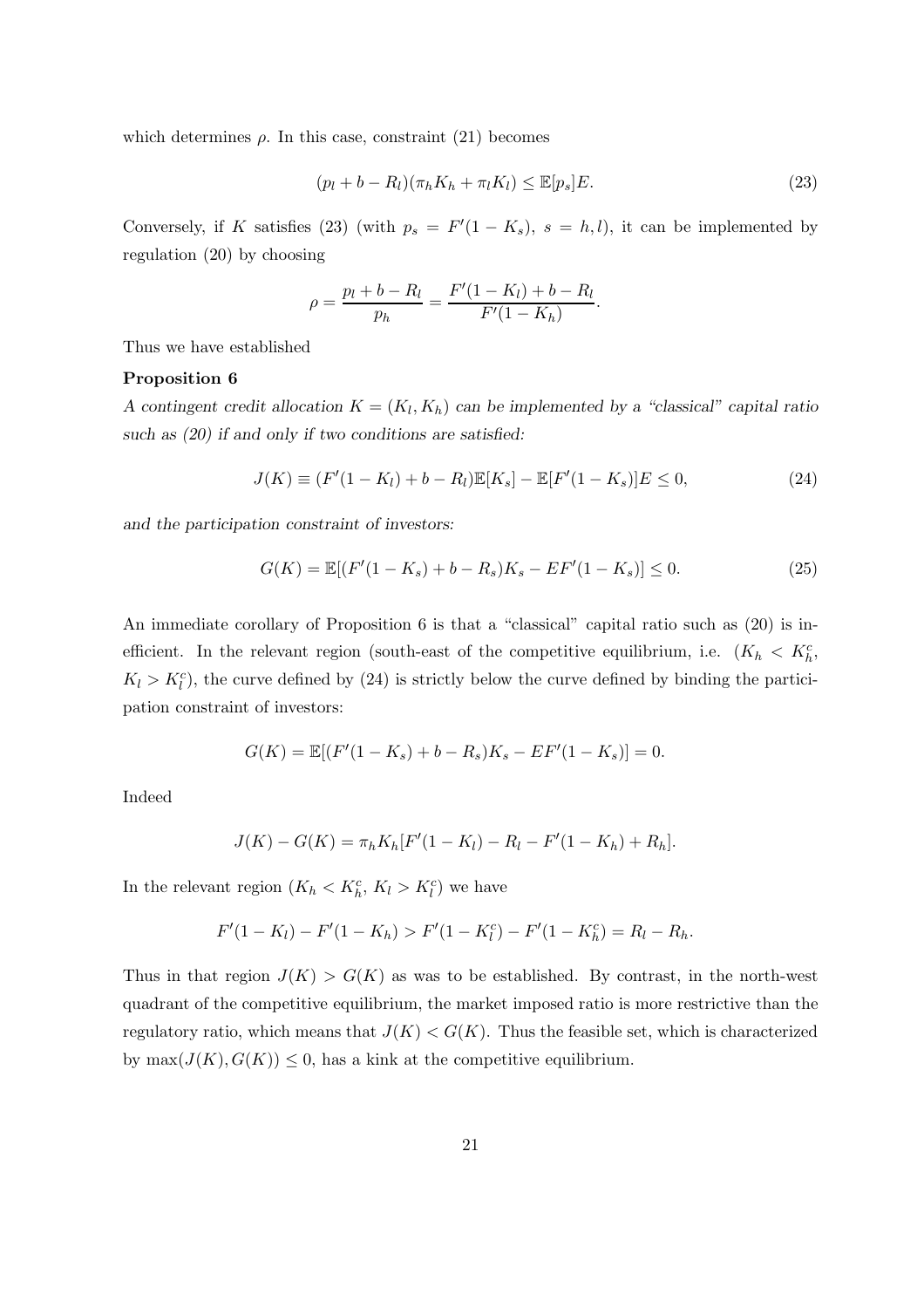

Figure 5: The feasible set with a "classical" capital ratio. The constrained efficient allocation  $K^*$  does not belong to this set.

Figure 5 illustrates the inefficiency of "classical" capital ratios: the second best optimum  $K^*$ , which can be implemented by a capital regulation based on the bank's **initial equity**, as established in Proposition 5, cannot be implemented by a "classical" capital ratio, based on the bank's interim equity.<sup>18</sup>

#### 5.4 Robustness checks

This section relaxes two assumptions, namely the binary support of the macro-shock s and the constant friction parameter  $b$ . Suppose that  $s$  is a real number and can take an arbitrary number of values (with the convention that a higher s corresponds to a higher return  $R<sub>s</sub>$ ) and the friction parameter  $b_s$  varies with s. If markets are complete, a bank having initial equity e will choose its contingent lending plans  $k_s$  so as to maximize  $\mathbb{E}[b_s k_s]$  under the participation constraint of investors:

$$
\mathbb{E}[k_s(p_s + b_s - R_s) - p_s e] \le 0. \tag{26}
$$

An interior solution is only possible when  $b_s$  is proportional to  $p_s + b_s - R_s$ . Denoting by b and  $p$  the expectations of  $b_s$  and  $p_s$ , this implies that

$$
p_s = R_s - (R - p)\frac{b_s}{b}.\tag{27}
$$

Thus the equilibrium price in state  $s$  is a convex combination of the return on banks' assets  $R_s$  and of the pledgeable income  $R_s - b_s$ . If  $b_s$  is lower in good states and higher in bad states

<sup>&</sup>lt;sup>18</sup>In practice, such an approach requires that bank equity capital ratios for trend growth of GDP are determined and regulatory capital requirements are based on these data.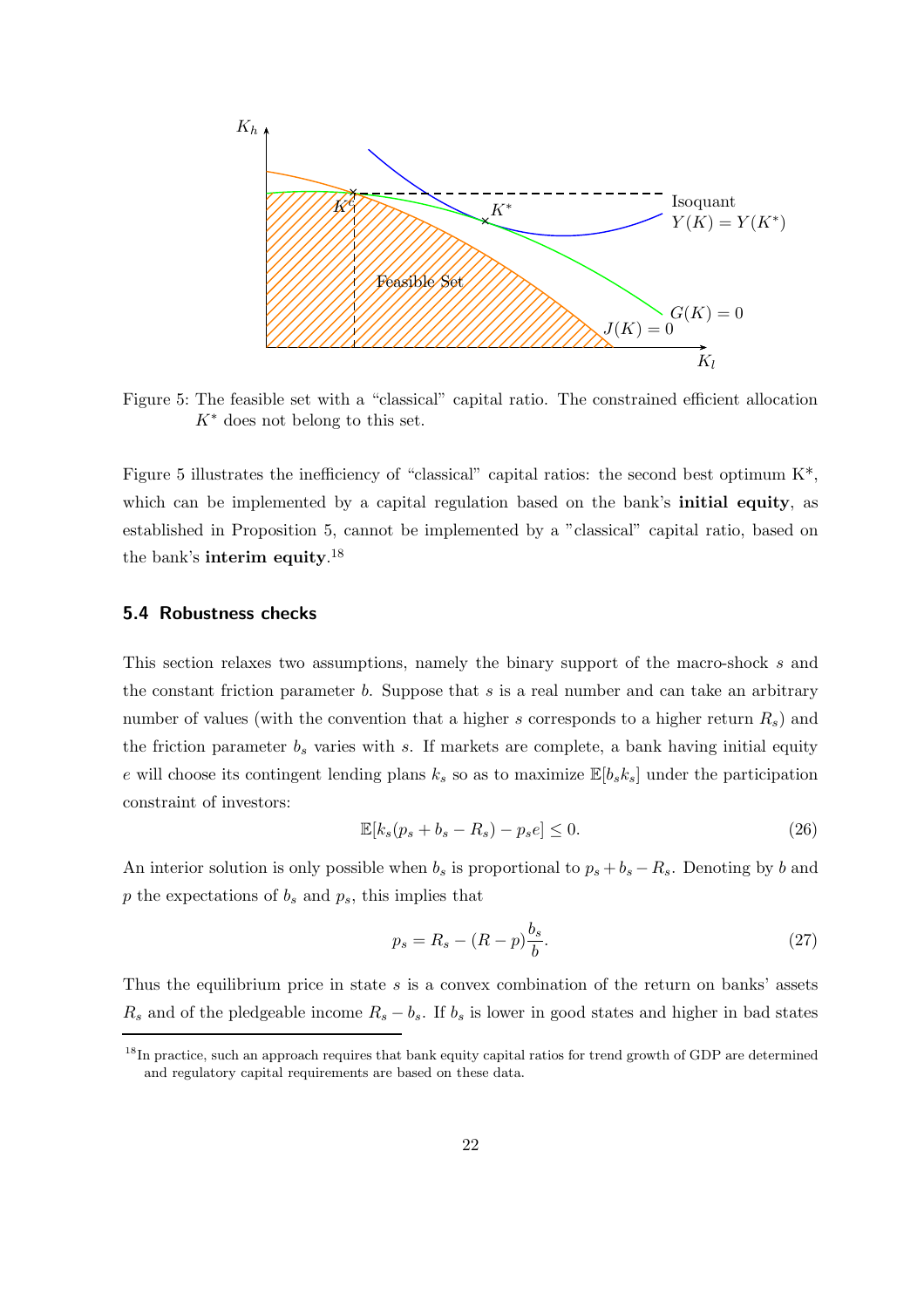(thus  $b_s$  and  $R_s$  move in opposite directions, i.e.  $b_s$  decreases in s) then instability is reinforced: even in absolute terms (i.e. not dividing by expectations), capital prices fluctuate more than fundamentals. However the opposite is true if  $b_s$  and  $R_s$  move together, for example if they are positively proportional, an assumption often made in the literature on financial frictions.

We can establish the existence and uniqueness of a competitive equilibrium like in Proposition 2. The equilibrium value of p, which we denote  $p^c$  is the unique value of p that equalizes demand and average supply:

$$
\mathbb{E}[\frac{b_s}{b}S(R_s - (R - p)\frac{b_s}{b})] = \frac{E}{1 - \frac{R - b}{p}}.\tag{28}
$$

The variance of  $b_s$  and its covariance with  $R_s$  have an impact on the equilibrium value of p. As an illustration, consider the case where  $S(p) = p$  and  $b_s$  proportional to  $R_s$ . Easy computations show that

$$
p^c = R - b + \frac{R^2 E}{\mathbb{E}[R_s^2]}.
$$
\n
$$
(29)
$$

Since  $R^2 < \mathbb{E}[R_s^2]$ , we see that in this case, more banking capital is needed to stabilize the economy than in the case where frictions are constant.

Proposition 4 can be extended to this more general set-up. The competitive equilibrium is generically constrained inefficient: the equilibrium allocation of capital does not maximize expected welfare  $Y(K)$  under the participation constraint of investors to the financing of the banks, i.e.

$$
G(K) = \mathbb{E}[(F'(1 - K_s) + b_s - R_s)K_s - EF'(1 - K_s)] \le 0.
$$
\n(30)

Of course, in this more complex set-up, it is not possible anymore to implement the second best optimum by a simple (uniform) capital ratio. But when  $S$  is log concave and  $b_s$  is decreasing in s (more frictions in bad times), it can be established that, starting from the competitive allocation, social welfare can be improved by forcing banks to reduce lending in good states (i.e. when s is greater than some threshold  $s^*$ ). Banks react by increasing lending in the other states, in such a way that the participation constraint of investors remains binding.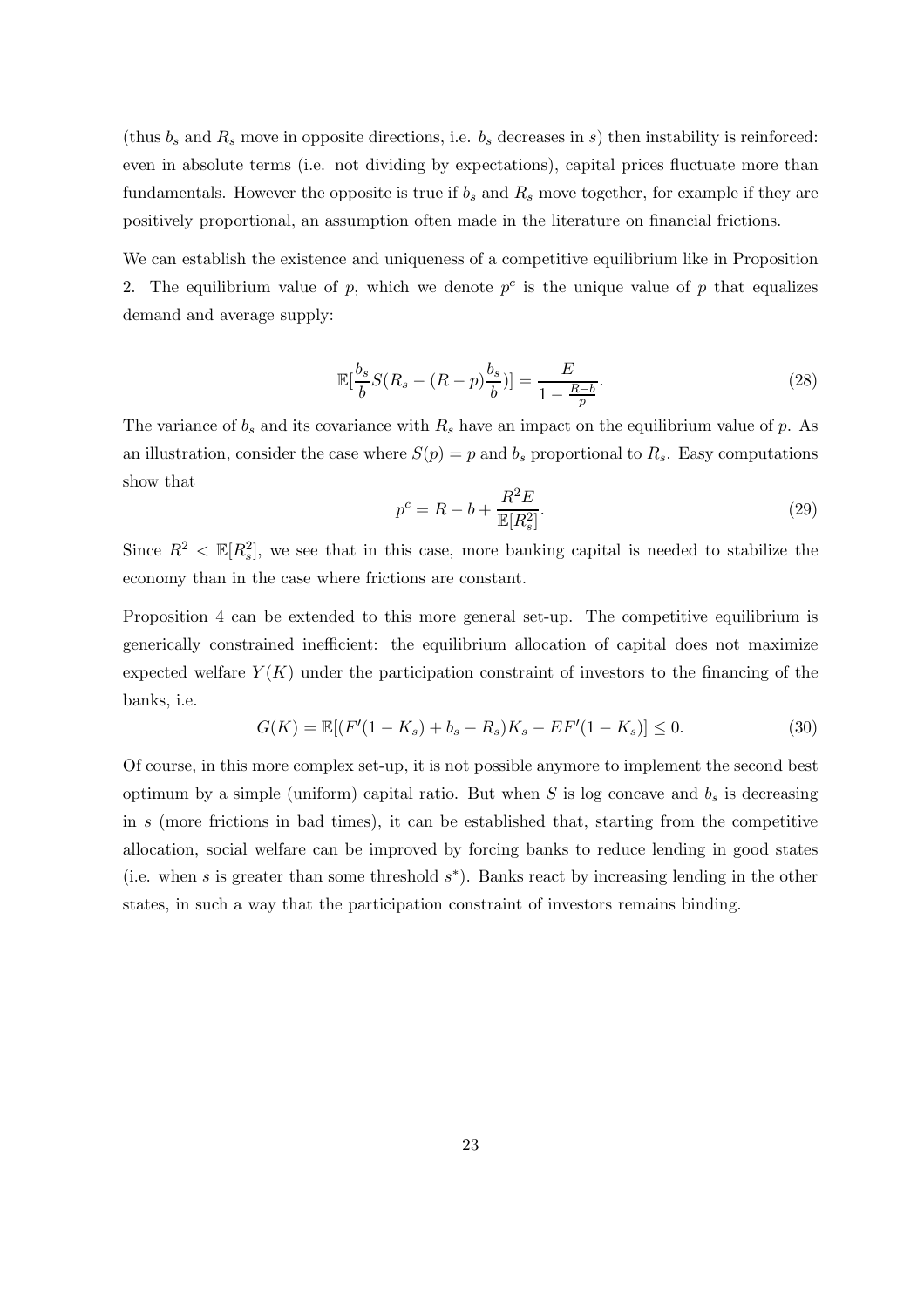# 6 Simple Extensions of the Model

#### 6.1 Chained Financial Frictions

In the basic version, we have assumed that bankers cannot pledge all future revenues to investors, but they can lend frictionlessly to entrepreneurs. The model, however, can easily be extended to circumstances when bankers themselves face the problem that entrepreneurs cannot fully pledge their output<sup>19</sup>. Suppose, e.g., that entrepreneurs can secretly divert part of the assets by an (inefficient) technology. If the entrepreneur chooses to divert assets, he obtains  $b^{en}$  $(b^{en} > 0)$  consumption goods per unit of assets diverted. The banker, therefore, has to set the lending rate in such a way that the entrepreneur obtains at least  $b^{en}$  per unit of loan granted to him in order to avoid diversion. Hence, bankers receive  $R_s - b^{en}$ . Bankers themselves could divert the assets, thereby earning  $b^{ba}$  ( $b^{ba} > 0$ ) per unit of assets diverted. Hence, in total, the maximal pledgeable income the bankers can offer to investors is  $R^s - b^{en} - b^{ba} = R^s - b$ , where  $b := b^{en} + b^{ba}$  reflects the total intensity of financial frictions.

All of our preceding results can be applied to this chain of financial frictions, by interpreting b as the total intensity of financial frictions. Counter-cyclical capital ratios of the form  $e \ge \rho^* K_h$ with  $\rho^* = \frac{E}{K_h^*}$  can improve welfare, as outlined in Proposition 5. Entrepreneurs and bankers will obtain the expected rents  $b^{en} \mathbb{E}[K_s^*]$  and  $b^{ba} \mathbb{E}[K_s^*]$ , respectively.

#### 6.2 Stabilization of Wage Fluctuations

The preceding analysis has focused on the case of a single input for production. However, the model is easily reformulated with more standard macroeconomic production functions where capital and labor are inputs. More specifically, suppose that there is an additional continuum of workers endowed with an aggregate amount of labor  $\overline{L}$ , which is normalized to  $\overline{L} = 1.^{20}$  $\overline{L}$  is supplied inelastically in the labor market. The traditional sector is characterized by a production function with constant returns to scale

$$
\tilde{F}(1-K,L)
$$

<sup>&</sup>lt;sup>19</sup>This is in the spirit of Holmström-Tirole (1997) and Meh-Moran (2010).

<sup>&</sup>lt;sup>20</sup>The equilibrium would be the same if investors are endowed with labor and no separate group of workers is present.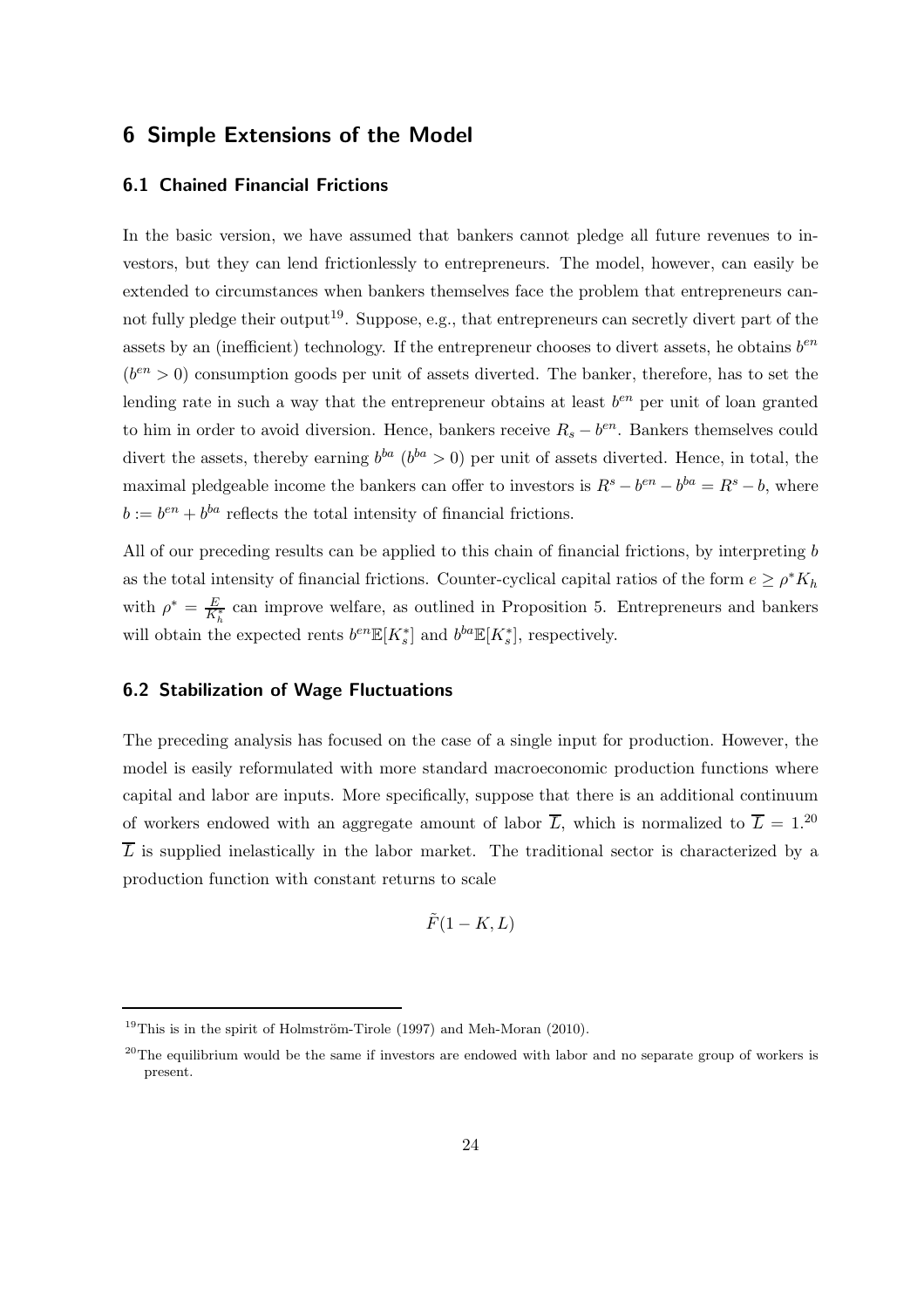where  $1 - K$  and L are the inputs of capital and labor respectively.  $\tilde{F}(1 - K, L)$  is assumed to fulfill the standard assumptions of positive but decreasing marginal products of capital and labor  $\left(\frac{\partial F}{\partial \Omega}\right)$  $\frac{\partial F}{\partial (1 - K)} > 0, \frac{\partial^2 F}{\partial (1 - K)}$  $\frac{\partial^2 F}{\partial (1 - K)^2} < 0, \frac{\partial F}{\partial L} > 0, \frac{\partial^2 F}{\partial L^2}$  $\left(\frac{\partial^2 F}{\partial L^2} < 0\right)$ . The textbook example is the Cobb-Douglas production function

$$
\tilde{F}(1 - K, L) = A(1 - K)^{\alpha} L^{1 - \alpha}
$$

with  $0 < \alpha < 1$ ,  $A > 0$ . The technology in the traditional sector is operated by a representative firm that acts competitively in the markets for capital, labor and consumption goods. We observe that profit maximization of the representative firm and market clearing in the labor and capital market in state s imply

$$
\frac{\partial \tilde{F}(1 - K_s, 1)}{\partial (1 - K_s)} = p_s, \tag{31}
$$

$$
\frac{\partial \tilde{F}(1 - K_s, 1)}{\partial L} = w_s.
$$
\n(32)

In the case of Cobb-Douglas production functions, we obtain

$$
\alpha A (1 - K_s)^{\alpha - 1} = p_s,
$$
  

$$
(1 - \alpha) A (1 - K_s)^{\alpha} = w_s.
$$

In this case, workers and investors share the output in the traditional sector according to

$$
p_s(1 - K_s) = \alpha A (1 - K_s)^\alpha,
$$
  

$$
w_s \overline{L} = (1 - \alpha) A (1 - K_s)^\alpha.
$$

We also note that all preceding considerations continue to hold when we define

$$
F(1 - K_s) = \tilde{F}(1 - K_s, 1).
$$

Hence, we obtain

#### Proposition 7

If capital supply is log-concave, the capital requirement  $k_h \leq \frac{e}{e^{\lambda}}$  $\frac{e}{\rho^*}$  where  $\rho^* = \frac{E}{K_l^*}$  $K^*_h$ reduces the fluctuations of wages in the economy.

Proposition 7 follows from Proposition 5 and the equilibrium condition (32) for wages together with the properties of  $\tilde{F}(\cdot, \cdot)$ .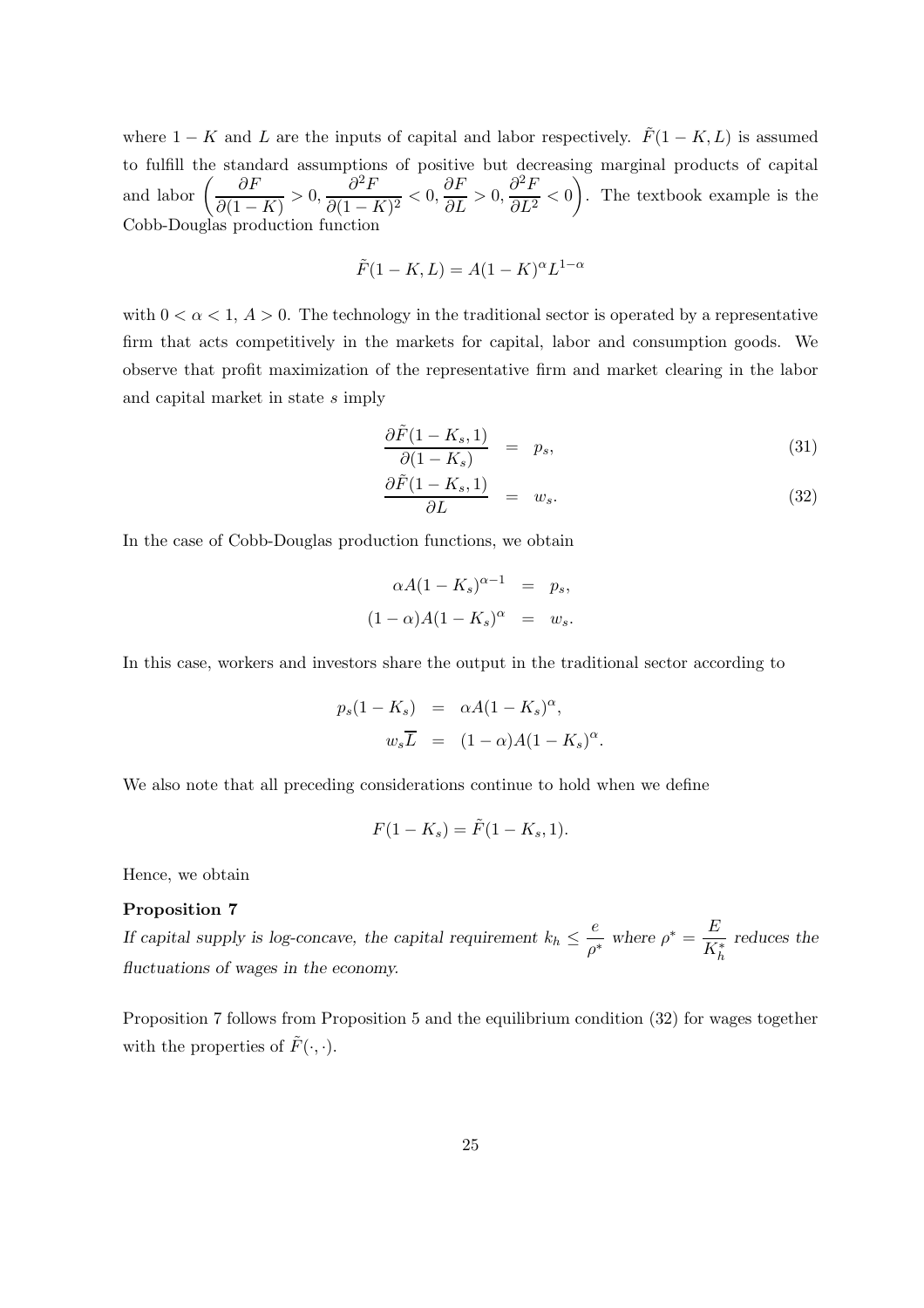Proposition 7 shows that imposing a cap on lending in booms by capital requirements has indirect effects on other factor prices in the economy. This property has implications beyond the results derived so far, if workers are risk-averse and lack access to contingent markets (or asset markets which allow the same type of trades). In such cases, counter-cyclical capital regulations partially insure workers against wage fluctuations and thus partially substitute their lack of access to advanced financial markets.

#### 6.3 Distributing the Gains from Macroprudential Policies

#### 6.3.1 Forms of Redistribution

So far, we have focused on how bank capital requirements can increase aggregate output. From a utilitarian perspective, therefore, imposing stricter capital ratios in booms is welfareimproving, as all individuals are risk-neutral. Besides this traditional macroeconomic focus, one might also be interested in the distributional consequences of macroprudential policies and in how such consequences might be altered. This is in line with recurrent monetary policy debates of the welfare costs of inflation and their distribution within society. Like inflation - or its absence -, macroprudential policy generates winners, but it may also hurt some segments of society, depending on the dispersion of factors of production and the organization of the economy. In our most simple set-up with only investors and bankers, we face a particular form of distribution of welfare gains. The gains accrue solely to bankers, and the expected consumption of investors declines.<sup>21</sup>

There are at least three ways how gains of bankers from macroprudential policies are or can be distributed to the other agents in the economy, thereby ensuring a Pareto improvement. For this purpose, the simple model in the preceding sections has to be embedded into a broader context. We briefly outline the first two channels and then provide a detailed analysis of the third channel.

The first way are transfers that occur in multi-member households. For instance, let us consider the economy in the last section and suppose that a typical household is composed of two individuals: a banker (with endowment  $e_1$  of the capital good) and a worker (with endowment  $e_2$  of the capital good and labor endowment *l*). Household members stay together, as they

<sup>&</sup>lt;sup>21</sup>At the competitive equilibrium a social welfare function  $\beta \{\mathbb{E}[(F(1-K_s)] + \mathbb{E}[(R_s-b)K_s]\} + (1-\beta)\mathbb{E}[K_s]$  is maximized for some value of  $\beta \in (0,1)$ . Imposing capital requirements in the boom increases  $\mathbb{E}[K_s]$  at the expense of the expected consumption of investors.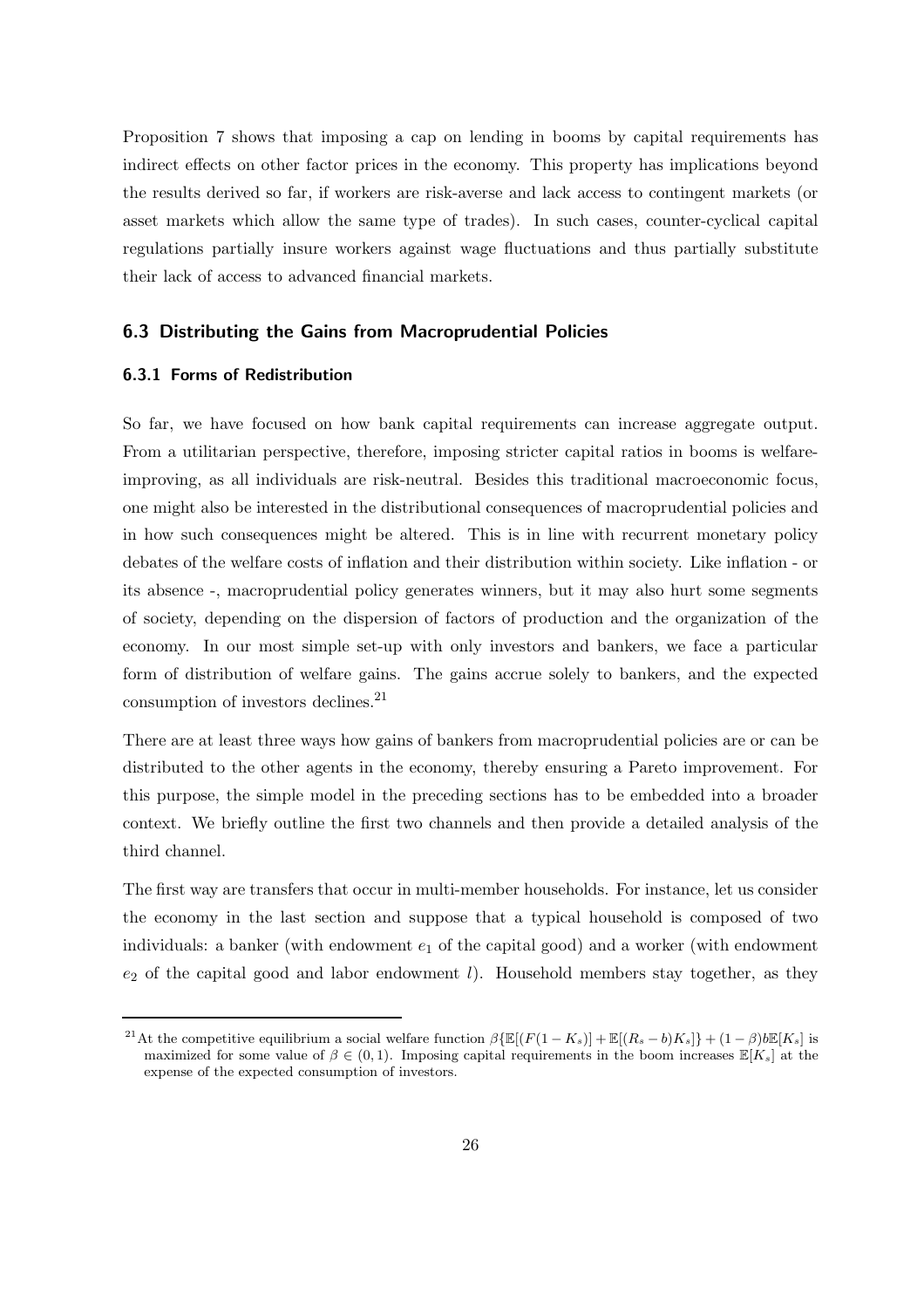benefit from group externalities or they may use household formation to pool resources. Total endowment of the household that the banker can use as capital in his bank is  $e = e_1 + e_2$ . Then, the expected amount of consumption goods of the household increases when capital requirements are imposed in booms. Moreover, both household members gain if they allocate income according to their contributions and  $e_2$  is sufficiently high, or if they Nash bargain over consumption using exit and income shares determined by law as threat point, or simply allocate consumption in the household according to some sharing rule.

A second type of redistribution is possible in a monetary version of our model, when cash has to be used to buy consumption goods and financial frictions are caused by cash diversion. In such circumstances, bankers who divert cash have to go to the marketplace to buy consumption goods. Then, it is possible to tax such purchases of consumption goods and tax revenues can be distributed to investors. The important point is that bankers cannot avoid such taxation - whether they divert cash or receive rents from their lending activities. Hence, the intensity of financial frictions does not increase when consumption goods purchases are taxed. As a consequence, when capital regulation is introduced, the gains of bankers can be collected by introducing (or increasing) sale taxes and the tax revenues can be redistributed to investors.

In the next subsection, we outline in detail how taxation can engineer a Pareto improvement in the context of multiple consumption goods, which represents a third type of redistribution of gains from capital regulation.

#### 6.3.2 Taxation of Complementary Consumption Goods

If we embed the economy in a broader context with multiple consumption goods, the gains of bankers can be distributed by taxing consumption goods that cannot be completely substituted by the non-pledgeable output in the banking sector. In such circumstances, taxation does not, or only moderately increases the intensity of financial frictions, i.e. the non-pledgeable share of the output. Tax revenues are distributed to investors (and workers if present).<sup>22</sup> We illustrate the working of such a redistribution with a simple example deliberately designed to preserve the structure and the results of our model in sections  $1$  to  $5.^{23}$  We focus on financial frictions

 $^{22}$ This is related to the classical observation of e.g. Arnott and Stiglitz (1990) that models with moral hazard have to be put into a broader context with multiple consumption goods, to be able to derive robust conclusions. In our context, however, the purpose of taxation is not to alleviate moral hazard, but to redistribute the gains from macroprudential policies.

 $^{23}$ The same procedure can be applied to the variant of the model in section 6.2.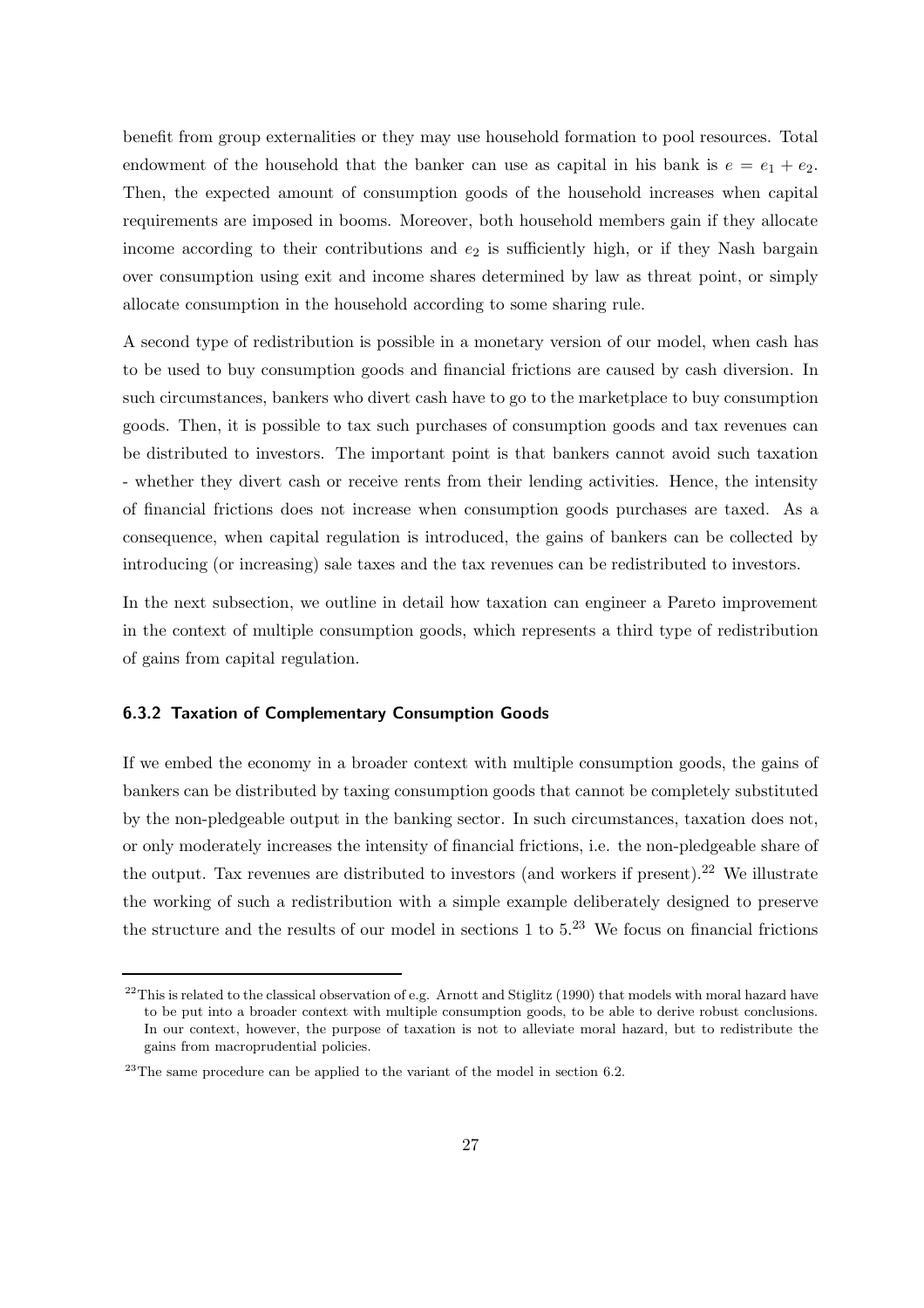generated by asset diversion or inalienability of human capital as those forms are the easiest to illustrate.

We assume that all agents in the model variant in sections 1 to 5 or section 6.2 derive utility from two goods in  $t = 2$ . Their preferences are expressed by Bernoulli utility functions

$$
u(c_1^s, c_2^s) = c_1^s + \mu \ln c_2^s
$$

where  $c_1^s$  (resp.  $c_2^s$ ) is the first (resp. second) good consumed in state s and agents maximize their expected utilities  $\mathbb{E}[u(c_1^s, c_2^s)]$ . The first good is the output in the traditional and in the banking sector and we call it car. The second good called bread can be produced in  $t = 2$ according to a linear production function

$$
Z = \gamma X \tag{33}
$$

where  $\gamma > 0$  and X is the amount of the first good that serves as input to this production. Typically, transportation equipments can be used for both purposes, consumption and production of other consumption goods.

The bread sector is operated by a continuum of (passive) entrepreneurs which will make zero profit in equilibrium. The price of bread in terms of cars is denoted by  $p_Z$ . Due to the linear technology the equilibrium price  $p_Z^c$  will be equal to  $\gamma$ .

We first derive the competitive equilibrium without regulation. With asset diversion or inalienability of human capital, in  $t = 2$ , a banker receives  $bk<sub>s</sub>$  of the first consumption good in state s. Hence, he solves the following problem

$$
\max_{\{c_1^s, c_2^s\}} \{c_1^s + \mu \ln c_2^s\}
$$
  
s.t.  $c_1^s + p_Z c_2^s = bk_s$ 

which yields in equilibrium<sup>24</sup>

$$
c_1^s = bk_s - \mu,
$$
  

$$
c_2^s = \frac{\mu}{pz} = \frac{\mu}{\gamma}.
$$

We note that  $c_2^s$  is independent of the realization of the macroeconomic shock s.

<sup>&</sup>lt;sup>24</sup>Throughout this section, we assume interior solutions  $(c_1^s > 0, c_2^s > 0)$ .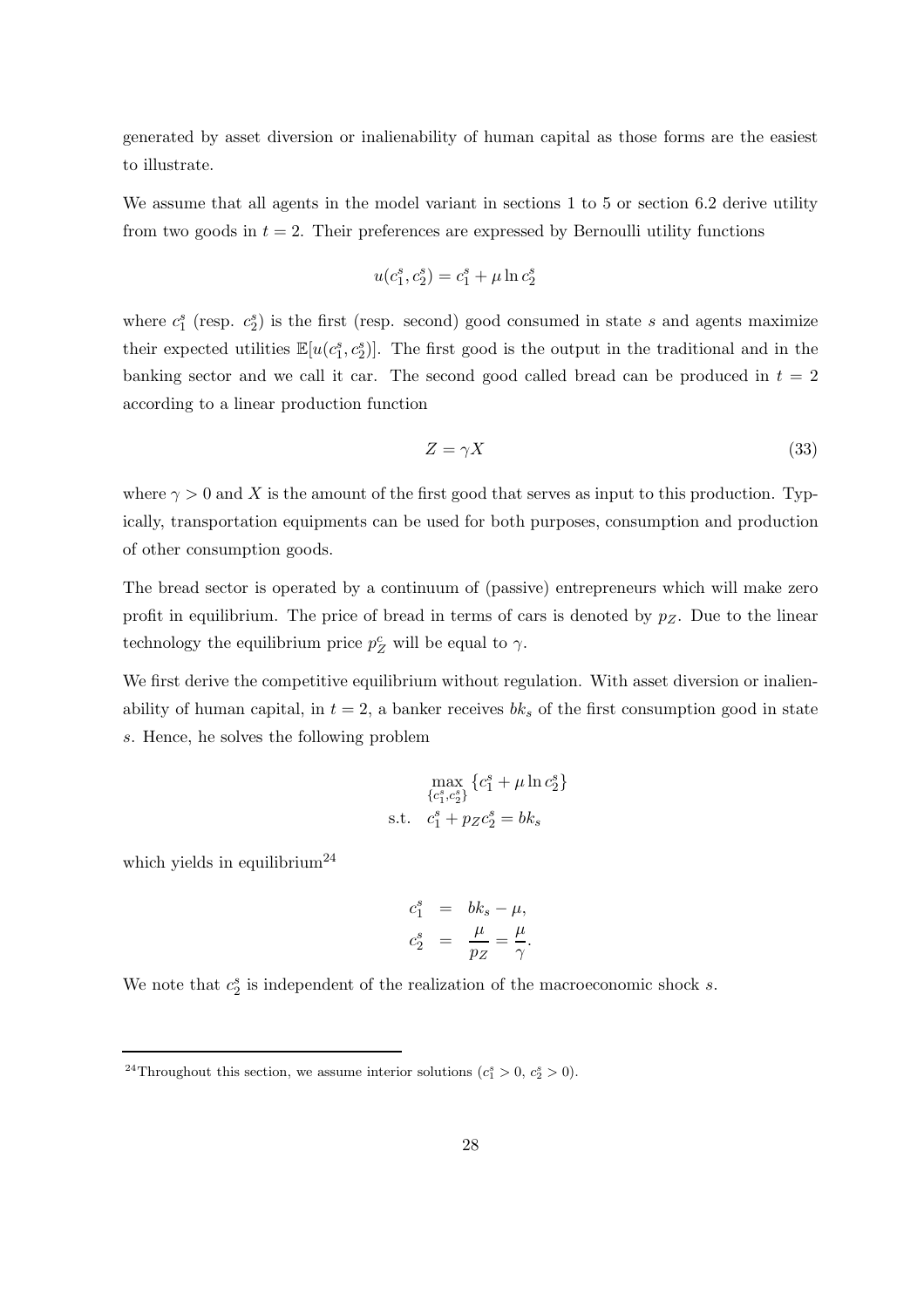Anticipating their behavior in  $t = 2$  and the state independent equilibrium price  $p_Z = \gamma$ , the expected utility of the banker in  $t = 0$  can be rewritten as

$$
\mathbb{E}[c_1^s] + \mathbb{E}[\mu \ln c_2^s] = \mathbb{E}[bk_s - \mu] + \mu \ln(\frac{\mu}{pz}) = \mathbb{E}[bk_s] - \mu + \mu \ln(\frac{\mu}{\gamma}). \tag{34}
$$

Hence, the problem of the banker in  $t = 0$  is

$$
\max_{\{k_s\}} \left\{ \mathbb{E}[bk_s] - \mu + \mu \ln(\frac{\mu}{\gamma}) \right\}
$$
  
s.t. 
$$
\mathbb{E}[k_s(p_s + b - R_s) - p_s e] \leq 0.
$$

As  $\mu$  and  $\gamma$  are constants, we obtain

#### Proposition 8

The competitive equilibrium  $(K_h^c, K_l^c)$  in the car-bread economy coincides with the competitive equilibrium in the one-consumption good economy.

We next observe that we can apply the preceding results on capital regulation to the first consumption good.

#### Corollary 1

If capital supply is log-concave, the aggregate amount of the first consumption good can be increased by imposing the capital ratio  $k_h \leq \frac{e}{e^{\lambda}}$  $\frac{e}{\rho^*}$  with  $\rho^* = \frac{E}{K_l^*}$  $K_h^*$ in the boom.

We next describe how the increase of the expected aggregate consumption good can be redistributed to investors in order to engineer a Pareto improvement. For this purpose, we impose a sales tax  $\tau$  ( $\tau > 0$ ) on buying bread. As the equilibrium producer price stays at  $\gamma$ , agents demanding bread have to pay  $\gamma(1+\tau)$  per unit of bread. We observe

#### Lemma 1

For asset diversion or non-alienability of human capital, the payment to the banker is b per unit of assets and is independent of the tax rate  $\tau$ .

We show the Lemma for the case of asset diversion. Suppose that bread is taxed at tax rate  $\tau$ , and thus  $p_Z = (1 + \tau)\gamma$ . If the banker has received capital goods  $k_s$ , he can divert secretly  $bk_s$ units of cars. He will buy bread in  $t = 2$ , facing the price  $p_Z = (1 + \tau)\gamma$ . Using the expression derived in (34), the banker's expected utility upon diversion is

$$
\mathbb{E}[bk_s] - \mu + \mu \ln \left( \frac{\mu}{(1+\tau)\gamma} \right).
$$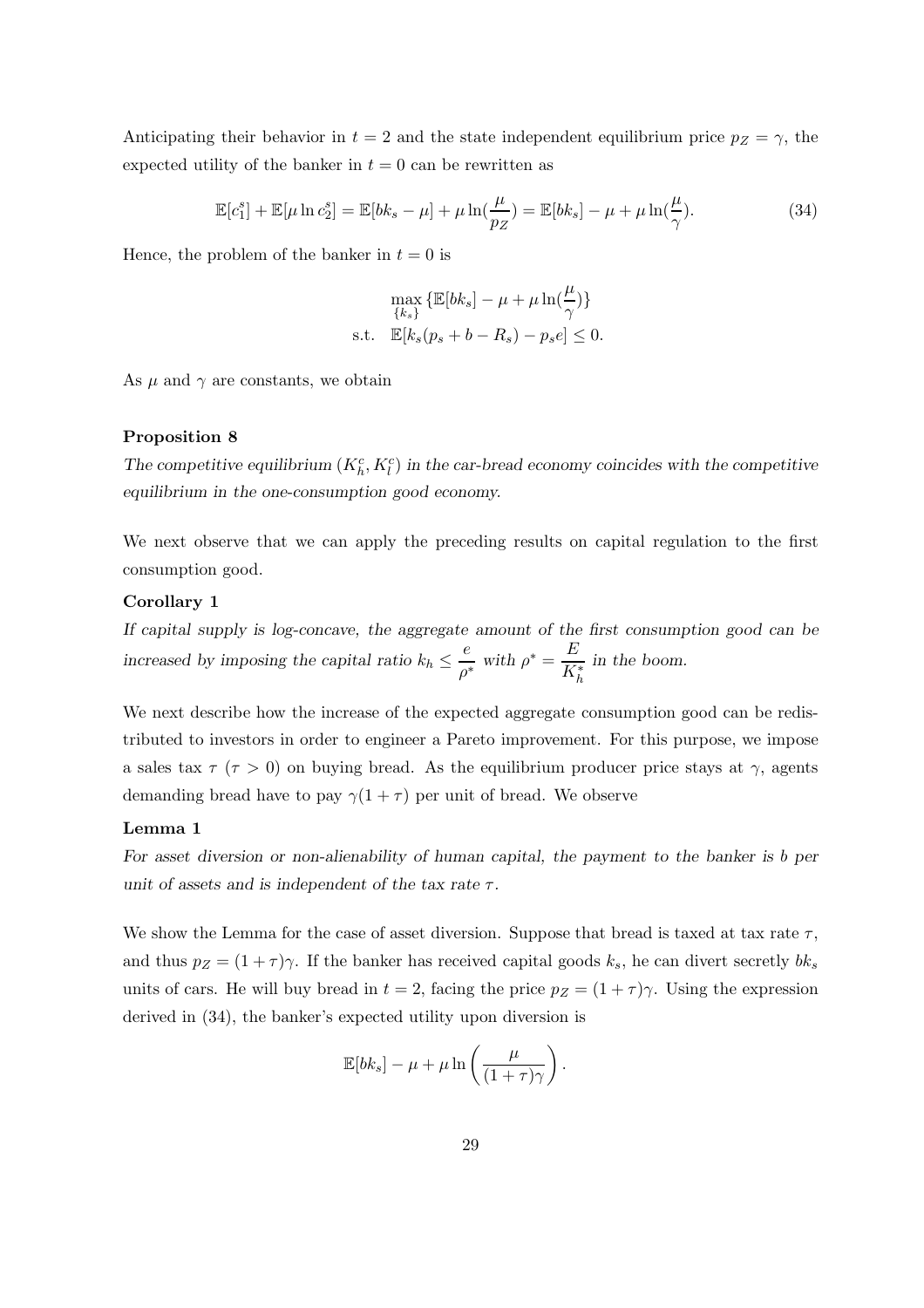Hence, by paying at least b per unit of capital invested, asset diversion is avoided, independently of the tax rate  $\tau$ .

Finally, we can determine the maximal tax rate, denoted by  $\tau^{max}$ , that can be levied on bankers. In the aggregate, bankers are equally well off in the unregulated economy as in the economy with capital regulation and taxation of bread if

$$
\mathbb{E}[bK_s^c] - \mu + \mu \ln(\frac{\mu}{\gamma}) = \mathbb{E}[bK_s^*] - \mu + \mu \ln\left(\frac{\mu}{(1 + \tau^{max})\gamma}\right)
$$

which yields

$$
\ln(1+\tau^{max})=\frac{b}{\mu}\left\{\mathbb{E}[K_s^*]-\mathbb{E}[K_s^c]\right\}.
$$

Tax revenues in this case from bankers amount to  $\tau^{max} c_2^s = \frac{\mu}{1 + \tau^s}$  $\frac{\mu}{1 + \tau^{max}} \tau^{max}$ , which are independent of the state of the world. If  $\mu$  is not too small, those tax revenues are sufficiently large to engineer a Pareto improvement.

## 7 A Fully Dynamic Model

Our benchmark model is essentially static. However, if we maintain the assumption of complete financial markets (admittedly more restrictive in a dynamic set-up), this model can easily be made fully dynamic. Consider indeed an infinitely repeated version of the benchmark model. At date  $t = 0$  complete contingent markets are opened for all future periods  $t \ge 1$  and all future states of the world  $s_t$ . At any future date  $t \geq 1$ , a random state  $s_t$  is drawn from a continuous distribution with a (time invariant) compact support. This state determines the productivity  $R(s_t)$  of SMEs and the production function  $a(s_t)F(1 - K_t)$  in the traditional sector<sup>25</sup>. Bankers and investors receive at each period the same initial endowments<sup>26</sup> e (E on aggregate) and  $1 - E$ , respectively. We assume full depreciation of capital at each period. The price of capital at date t is equal to its marginal productivity in the traditional sector:  $p_t = a(s_t)F'(1 - K_t)$ . The intensity of frictions  $b(s_t)$  also depends on  $s_t$ . The assumptions we need to maintain the basic properties of the benchmark model are:

(A) 
$$
a(\cdot) \nearrow
$$
,  $\frac{R(\cdot)}{a(\cdot)} \nearrow$ , and  $b(\cdot) \searrow$ .

<sup>&</sup>lt;sup>25</sup>Thus we relax our simplifying assumption that the traditional sector is not affected by the macro shocks.

<sup>&</sup>lt;sup>26</sup>This assumption is not crucial: e (and E) could vary with  $s_t$ .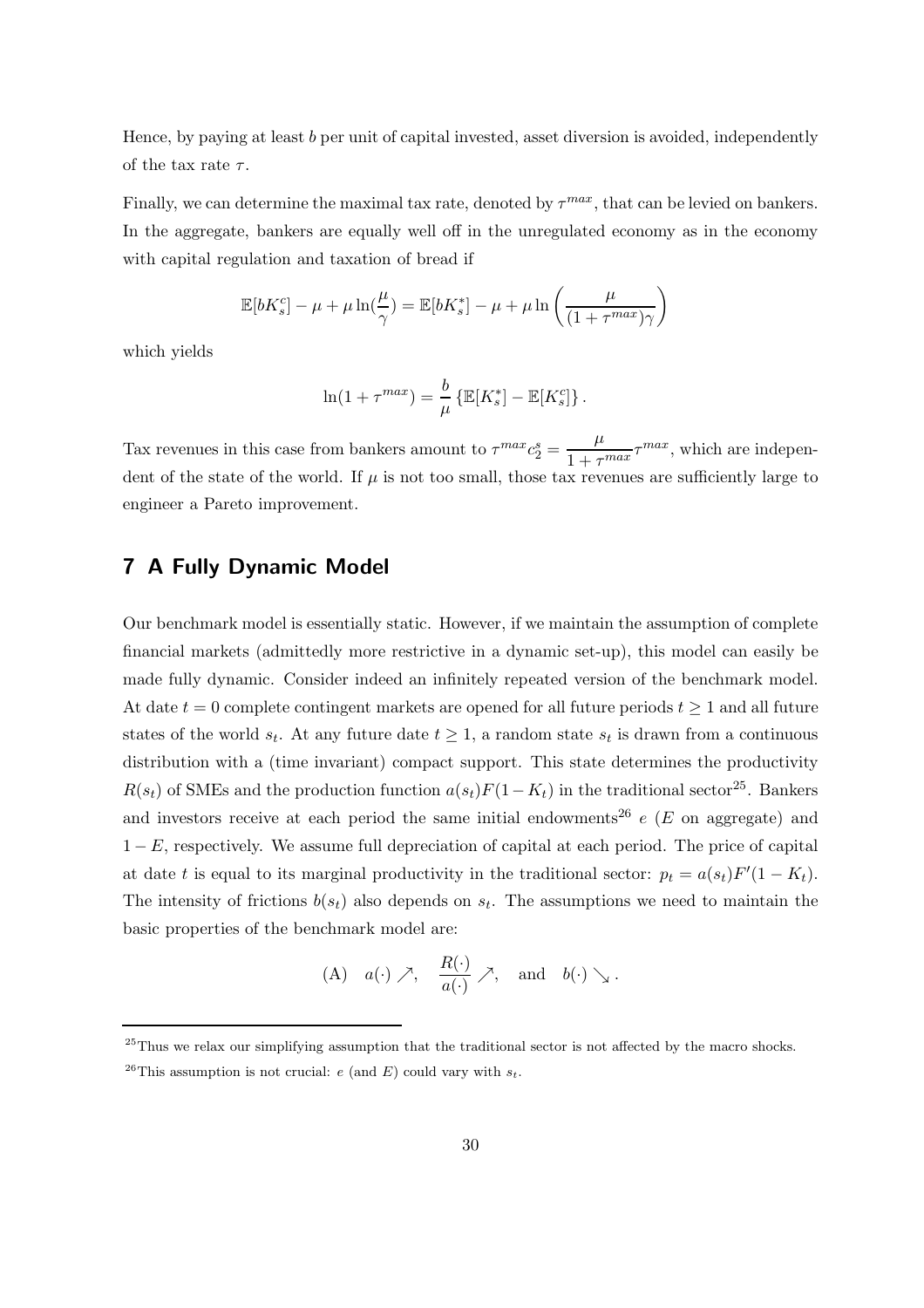Thus, all the firms are more productive when s is high (good times), but the SMEs' relative productivity (vis-à-vis the traditional sector) also increases in s. Moreover, financial frictions are (weakly) less intense in good times.

Each bank forms a sequence  $(k_t)_t$  of lending plans that can be conditional on history  $s^t$  $(s_1, \ldots, s_t)$  at each date. Investors accept to participate if and only if:

$$
\sum_{t\geq 1} \beta^t \mathbb{E}\bigg[\big\{p_t + b(s_t) - R(s_t)\big\} k_t - p_t e\bigg] \leq 0,
$$

where  $\beta$  < 1 is the discount factor, supposed to be the same for bankers and investors. The objective function of a typical banker is

$$
\sum_{t\geq 1}\beta^t\mathbb{E}\bigg[b(s_t)k_t\bigg].
$$

In any interior equilibrium the coefficients of  $k_t$  in this objective function and in the participation constraint of investors must be proportional:

$$
\exists \quad \lambda \quad | \quad b(s_t) \equiv \lambda \{ p_t + b(s_t) - R(s_t) \}.
$$

Thus

$$
p_t = R(s_t) - \left(1 - \frac{1}{\lambda}\right)b(s_t).
$$

Aggregate credit  $K_t$  is determined by the capital supply function:

$$
K_t = S\bigg(\frac{R(s_t)}{a(s_t)} - \big(1 - \frac{1}{\lambda}\big)\frac{b(s_t)}{a(s_t)}\bigg).
$$

Finally,  $\lambda$  is determined by binding the aggregate participation constraint of investors (which we multiply by  $\lambda$  for convenience):

$$
\sum_{t\geq 1} \beta^t \mathbb{E}\left[b(s_t)S\left(\frac{R(s_t)}{a(s_t)} - \left(1 - \frac{1}{\lambda}\right)\frac{b(s_t)}{a(s_t)}\right) - \left\{\lambda R(s_t) + (1-\lambda)b(s_t)\right\}E\right] = 0.
$$

Since  $0 < b(s_t) < R(s_t)$  and  $S(\cdot) \nearrow$ , the left-hand side of this condition is a decreasing function  $\varphi$  of  $\lambda$ . Now

$$
\varphi(1) = \sum_{t \ge 1} \beta^t \mathbb{E}\bigg[b(s_t) S\bigg(\frac{R(s_t)}{a(s_t)}\bigg) - R(s_t) E\bigg],
$$

which is positive for E small enough. Note that  $\varphi$  tends to  $-\infty$  when  $\lambda \to \infty$ . Thus the equation above has a unique solution  $\lambda^E > 1$ . By contrast, if E is large enough so that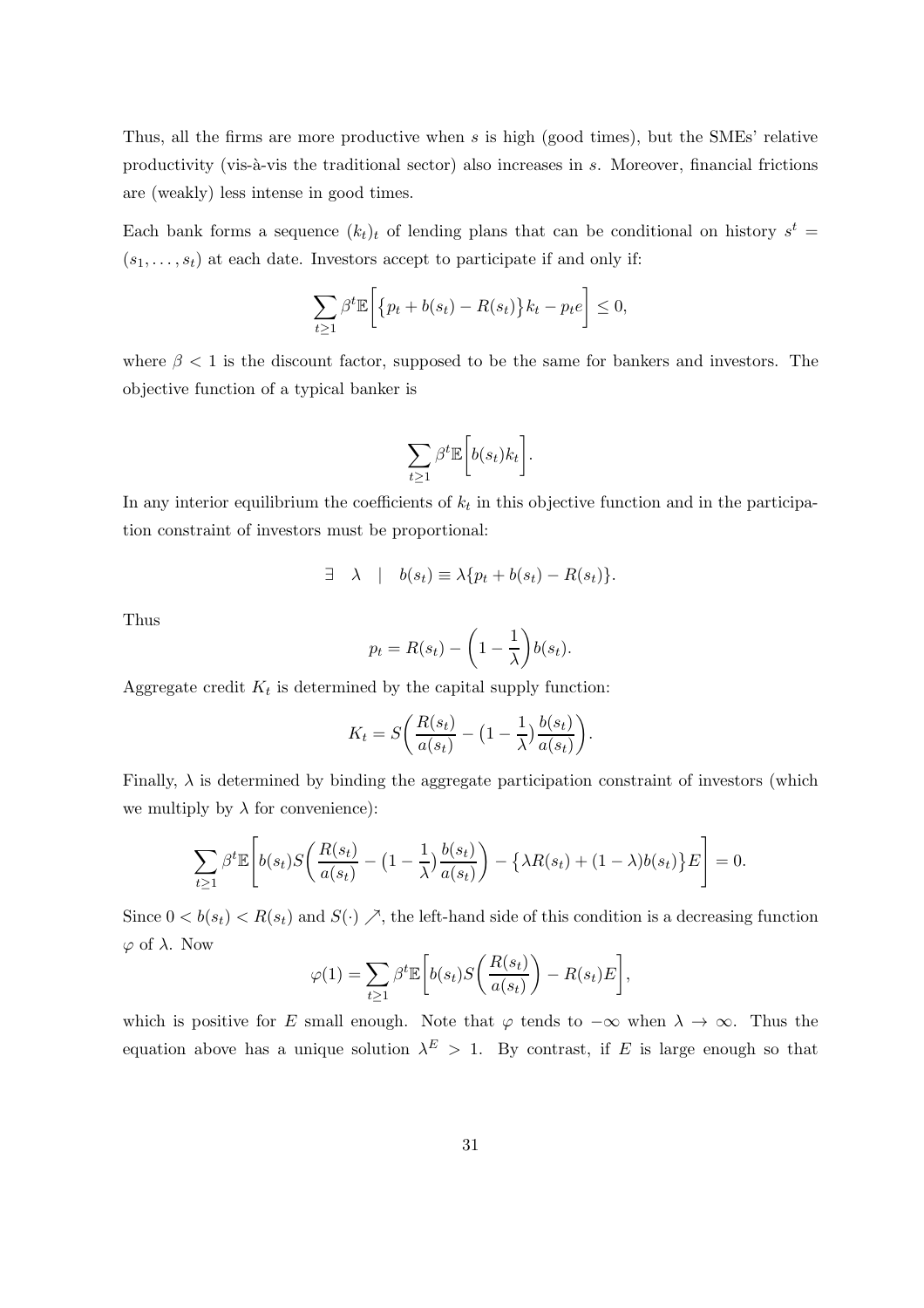$\varphi(1)$  < 0, the competitive equilibrium is such that  $\lambda = 1$ ,  $p(s_t) = R(s_t)$  and the first-best allocation is attained. Thus we have

#### Proposition 9

There is a unique competitive equilibrium. When

$$
E < \frac{\sum_{t \ge 1} \beta^t \mathbb{E}\left[b(s_t) S\left(\frac{R(s_t)}{a(s_t)}\right)\right]}{\sum_{t \ge 1} \beta^t \mathbb{E}\left[R(s_t)\right]},
$$

this equilibrium entails positive spreads

$$
R(s_t) - p_t = \left(1 - \frac{1}{\lambda^E}\right)b(s_t) > 0.
$$

Prices only depend on the current state  $s_t$  (Markov property) and spreads are decreasing in  $s_t$ (anti-cyclicality). Bank lending is procyclical and Markovian:

$$
K_t^E = S\bigg(\frac{R(s_t)}{a(s_t)} - \big(1 - \frac{1}{\lambda^E}\big)\frac{b(s_t)}{a(s_t)}\bigg).
$$

The property of generic inefficiency of the competitive equilibrium still holds:

#### Proposition 10

The competitive equilibrium is (generically) constrained inefficient. Moreover, when  $\log S$  is concave, social welfare can be increased by a small variation of bank credit around  $K^E: \triangle K_t =$  $\alpha(s_t)$  $\frac{\partial \alpha(v_t)}{\partial(s_t)}\varepsilon$ , where  $\varepsilon > 0$  and  $\alpha(s_t)$  are weights that are negative for s large (good times) and positive for s small (bad times).

#### Proof of Proposition 10:

Social welfare equals

$$
W = \sum_{t \ge 1} \beta^t \mathbb{E} \big[ a(s_t) F(1 - K_t) + R(s_t) K_t \big].
$$

A small variation around  $K^E$  gives:

$$
\triangle W = \sum_{t \ge 1} \beta^t \mathbb{E} \left[ \left( R(s_t) - p_t^E \right) \triangle K_t \right]
$$
  
= 
$$
\sum_{t \ge 1} \beta^t \mathbb{E} \left[ \left( 1 - \frac{1}{\lambda^E} \right) b(s_t) \triangle K_t \right].
$$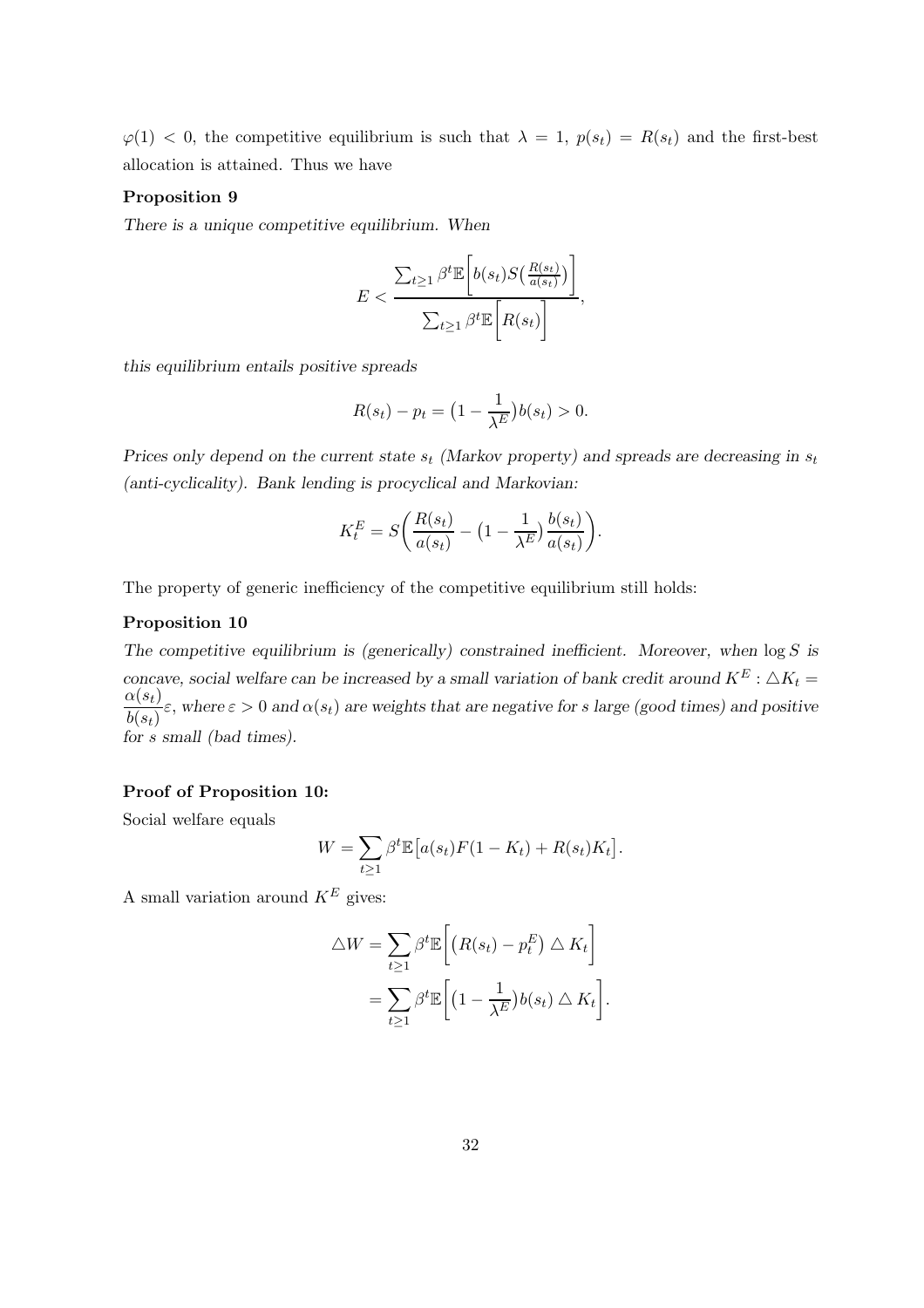Given the expression  $\triangle K_t = \frac{\alpha(s_t)}{b(s_t)}$  $\frac{\alpha(s_t)}{b(s_t)}\varepsilon$ , this gives:

$$
\triangle W = \sum_{t \ge 1} \beta^t \left( 1 - \frac{1}{\lambda^E} \right) \mathbb{E} \left[ \alpha(s_t) \right] \varepsilon.
$$

Thus,  $\Delta W > 0$  iff  $\sum_{t \geq 1} \beta^t \mathbb{E} [\alpha(s_t)] > 0$ . Now the participation constraint of investors is

$$
\sum_{t\geq 1} \beta^t \mathbb{E}\bigg[\big\{p_t(K_t) + b(s_t) - R(s_t)\big\}K_t - p_t(K_t)E\bigg] = 0.
$$

To be satisfied to the first order after the variation of  ${\cal K}^E$  it must be that

$$
\sum_{t\geq 1} \beta^t \mathbb{E}\bigg[\big\{p_t'(K_t)(K_t - E) + p_t^E + b(s_t) - R(s_t)\big\} \triangle K_t\bigg] = 0
$$

or

$$
\sum_{t\geq 1} \beta^t \mathbb{E}\left[\left\{a(s_t)\frac{S(\frac{p_t^E}{a(s_t)})}{S'(\frac{p_t^E}{a(s_t)})}\left(1-\frac{E}{K_t}\right)+\frac{b(s_t)}{\lambda^E}\right\}\triangle K_t\right]=0.
$$

Now  $\triangle K_t = \frac{\alpha(s_t)}{b(s_t)}$  $\frac{\partial (st)}{\partial (s_t)}\varepsilon$ , thus it must be that

$$
\sum_{t\geq 1} \beta^t \mathbb{E}\bigg[\alpha(s_t) \bigg\{ \frac{a(s_t)}{b(s_t)} \frac{S(\frac{p_t^E}{a(s_t)})}{S'(\frac{p_t^E}{a(s_t)})} \bigg(1 - \frac{E}{K_t}\bigg) + \frac{1}{\lambda^E} \bigg\} \bigg] = 0.
$$

By log concavity of S,  $\frac{S}{S'}(\frac{p_t^E}{a(s_t)})$  increases in  $s_t$ . The same is true for  $\frac{a(s_t)}{b(s_t)}$  and  $1-\frac{E}{K_s}$  $\frac{E}{K_t}$ . Since  $\alpha(s)$  is positive for s small (and the term between brackets is small) and negative for s large (and the term between brackets is large) the above condition implies that

$$
\sum_{t\geq 1}\beta^t\mathbb{E}\big[\alpha(s_t)\big]>0,
$$

which gives the desired result that  $\triangle W > 0$ .

In the dynamic model with continuous states of the world, it is not possible anymore to implement the constrained optimum through a simple countercyclical capital ratio. However, such a ratio still increases welfare, as long as it does not change too dramatically the equilibrium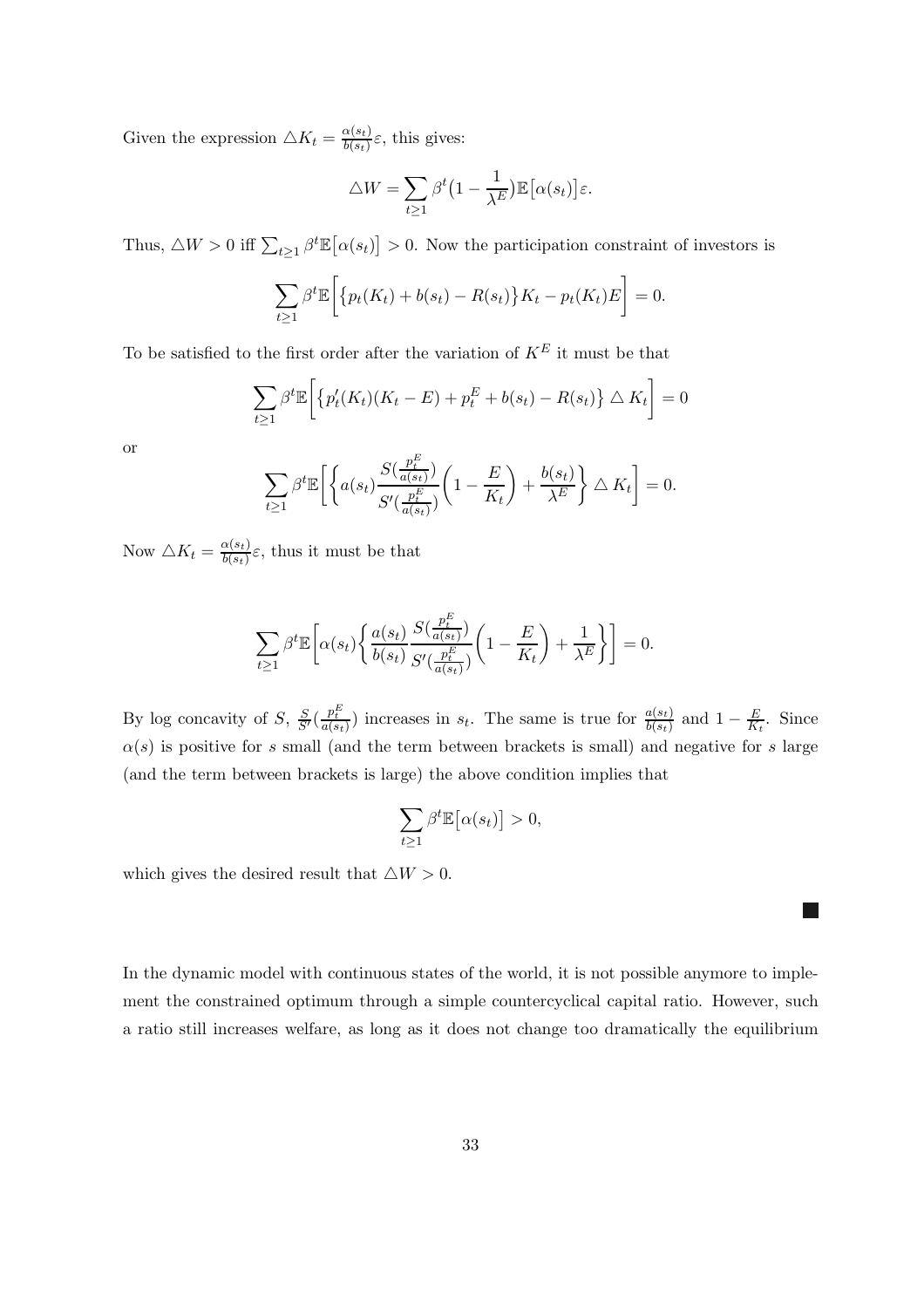allocation. Suppose indeed that banks' lending plans  $(k<sub>t</sub>)$  have to satisfy

$$
k_t \le \frac{e}{\rho^*} \quad \text{for} \quad s_t \ge s^*,
$$

where  $\rho^*$  is an equity capital ratio that is binding for  $s_t \geq s^*$ . By the same reasoning as before, the linearity of the objective and the constraints implies that the banker chooses a corner solution

$$
\begin{cases} k_t = \frac{e}{\rho^*} & \text{for} \quad s_t \ge s^*\\ p_t = R(s_t) - \left(1 - \frac{1}{\lambda}\right)b(s_t) & \text{for} \quad s_t < s^* \end{cases}
$$

where  $\lambda$  is the Lagrange multiplier associated with the investors' participation constraint.

The competitive equilibrium with regulation (hence the upper index  $R$ ) is now characterized by

$$
p^{R}(s) = \begin{cases} R(s) - (1 - \frac{1}{\lambda^{R}})b(s) & \text{for } s < s^{*} \\ R(s^{*}) - (1 - \frac{1}{\lambda^{R}})b(s^{*}) \equiv p^{*} & \text{for } s \ge s^{*} \end{cases}
$$

where  $\lambda^R$  is obtained by binding the participation constraint of investors:

$$
\varphi^{R}(\lambda, s^{*}) = \mathbb{E}\left[\mathbb{1}_{s  

$$
P[s > s^{*}]\left[\left\{b(s^{*})S\left(\frac{R(s^{*})}{a(s^{*})} - \left(1 - \frac{1}{\lambda}\right)\frac{b(s^{*})}{a(s^{*})}\right)\right\} - \left\{\lambda R(s^{*}) + (1 - \lambda)b(s^{*})\right\}E\right] = 0.
$$
$$

It is easy to see that this equation has for all  $s^*$  a unique solution  $\lambda^R(s^*)$  which characterizes the new (regulated) equilibrium. When  $s^* = s_{max}$  (the upper bound of s) the probability  $P[s > s^*]$  is zero and we are back to the competitive equilibrium:  $\lambda^R(s_{max}) = \lambda^E$ .

When  $s^* = s_{max} - \varepsilon$ , with  $\varepsilon > 0$  and small, the competitive equilibrium is only slightly perturbed:  $\Delta K_t = \Delta K(s_t)$  is small and satisfies the conditions of Proposition 10: it is positive<sup>27</sup> for  $s < s^*$  and negative for  $s > s^*$ . Thus  $\triangle W > 0$ , as was to be established.

# 8 Discussion and Conclusion

Our paper develops a very simple model where financial frictions generate excessive credit fluctuations that can be dampened by counter-cyclical regulation of banks' capital. The source of this inefficiency is a distortion of the allocation of borrowing capacity between good and bad times. Interestingly, in this model, regulation does not impose any cost on the banking industry,

<sup>&</sup>lt;sup>27</sup>This can be seen by contradiction:  $\Delta K(s) < 0$  for  $s > s^*$  because the capital ratio binds. If  $\Delta K(s)$  was also negative for  $s < s^*$ , the participation constraint of investors would not be binding, hence a contradiction.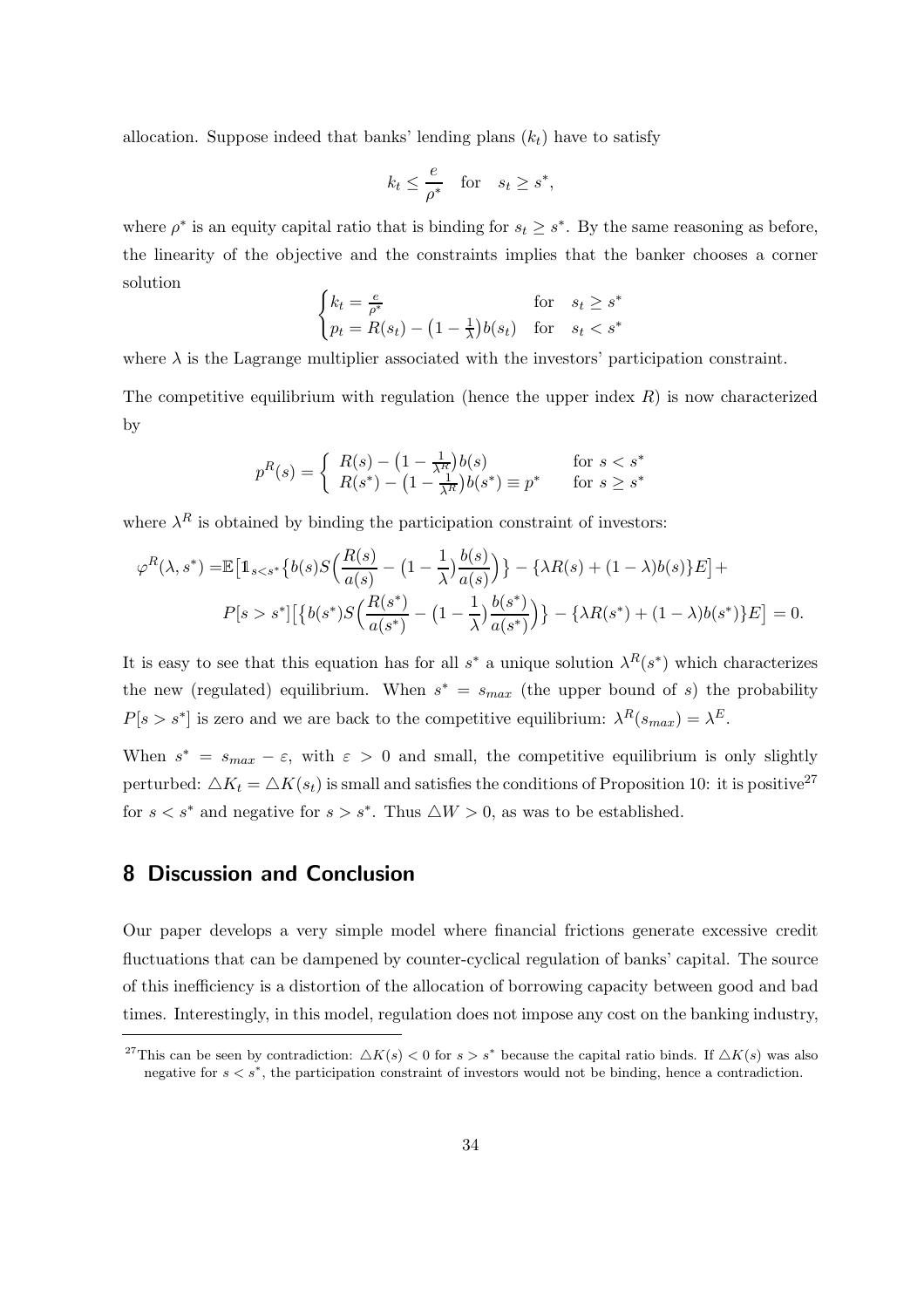but instead, it works as a coordination device: banks collectively gain from the imposition of a counter-cyclical capital ratio.

We note that our model does not involve defaults of banks. We thus next sketch how defaults of banks and the possibility of banking crises can be introduced into our model. Suppose that in addition to our sophisticated investors, there is a continuum of retail depositors. Those individuals do not trade in contingent markets for capital, but can offer their endowment in  $t = 0$  to banks, in the form of deposits that are guaranteed by the government. Possible bailouts of banks would be financed by lump sum taxation at date  $t = 2$ . Let us first consider the unregulated economy. If the amount of deposits the banks receive in  $t = 0$  is sufficiently large, banks may be unable to raise new funds from sophisticated investors in the bad state at  $t = 1$  if the negative shock is sufficiently severe. In such circumstances, banks violate the market-imposed solvency ratio in the bad state in  $t = 1$ . Furthermore, they may be unable to pay back depositors in  $t = 2$  and default. By imposing a stricter capital ratio in the good state, banks will allocate more equity and thus more borrowing capacity to the bad state. This might avoid default. In such cases, counter-cyclical capital regulation may simultaneously reduce credit fluctuations and banking crises.

Suppose, however, that optimal counter-cyclical capital regulation cannot avoid bank default, e.g. because banks are exposed to additional idiosyncratic risk in the bad state. Then, a tradeoff arises between the reallocation of borrowing capacity to the bad state and the limitation of the costs of banking crises. Then, microprudential regulation aimed at limiting individual bank lending in relation to equity in bad states – when the risk of default is high – tends to be in conflict with macroprudential regulation that aims at expanding lending in bad states. Therefore, the optimal mix of micro- and macroprudential policy must strike a balance between the costs of possible defaults of a share of banks and the benefits from higher borrowing capacity in bad states.

Numerous extensions deserve further scrutiny. Two avenues for future research are particularly valuable. First, a complementary rationale for counter-cyclical capital regulation may be that such regulation reduces the likelihood of banking crises. As sketched above, counter-cyclical capital regulation might simultaneously moderate credit fluctuations and lower the likelihood of banking crises. Full-fledged extensions of the model may provide the conceptional foundation of such a rationale.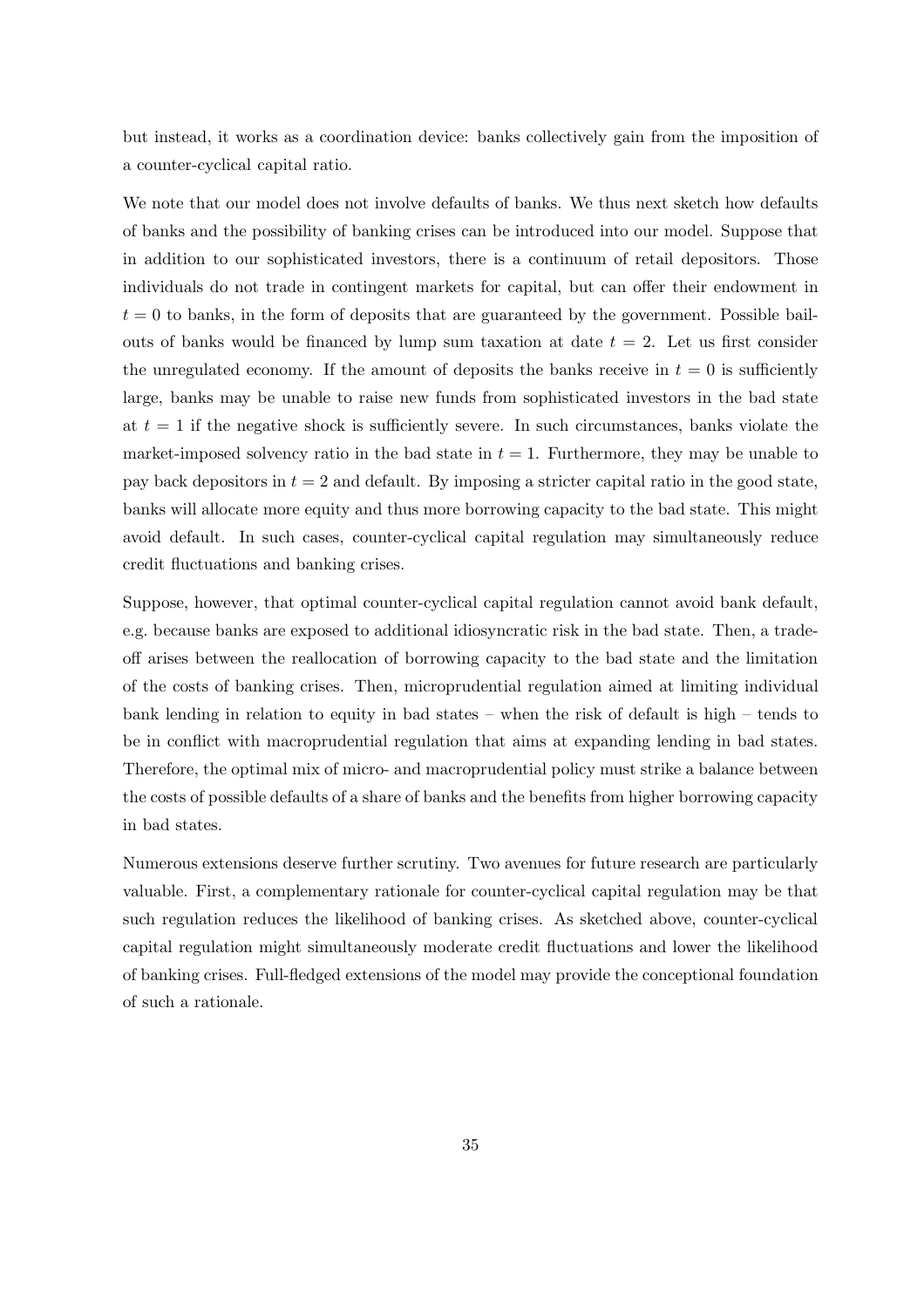# Appendix 1

#### How different forms of financial frictions generate similar leverage constraints

### Asset Diversion

Suppose that managers can secretly divert assets like in Gertler-Karadi (2009) and Gertler-Kiyotaki (2011). The diversion technology is inefficient and only gives to the managers a return  $b < R$  per unit of assets diverted. Inefficient asset diversion is avoided if and only if managers get (at least) an expected payment of b per unit of capital invested.

#### Moral Hazard

Suppose, like Holmström and Tirole (1997) that the banks' assets are risky (they default with probability  $\pi$ ) and that bankers can secretely select an inferior technology, characterized by a higher probability of default  $\pi + \Delta \pi$ , but that provides bankers with a private benefit B per unit of investment. In order to avoid the choice of this inferior technology, bankers must be promised a bonus of  $\frac{B}{\Delta \pi} k$  in case of success, which means that the non pledgeable income of investors is at least  $b \equiv \pi \frac{B}{\Delta t}$  $\frac{B}{\Delta \pi}$  per unit of capital.

#### Inalienability of Human Capital

Suppose, like Hart and Moore (1994) or Diamond and Rajan (2001), that bank managers can threaten to walk away from their jobs, in which case investors have to replace them by new, less efficient managers that generate lower returns  $(1 - \theta)R_s$ . To keep the initial managers, investors must promise them a payment of at least  $b_s = \theta R_s$  per unit of capital.

#### Haircuts and limits to arbitrage

Suppose, like Gromb and Vayanos (2010), that investors are only ready to lend a fraction of the value of the assets they finance (haircut). A simple case arises when these investors are infinitely risk-averse. Then bankers will only offer them debt that is completely riskless. If by contrast bank loans are risky, the maximum borrowing capacity of the bank in state s (per unit of capital) is the (minimum) amount that can be recovered in case of default  $R_s^{min}$ , which is strictly less than  $R_s$ .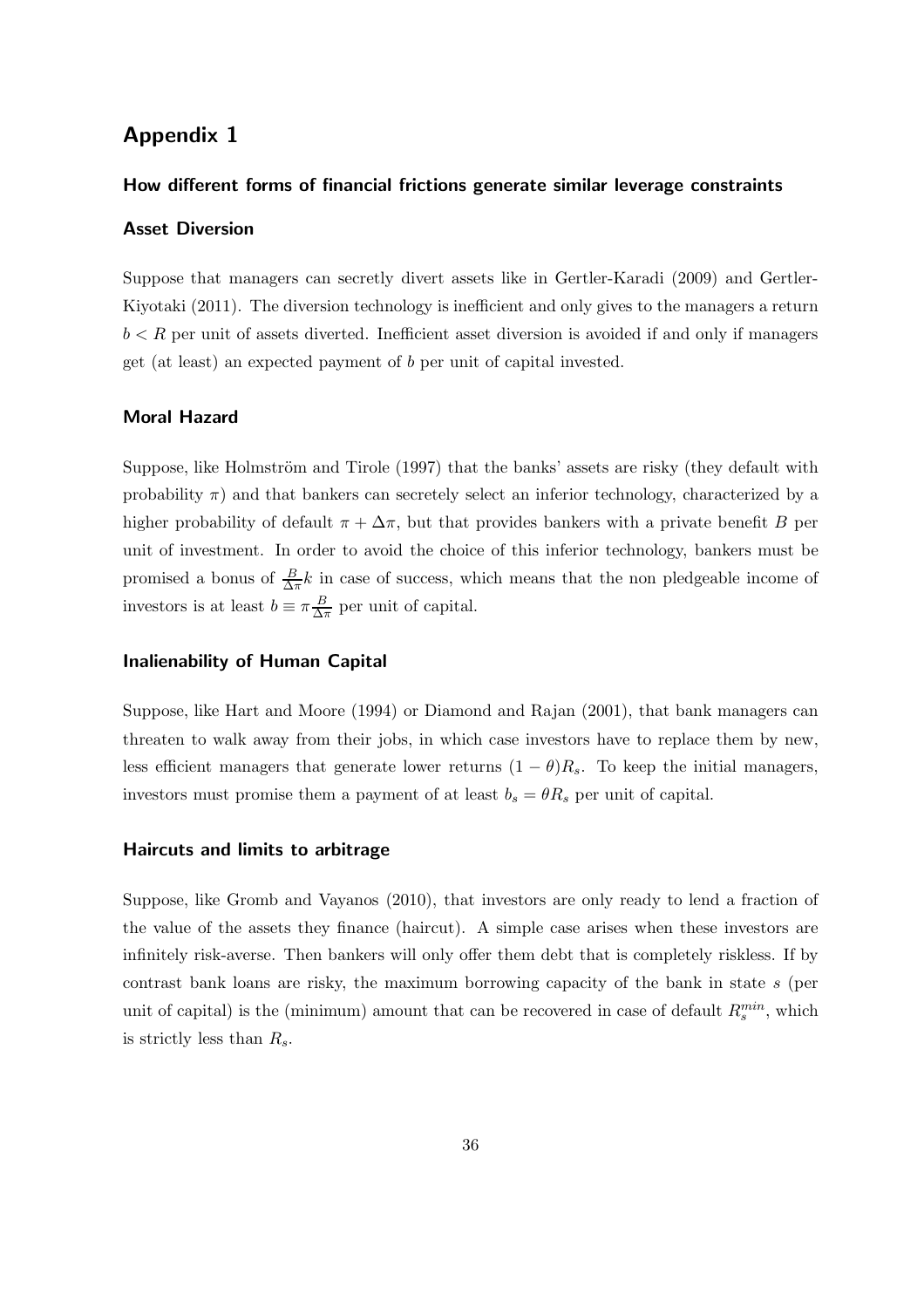# Appendix 2

#### Calibration of the Model

We propose here a very simple calibration of our model with complete markets based on a capital ratio  $CR = 1 - \frac{R-b}{p}$  of 2%, a ratio of financial frictions  $FF = \frac{b}{R}$  $\frac{b}{R}$  of 30% and an elasticity of capital supply  $\epsilon^{s} = \frac{pS'(p)}{S(p)}$  $\frac{S(p)}{S(p)}$  of 1. The competitive equilibrium is thus the same whether or not financial markets are complete.

We measure "volatilities" of random variables by their dispersion coefficients:

$$
\sigma_R = \frac{R_h - R_l}{R}, \ \sigma_p = \frac{p_h - p_l}{p}, \ \sigma_Y = \frac{Y_h - Y_l}{\mathbb{E}[Y]} \quad \text{and} \quad \sigma_K = \frac{K_h - K_l}{\mathbb{E}[K]}.
$$

We assume that these "volatilities" are small and use first-order Taylor expansions:

$$
\sigma_K \sim \frac{S(p_h) - S(p_l)}{S(p)} \sim \frac{pS'(p)}{S(p)} \left(\frac{p_h - p_l}{p}\right) = \epsilon^s \sigma_p.
$$

Similarly  $Y_s = F(1 - K_s) + R_s K_s$ . Thus

$$
Y_h - Y_l \sim -F'(1 - K)(K_h - K_l) + (R_h - R_l)K + R(K_h - K_l)
$$
  
 
$$
\sim (R - p)(K_h - K_l) + K(R_h - R_l),
$$

so that

$$
Y_h - Y_l \sim (R_h - R_l)[(R - p)S'(p) + K],
$$
  
and 
$$
\sigma_Y = \frac{Y_h - Y_l}{Y} \sim \frac{RK}{Y}[(\frac{R}{p} - 1)\epsilon^s + 1]\sigma_R.
$$

Finally, we can compute the volatility of (the value of) bank credit  $pK$ :

$$
\sigma_{pK} = \sigma_p + \sigma_K = (1 + \epsilon^s)\sigma_p.
$$

Recall that  $p_s = R_s - R + p$  where  $p = \mathbb{E}[p_s]$ . Thus  $\sigma_p = \frac{p_h - p_l}{n}$  $\frac{p-p_l}{p} = \frac{R_h - R_l}{p}$  $\frac{1}{p}$ .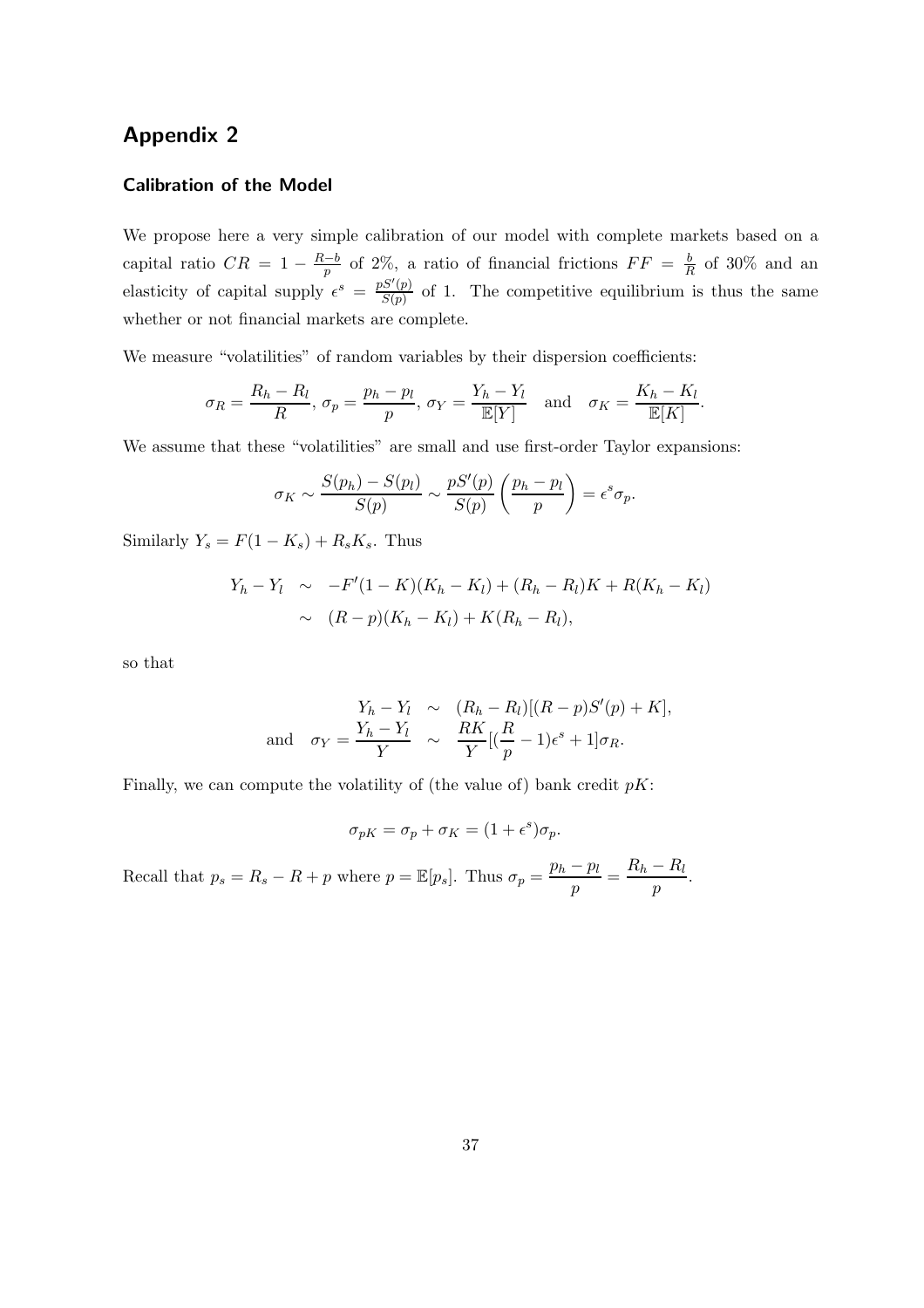### Volatility of capital prices

$$
\frac{\sigma_p}{\sigma_R} = \frac{R}{p} = \frac{1 - CR}{1 - FF} = \frac{98}{70} = 1.4.
$$

Thus capital prices fluctuate 40% more than returns.

### Volatility of credit to GDP ratio

$$
\frac{\sigma_{pK}}{\sigma_Y} = \frac{\sigma_p + \sigma_K}{\sigma_Y} \sim \frac{(1+\epsilon^s)R/p}{1 + (\frac{R}{p} - 1)\epsilon^s} \frac{Y}{RK} = \frac{(1+\epsilon^s)}{1 + (\frac{R}{p} - 1)\epsilon^s} \frac{Y}{pK}.
$$

Thus if we take an average credit to GDP ratio  $\frac{pK}{Y}$  of 1, the volatility of this ratio is

$$
\frac{\sigma_{pK}}{\sigma_Y} = \frac{2}{1.4} \approx 1.4.
$$

Again, credit fluctuates 40% more than GDP.

# Appendix 3

#### Proof of Proposition 3:

It results from a Taylor expansion around  $p^0 \equiv \mathbb{E}[p^0_s]$  and  $R \equiv \mathbb{E}[R_s]$  of the following equation, which is equivalent to (5):

$$
S(p_s^0)[p_s^0 + b - R_s] = p_s^0 E.
$$

We obtain for  $s = h, l$ 

$$
(p_s^0 - p^0)[S'^0](p^0 + b - R) + S(p^0)] - (R_s - R)S(p^0) \sim (p_s^0 - p^0)E.
$$

The approximation is accurate when the macro shock is small. Now take the difference between these two equations:

$$
(p_h^0 - p_l^0)[S^{\prime 0})(p^0 + b - R) + S(p^0) - E] \sim (R_h - R_l)S(p^0).
$$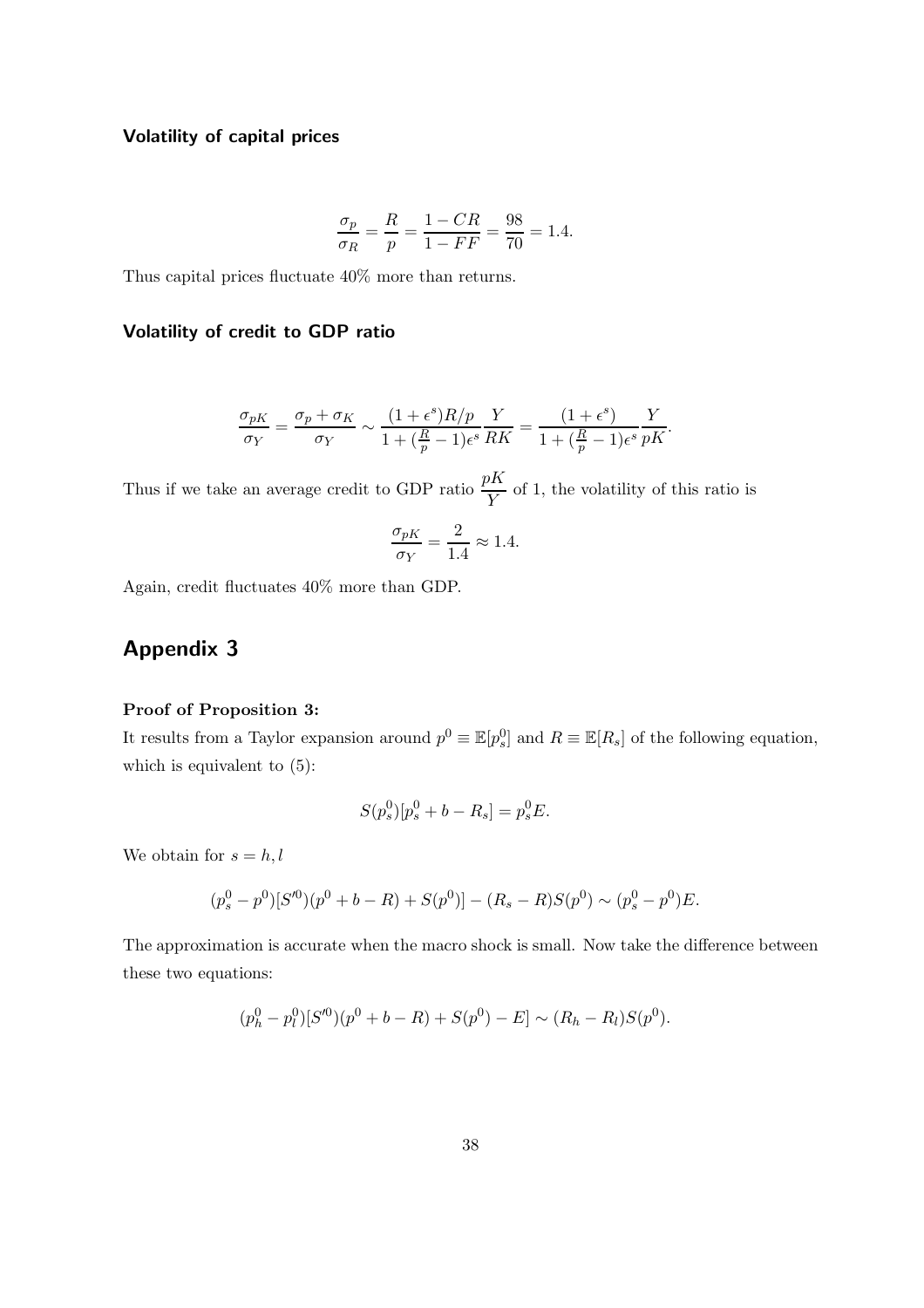Now  $p_h^c - p_l^c = R_h - R_l$  and  $p^c \sim p^0$  when  $\sigma_R$  is small. Dividing the above relation by  $p^0 S(p^0)$ we obtain

$$
\sigma_p^c = \frac{p_h^c - p_l^c}{p^c} \sim \frac{R_h - R_l}{p^0} \sim \sigma_p^0 \left[ \frac{S'^0}{S(p^0)} (p^0 + b - R) + 1 - \frac{E}{S(p^0)} \right].
$$

As the macro shock is small,  $p^c + b - R = p^c \frac{E}{S(n)}$  $\frac{E}{S(p^c)}$  holds in equilibrium with contingent markets and  $p^c \sim p^0$ , we obtain  $p^0 + b - R \sim p^0 \frac{E}{S(n)}$  $\frac{E}{S(p^0)}$ . Therefore, we have finally established that

$$
\sigma_p^c \sim \sigma_p^0 \left[ 1 - \frac{E}{S(p^0)} \left( 1 - \frac{p^0 S'^0}{S(p^0)} \right) \right].
$$

Thus when  $\frac{p^0 S^{\prime 0})}{G(\sqrt{0})}$  $\frac{\partial^2 D}{\partial S(p^0)} < 1$ , and  $\sigma_R$  is small,  $\sigma_p^c < \sigma_p^0$ .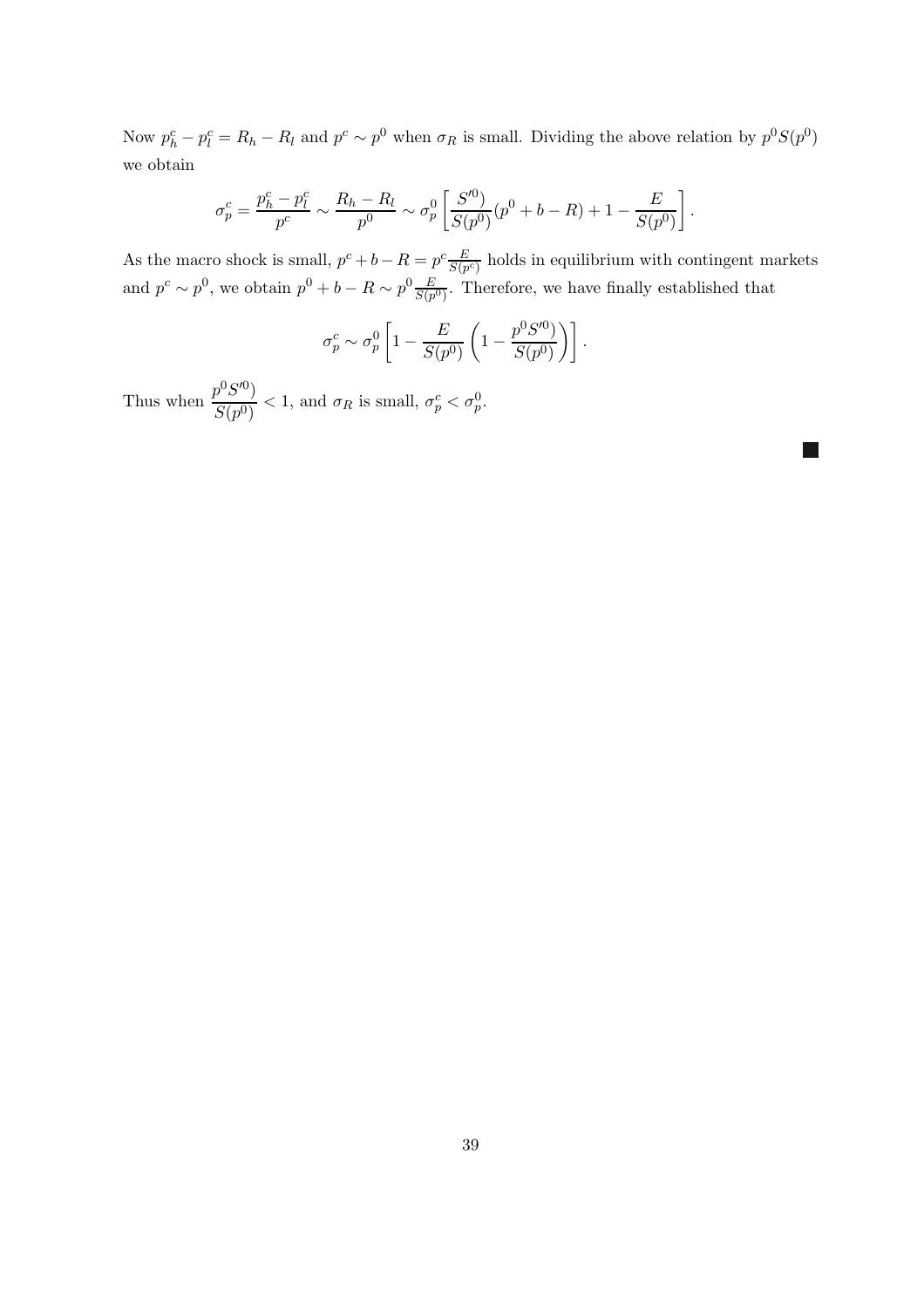#### References

- Adrian, T., Colla, P., Shin, H.: "Which Financial Frictions? Parsing the Evidence from the Financial Crisis of 2007-9", Paper for the NBER Macro Annual Conference, April 20-21, 2012.
- Aikman, D., Paustian, M.: "Bank Capital, Asset Prices and Monetary Policy", Bank of England Working Paper 305, (2006).
- Allen, F., Gale, D.: "Financial Intermediaries and Markets", Econometrica 72(4), (2004), 1023-1061.
- Angeloni, I., Faia, E.: "Capital Regulation and Monetary Policy with Fragile Banks", Goethe University Working Paper, (2012).
- Arnott, R., Stiglitz, J.: "The Welfare Economics of Moral Hazard", in H. Louberge (ed.), Risk, Information and Insurance: Essays in the Memory of Karl H. Borch, Kluwer, Norwell, MA, (1990), 91-121.
- Bernanke, B., Gertler, M.: "Agency Costs, Net Worth and Business Fluctuations", American Economic Review 79(1), (1989), 14-31.
- Bianchi, J.: "Overborrowing and Systemic Externalities in the Business Cycle", American Economic Review 101(7), (2011), 3400-3426.
- Borio, C.: "Towards a Macroprudential Framework for Financial Supervision and Regulation?", BIS Working Paper 128, (2003).
- Borio, C.: "Implementing a Macroprudential Framework: Blending Boldness and Realism", BIS, Keynote address for the BIS-HKMA research conference, Honk Kong SAR, 5-6 July, (2010).
- Brunnermeier, M., Sannikov, Y.: "A Macroeconomic Model with a Financial Sector", Mimeo, Princeton University, (2010).
- Caballero, R. J., Krishnamurthy, A.: "International and Domestic Collateral Constraints in a Model of Emerging Market Crises", Journal of Monetary Economics 48(3), (2001), 513-548.
- Caballero, R. J., Krishnamurthy, A.: "Excessive Dollar Debt: Financial Development and Underinsurance", Journal of Finance 58(2), (2003), 867-894.
- Claessens, S., Kose, A., Terrones, M.E.: "How Do Business and Financial Cycles Interact?", IMF Working Paper 11/88, (2011).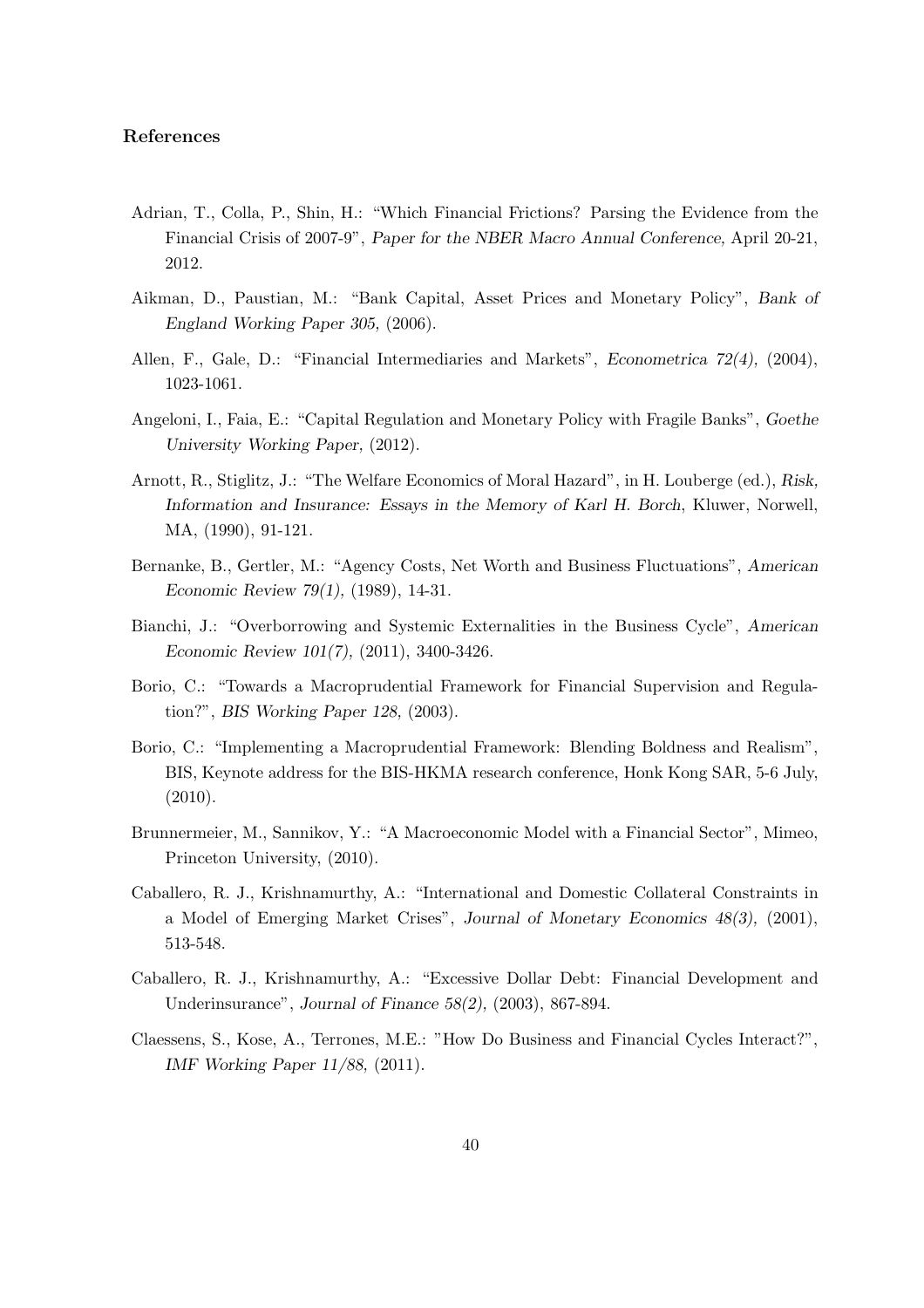- Diamond, D., Rajan, R.: "Liquidity Risk, Liquidity Creation and Financial Fragility: A Theory of Banking", Journal of Political Economy 109(2), (2001), 287-327.
- Elekdag, S., Wu, Y.: "Rapid Credit Growth: Boom or Boom-Bust?", IMF Working Paper 11/241, (2011).
- Farhi, E., Golosov, M., Tsyvinski, A.: "A Theory of Liquidity and Regulation of Financial Intermediation", Review of Economic Studies 76(3), (2009), 973-992.
- Geanakoplos, J., Polemarchakis, H.: "Existence, Regularity and Constrained Suboptimality of Competitive Allocations when the Asset Market Is Incomplete", in Walter P. Heller, Ross M. Starr and David A. Starrett (Eds.), Uncertainty, Information and Communication: Essays in Honor of KJ Arrow III, (1986), 65-96.
- Gersbach, H., Rochet, J.-C.: "Aggregate Investment Externalities and Macro-Prudential Regulation", Journal of Money, Credit and Banking 44, (December) (2012), 73–109.
- Gertler, M., Karadi, P.: "A Model of Unconventional Monetary Policy", mimeo, NYU, (2009).
- Gertler, M., Kiyotaki, N.: "Financial Intermediation and Credit Policy in Business Cycle Analysis", in Benjamin M. Friedman and Michael Woodford (eds.), Handbook of Monetary Economics Volume 3, Chapter 11, (2011), 547-599.
- Garicano, L., LeLarge, C. and Van Reenen, J.: "Firm Size Distortions and the Productivity Distribution: Evidence from France", NBER Working Paper No. 18841 (2013).
- Greenwald, B., Stiglitz, J.: "Externalities in Economies with Imperfect Information and Incomplete Markets", Quarterly Journal of Economics 101(2), (1986), 229-264.
- Gromb, D., Vayanos, D.: "Limits of Arbitrage", Annual Review of Financial Economics Volume 2, (2010), 251-275.
- Gromb, D., Vayanos, D.: "Equilibrium and welfare in markets with financially constrained arbitrageurs", Journal of Financial Economics 66(2-3) (2002), 361-407.
- Hart, O., Moore, J.: "A Theory of Debt Based on the Inalienability of Human Capital" Quarterly Journal of Economics 109(4), (1994), 841-879.
- He, Z., Kondor, P.: "Inefficient Investment Waves" NBER Working Paper 18217, (2012).
- Holmström, B., Tirole, J.: "Financial Intermediation, Loanable Funds, and the Real Sector", Quarterly Journal of Economics 112, (1997), 663-691.
- Igan, D., Kabundi, A., Nadal De Simone, F., Pinheiro, M., Tamirisa, N.: "Three Cycles: Housing, Credit, and Real Activity", IMF Working Paper 09/231, (2009).